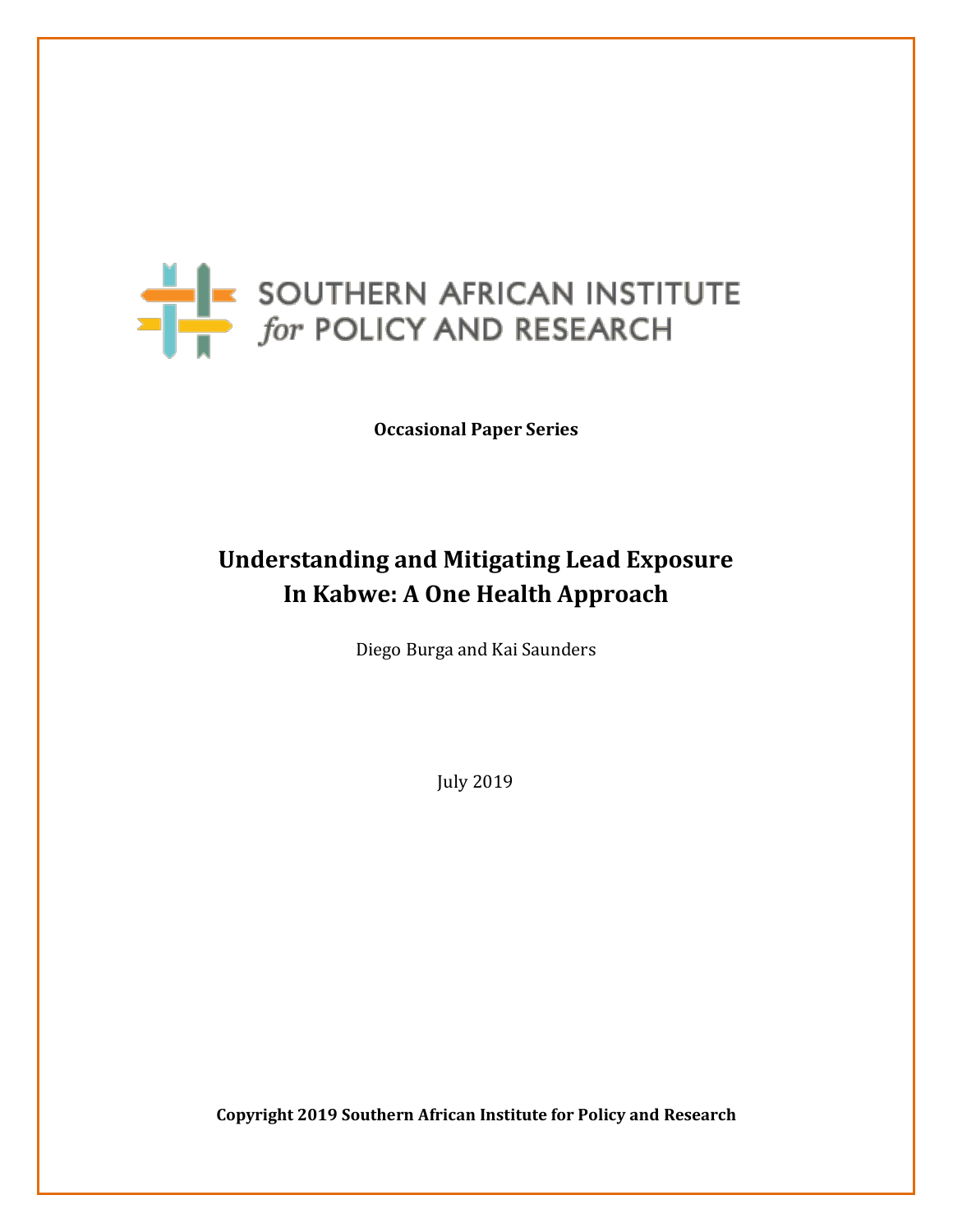### **LIST OF ACRONYMS**

Arsenic (As) Blood lead levels (BLLs) Cadmium (Cd) Copper (Cu) Copperbelt Environment Project (CEP) Council of Churches in Zambia (CCZ) Country Assistance Strategy (CAS) Disability -Adjusted Life Year (DALY) Dry weight (dry -wt) Environment Africa (EA) Environmental Management Facility (EMF) Geographical Information System (GIS) Institute for Health Metrics and Evaluation (IHME) Intelligence quotient (IQ) Kabwe Mining Amelioration Initiative Project (KAMPAI) Kabwe Municipal Council (KMC) Lead (Pb) Lead -Zinc (Pb -Zn) Memorandum of Understanding (MOU) Ministry of Mines and Minerals Developmen(MMMD) Micrograms per deciliter (μg/dL, μg dL $^{\text{-1}}$ ) Million tonnes (Mt) Parts per million (ppm) Southern African Institute for Policy and Research (SAIPAR) Sustainable Development Goals (SDG) The Center for Disease Control and Prevention (CDC) The World Health Organization (WHO) United Nations (UN) United States Environmental Protection Agency (EPA) University of Zambia (UNZA) Zambia Consolidated Copper Mines (ZCCM) Zambia Environmental Management Agency (ZEMA) Zinc (Zn)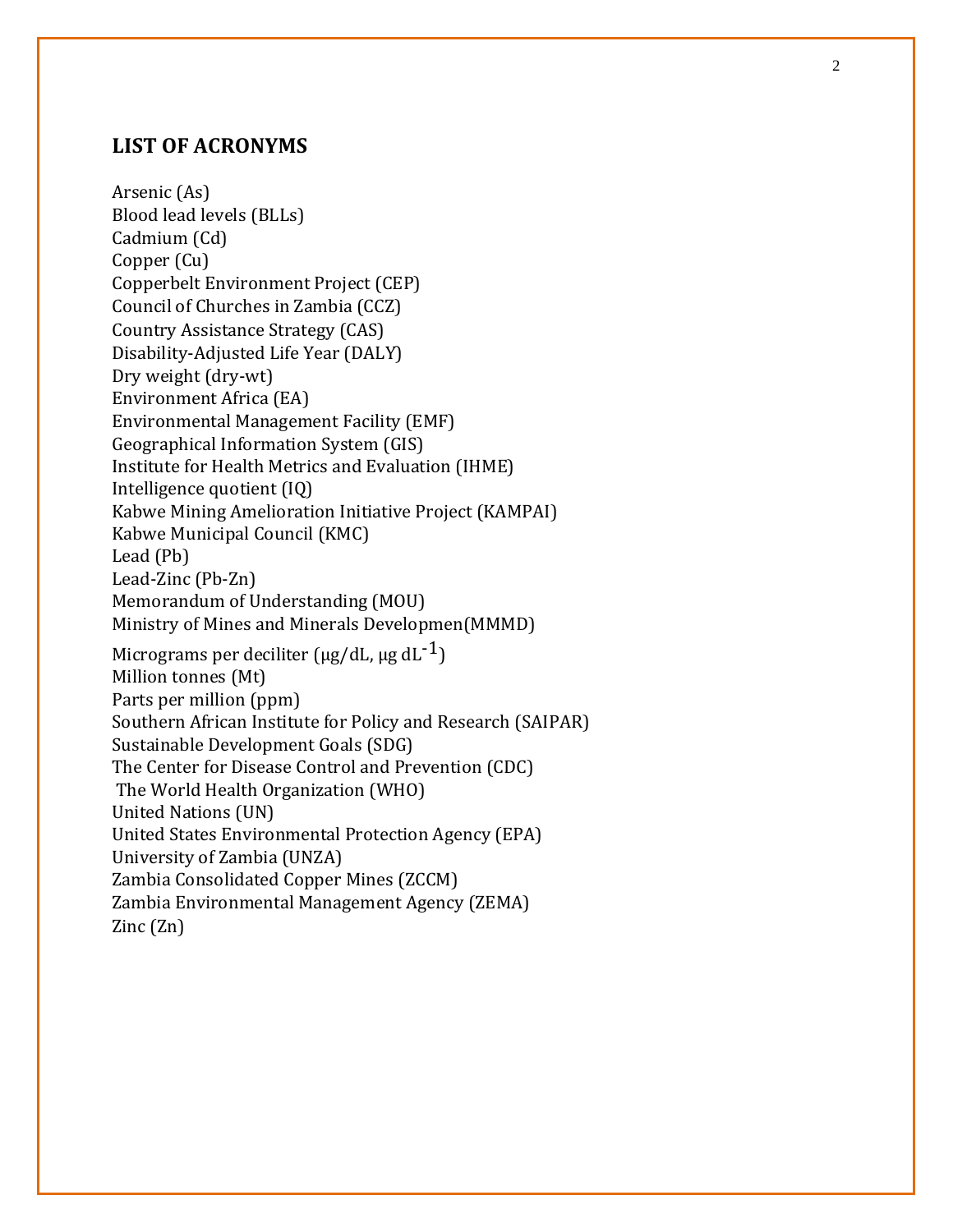### **ABSTRACT**

Kabwe is a city in the Republic of Zambia that is heavily polluted with heavy metals, specifically with lead (Pb) and cadmium (Cd). For over 25 years since the closure of the mining area in 1994, Kabwe residents remain to feel the environmental, social, and biological effects of lead contamination. Several studies have been conducted—flora, fauna, soil, and blood—yet there is a lack of a systematic review summarizing such studies. This study conducted a systematic review of published quantitative research in Kabwe and investigates interventions conducted by different entities. The aim of this paper is to describe recommendations for future interventions conducted in Kabwe using a One Health approach informed by relevant Zambian development objectives.

**KEY WORDS**: Kabwe; lead; environment; heavy metals; One Health; 7ND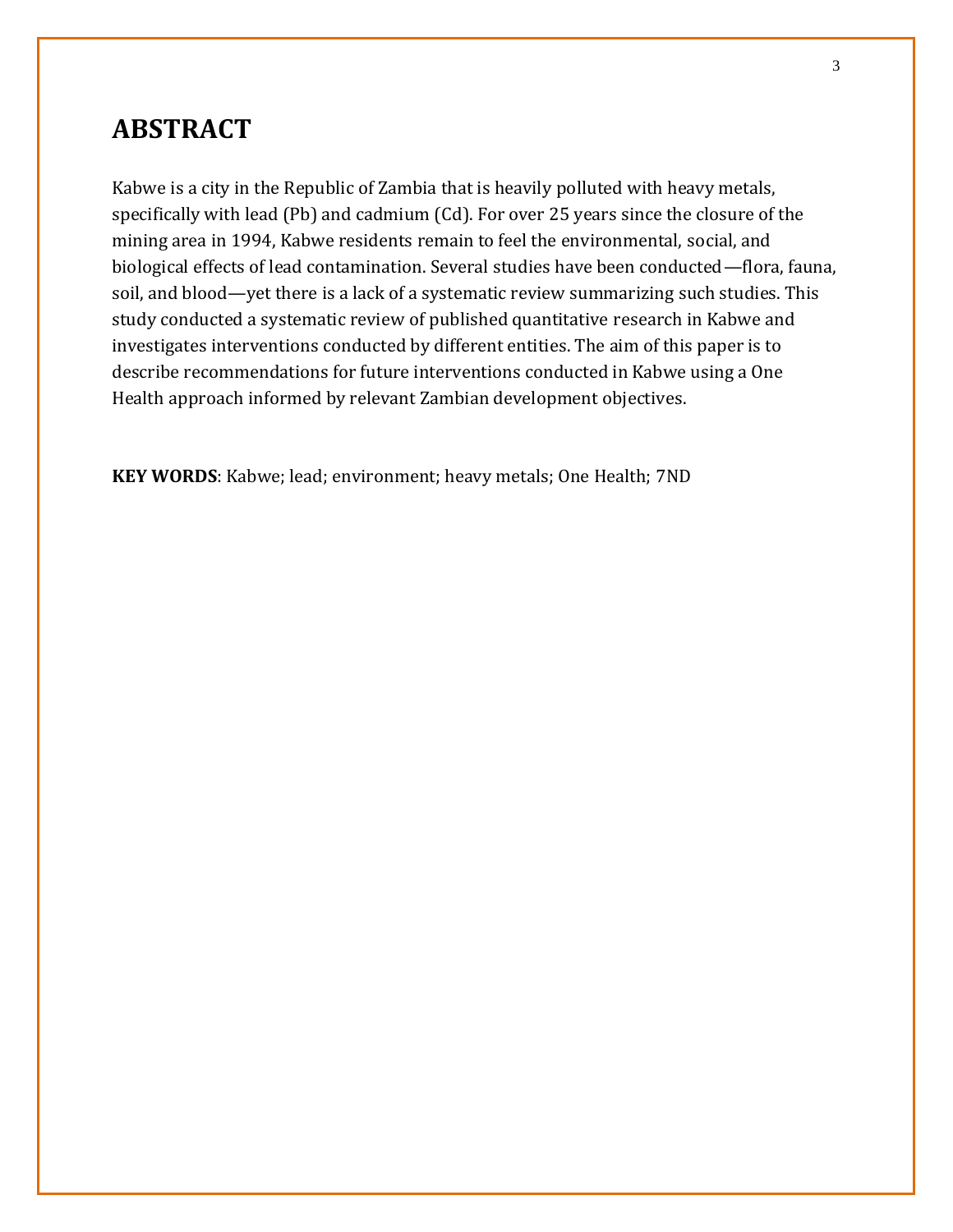# **1. INTRODUCTION**

### 1.1. Kabwe

Kabwe, the capital city of Zambia's Central Province, is located 140 kilometers north of Lusaka and has an approximate population of 220,000 residents (Carrington, 2017). It is the second largest city in Zambia has one of the largest lead and copper deposits in Africa and was once Zambia's main producer of lead and zinc. During its 90 years of operation—between 1904 and 1994—the Kabwe mine and smelter roughly produced 1.8 million tonnes of zinc (Zn) and 0.8 Mt of lead (Pb) (Nakayama et al., 2011). The deposits were discovered in 1902, and extractive operations began two years after. Upon the closure of mining operations in Kabwe, the city experienced a serious economic depression with job losses and limited economic opportunities. Diversification of the local economy rapidly declined. Subsequently, the mining site was placed under the responsibility of the Zambian government-ran mining company, The Zambian Consolidated Copper Mines known as ZCCM ("The Kabwe Mine," n.d.).

Not only did the closure of Kabwe mining operations result in an economic depression, but it also caused extensive heavy metal contamination that poisoned the environment. Anthropogenic emissions of Pb, Zn, Cd, and Cu were emitted from smelters during the 90 years of operation without proper surveillance or mitigation efforts. Mining tailing, slags, and waste were left untreated in the open vicinity, which have been tested to have a high level of heavy metals. It is estimated that during its active years, the Pb-Zn mine cumulatively affected 300,000 people (Mwandira et al., 2017). These pollutants precipitated to the ground and, as a result of lead's non-biodegradable nature, permanently contaminated the ground surface (Tembo et al., 2006). Consequently, the current source of heavy metal exposure is in the dust and impacts the daily lives of Kabwe children and adults.

### 1.2. Lead<sup>1</sup>

The identified heavy metal pollutants in Kabwe are lead, cadmium, zinc, copper, and arsenic. Of these pollutants, lead is considered among the most harmful due to its ability to sequester in the human body. Lead is a cumulative toxicant that affects multiple body systems. Lead is capable of mimicking or inhibiting the actions of calcium, which affects calcium-dependent or related processes. Lead induces the activation of protein kinase C

<sup>1</sup> Adapted from "Lead Toxicity: What are Possible Health Effects from Lead Exposure?" published by Agency for Toxic Substances & Disease Registry, 2019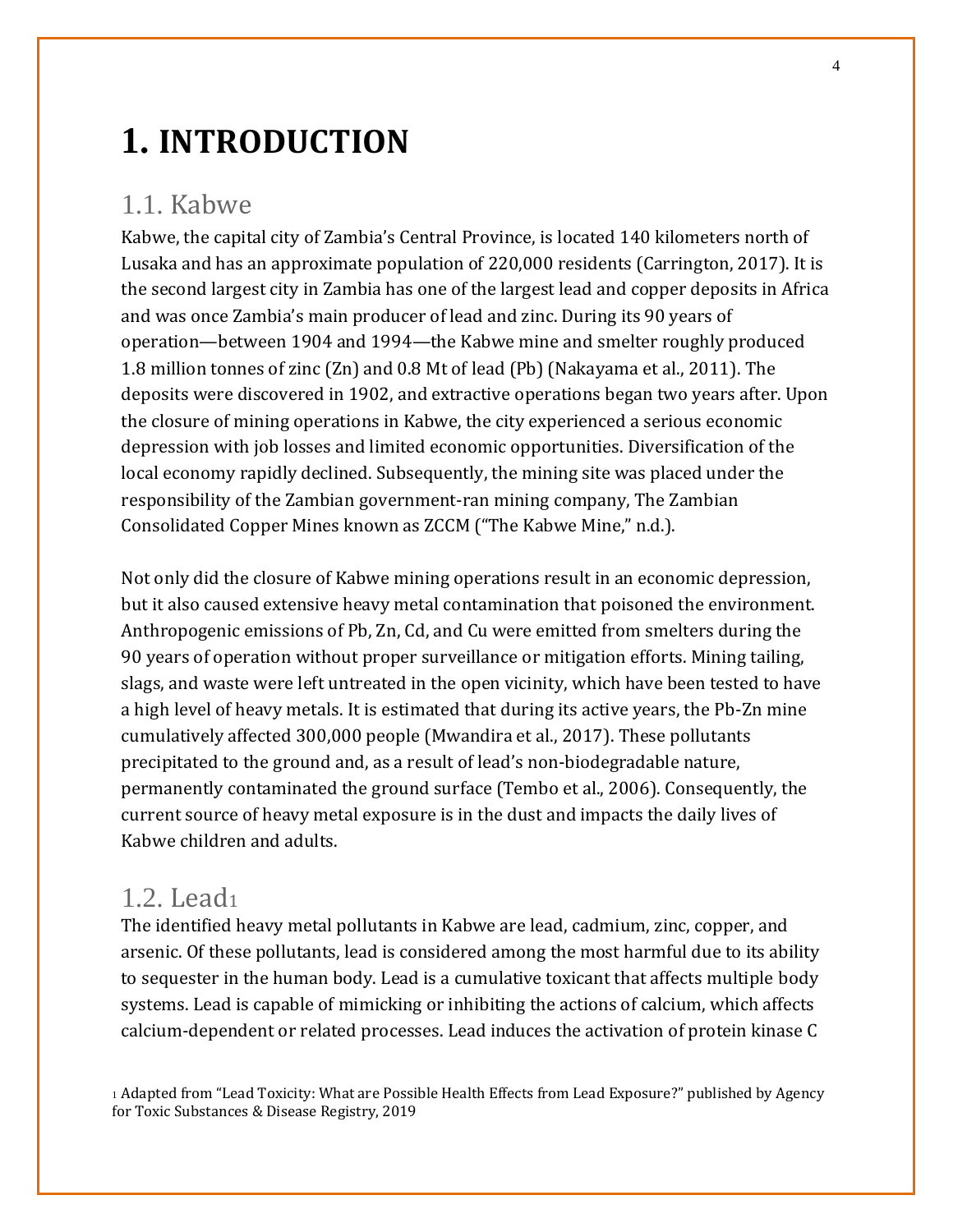(PKC) and binds to PKC more avidly than calcium, which is the activating chemical of PKC. Lead binding to PKC forms problems with neurotransmitter release and consequently, altes impact second-messenger systems within the cell. This may lead to changes in the gene expression and protein synthesis.

Upon entering the body, lead is distributed to the brain, liver, and kidneys. It is stored in the teeth and bones, where it accumulates over time. The lead in the bone is released into the blood during pregnancy and becomes a source of exposure to the developing fetus ("Lead poisoning and health," n.d.). In pregnant women, maternal blood lead levels (BLLs) greater than 5 micrograms per deciliter ( $\mu$ g dL $^{-1}$ ) are associated with reduced fetal growth or lower birth weight. BLLs greater than 10  $\mu$ g dL<sup>-1</sup> are associated with decreased postnatal growth, reduced head circumference, height, or other pointers of growth. Maternal BLLs are also predictors of the risk of developing eclampsia and preeclampsia.

Young children under the age of 7 years old are especially vulnerable to lead poisoning because they absorb more lead in their gastrointestinal tract compared to adults (roughly four to five more times). Moreover, children are more prone to hand-to-mouth behavior that leads to the increased swallowing of lead-containing or -coated objects known as pica ("Lead poisoning and health," n.d.). Lead is also known to inhibit the growing bodies of children from properly absorbing iron, calcium, and zinc, all of which are minerals important for brain and nerve development. There is no established threshold that's considered "safe" below which there is no risk of poor developmental or intellectual function expected. Children are often asymptomatic of lead toxicity until they are in school—usually not until before secondary school as standards for academic achievement increase. Elevated bone or blood lead levels have been linked with aggression, destructive and delinquent behavior, and attention deficit hyperactivity disorder. Later on in life, effects may include ADHD, delayed learning, lower IQ, hypertension, reproductive problems, and developmental problems with their offspring (Canfield et al., 2003).

As for adults, those exposed to lead will experience the same neurological symptoms that children experience, but the effects are shown at higher blood levels. The less severe neurological and behavioral effects shown in lead-exposed workers with BLLs from 40 to 120  $\mu$ g dL<sup>-1</sup> include mood changes, diminished cognitive performance, hand dexterity, reaction time, and visual motor performance.

There are five components that must be present in the environment to have a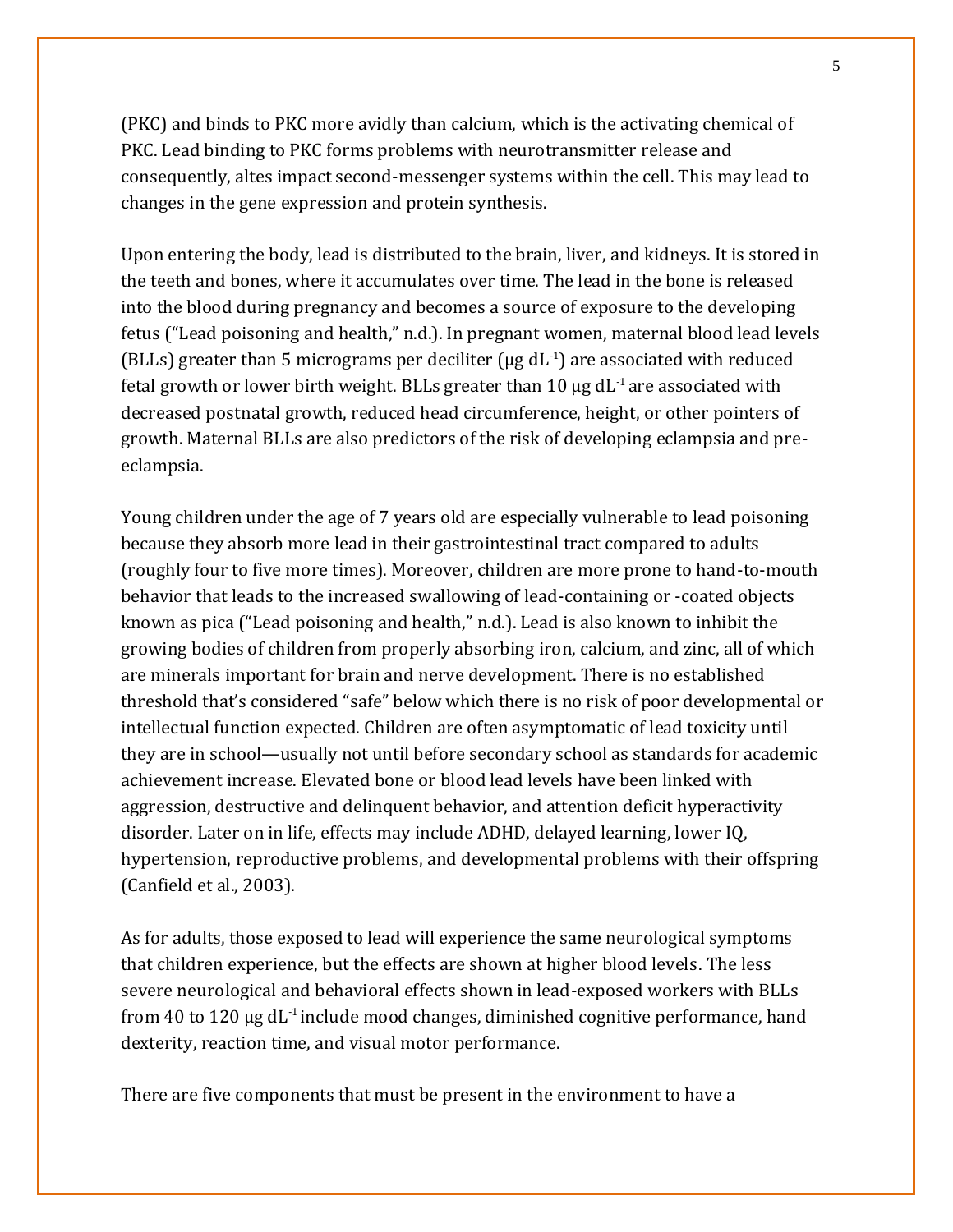"completed exposure pathway." The five components are the following: (1) a source of contamination, (2) an environmental medium and transport mechanism, (3) a point of exposure, (4) route of exposure, and (5) a receptor population.

Kabwe has a complete exposure pathway since all five components are present. The abandoned Pb-Zn mine along anthropogenic emissions are the (1) source of lead contamination. The transport medium (2) are the prevailing winds that move the leadcontaminated dust from the mining tailings into neighboring townships. This leadcontaminated dust is the main point of exposure (3). The primary routes of exposure (4) in Kabwe are inhalation, consumption, or absorption. The receptive population are the local residents in Kabwe near the former mining area in Kabwe (5).

## 1.3. Zambian Human Development and One Health Approach

Although the lead contamination in Kabwe is more so associated with the detrimental neurodevelopment effects on children, it is also critical to address lead's effect on human development. Human development is about improving the freedoms and opportunities of a population that ultimately influences their well-being ("About Human Development," n.d.). This paper explores how lead is hindering human development in Kabwe, and how this will impact the future of Zambian prosperity. By using the objectives outlined in Zambia's Seventh National Development Plan (7NDP) and the United Nations Sustainable Development Goals (SDGs), the heavy metal pollution in Kabwe is contextualized and analyzed.

Another helpful approach for understanding the heavy metal pollution in Kabwe is by using the One Health approach. The One Health approach is an inclusive strategy that links human health, animal health, and environmental health. Due to the extensive heavy metal pollution in Kabwe, it is critical to analyze this issue using the One Health to have a comprehensive understanding.

# 1.4. Study Purpose

Prior to this research, there were several questions that were left unanswered:

- 1. After 25 years since the mine in Kabwe's closure, why is the city still extensively contaminated with heavy metals?
- 2. Given the extensive heavy metal pollution in Kabwe, what are essential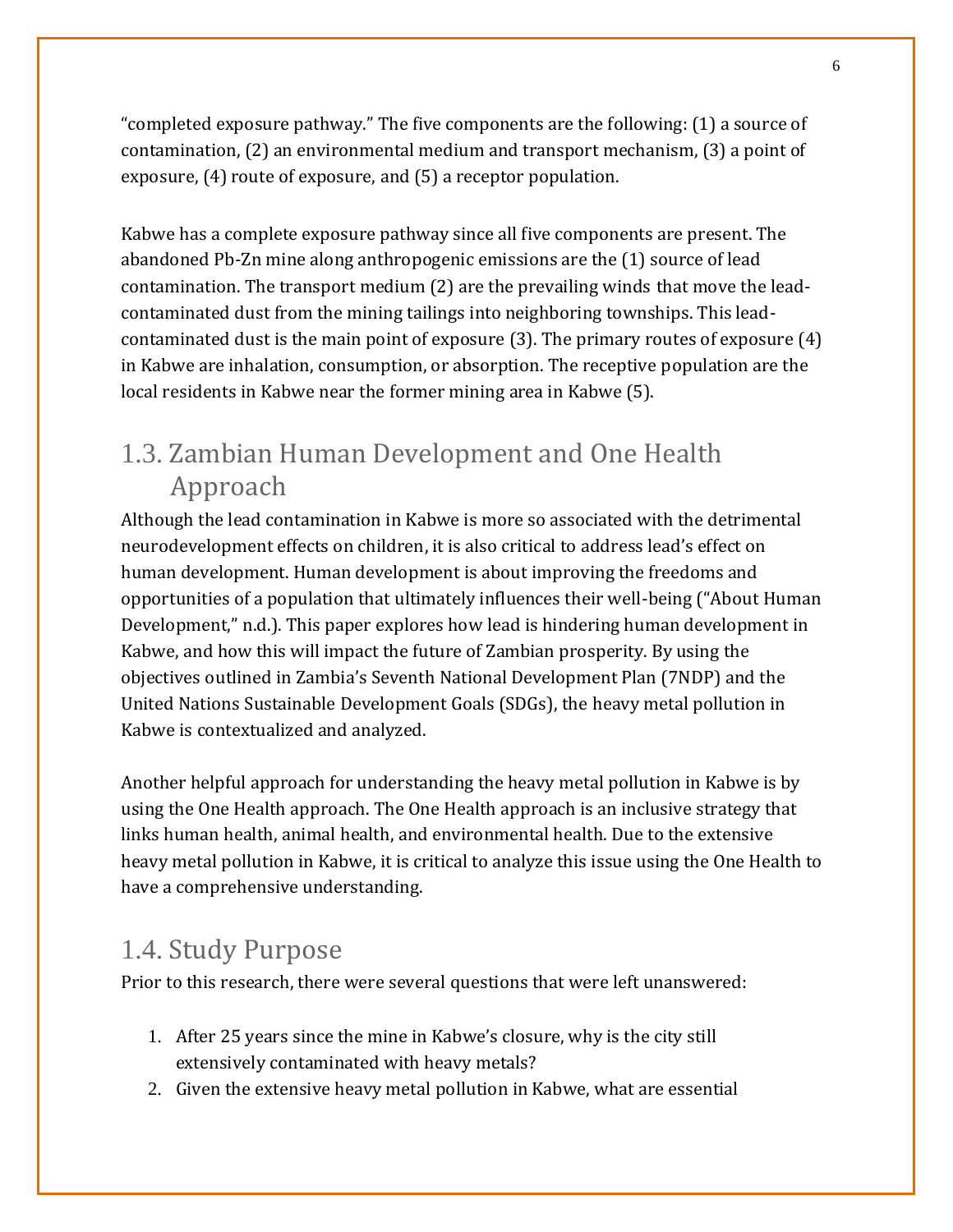intervention components that must be incorporated for an effective, longterm solution?

The aim of this study was to investigate the gaps between interventions and outcomes in Kabwe with the purpose of forming a series of recommendations for future interventions. These interventions used the One Health approach informed by relevant Zambian development objectives.

# **2. METHODOLOGY**

Our research process was threefold: (1) a systematic review on relevant studies from 2000 to 2019, (2) an assessment of past and present interventions, and (3) a set of interviews with relevant stakeholders.

### *2.1. Systematic review*

A systematic review of a total 15 studies were assessed. Studies were chosen based on their publication year (2000-), region of study (Kabwe, Zambia), and abundance of relevant information. These studies were separated into three different study sets: soil (n=6), children (n=5), and fauna (n=4). A summary of each set of studies was produced.

### *2.2. Intervention assessment*

Interventions were reviewed and analyzed. Interventions had to fulfill the following three criteria: (1) public health-related project, (2) initiated after 1994, the year the mining operations closed in Kabwe, and (3) a minimum of two informative sources. A total of 6 interventions were analyzed. The interventions were separated into past (n=3) and current (n=3) interventions.

### *2.3. Stakeholder interviews*

Interviews were conducted with relevant stakeholders. Relevant stakeholders were determined based either on expertise (i.e., environmental justice, researcher, or lawyer) or previous professional involvement in Kabwe (i.e., intervention stakeholder). Interviewee participation was voluntary and anonymity was granted upon request. Stakeholders were contacted either via telephone call or email. A draft of interview questions and a consent form were made available to each confirmed interviewee. Each interviewee either signed a consent form or gave verbal consent. Interviews were conducted either in-person or over the phone and lasted approximately 45 minutes. Interviews were used as a supplement to understand the interventions in Kabwe.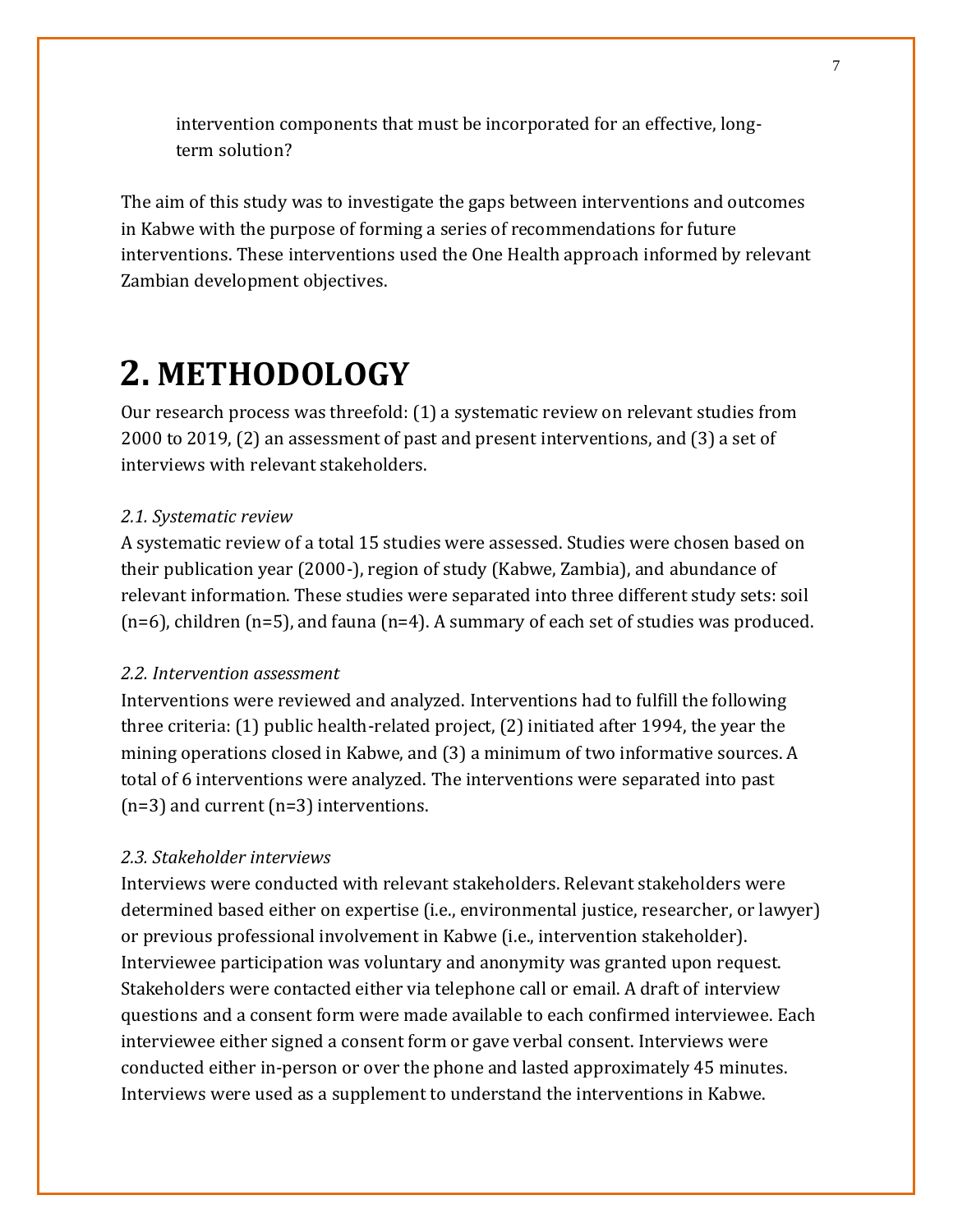# **3. FINDINGS**

The findings in this section are twofold: the systematic review (*3.1., 3.2., 3.3.*) and intervention findings (*3.4., 3.5.*).

## 3.1. Soil Studies

Extensive soil studies have been conducted by researchers in the past two decades. Soil studies are the most prominent types of studies available due to the quick sampling process and ability to collect numerous samples. A total of 6 soil studies are analyzed below.

### *3.1.1. UNZA, Department of Chemistry (Tembo et al., 2006)*

The study was published in 2006 by the University of Zambia (UNZA). The main objective of the study was to investigate the spatial distribution of four heavy metals (Cd, Cu, Pb, and Zn) in the northern, southern, eastern, and western wind directions of the closed Kabwe mine. Soil samples were collected from random locations up to 20 km in the four wind directions. A series of control samples were used as reference.

The main finding of the study was that the western direction of the mine had the most lead contaminated soil (*Appendix Table 1*). There were also significant differences in relation to the distance from the mine, specifically 0 to 5 km from the mine. The distribution of lead and zinc in the eastern and northern directions differed greatly. The average concentration of lead in the northern soil at 5 km distance from the mine was 30.3 mg Pb  $kg<sup>-1</sup>$  while for the eastern direction it was 110.0 mg Pb  $kg<sup>-1</sup>$ . The study concluded that the source of heavy metal contamination is the mine, and that the pollutant precipitate to the ground.

### *3.1.2. Hokkaido University-UNZA (Ikenaka et al., 2010)*

The study was conducted primarily by the Japanese institution, Hokkaido University, in collaboration with UNZA. The study investigated heavy metal distribution throughout Zambia by analyzing road soil and sediments. A total of 47 samples were collected; 3 samples were from Kabwe. Cluster analyses were conducted in which three clusters were produced: Cluster 1, Cluster 2, and Cluster 3. Kabwe samples were all in Cluster 1.

The study found that Cluster 1 had high ratios of Zn (57%) and Pb (32%). It was also determined Cluster 1 had significantly higher concentrations of Zn, As, Cd, and Pb than other clusters. The max values of Cd and As in Kabwe were 18.7 and 51.5 mg kg-1 dry-wt,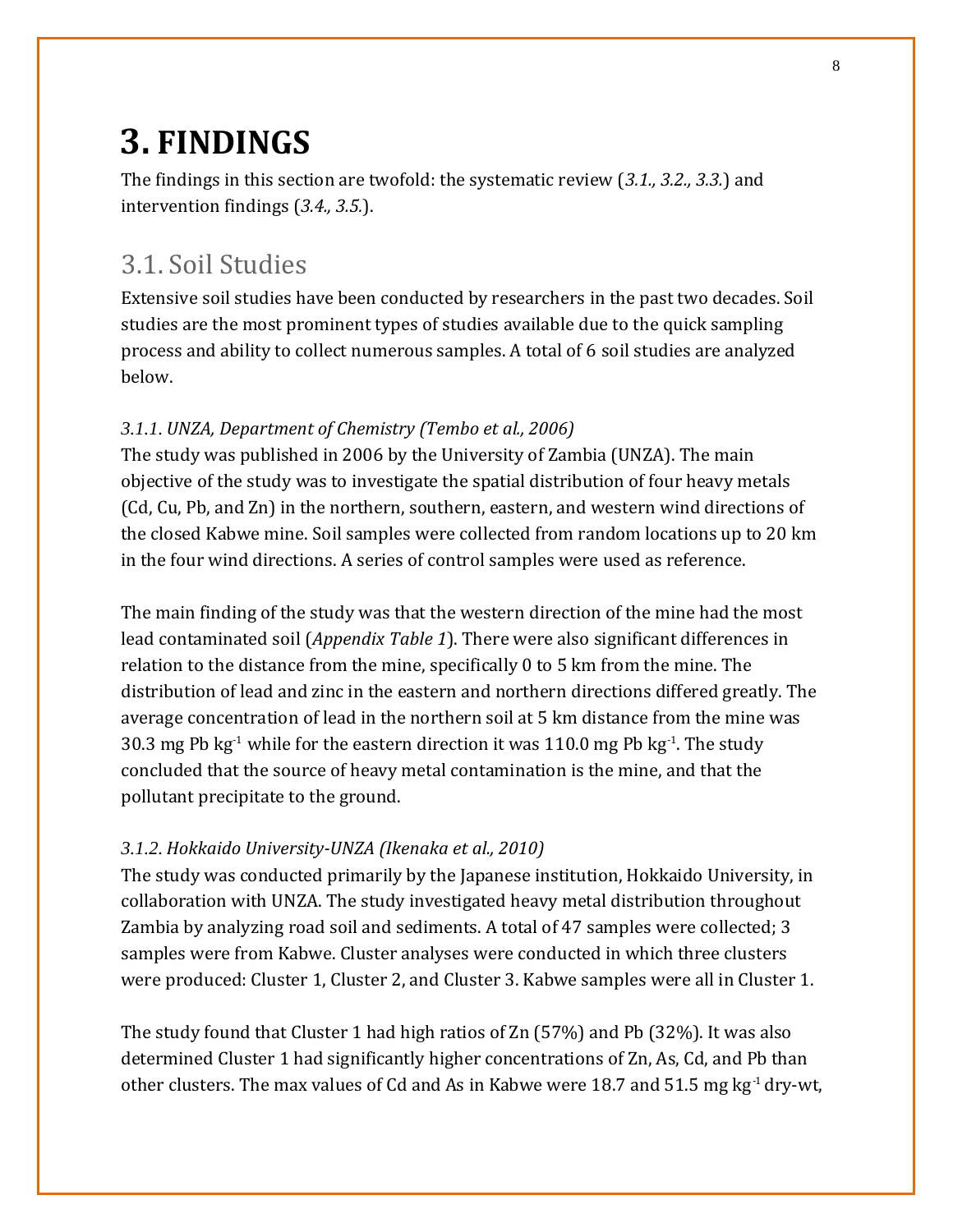respectively, which were both above their "trigger" values of 3.0 (Cd) and 10 mg kg<sup>-1</sup> (As). The study concluded that heavy metal pollution in Zambia has great regional differences, and identifying Kabwe's heavy metal pollution as a public health risk

### *3.1.3. Hokkaido University-UNZA (Nakayama et al., 2011)*

The study was conducted by the Hokkaido University in collaboration with UNZA. The objective of the study was to investigate the relationship between Pb accumulation in Kabwe wild rats (*Rattus sp.*) and the heavy metal soil contamination. The study used a Geographical Information System (GIS) to determine the source of soil contamination in Kabwe. Three different sites were used to collected soil samples: Kabwe (n=101), Mwangule ( $n=3$ ), and Lusaka ( $n=7$ ).

The results demonstrated that Kabwe had the highest average of the three sampled sites. The average Pb in Kabwe soil was found to be 282 mg Pb kg<sup>-1</sup>, which was 10 times the average Pb found in Lusaka soil (26 mg Pb  $kg<sup>-1</sup>$ ) and above the U.S. benchmark of 120 mg Pb  $kg<sup>-1</sup>$ . The max Pb concentration in the soil was 51,188 mg Pb  $kg<sup>-1</sup>$ . In Kabwe, there was a positive correlation between soil organic matter and heavy metals in the soil (*Appendix, Table 1*).The study also concluded that the area south of the Pb-Zn mine had the highest heavy metal concentrations in Kabwe, which differed from the findings in Tembo et al. (2016).

### *3.1.4. Czech Geological Survey-UNZA (Majer et al., 2011)*

The study was conducted by the Czech Geological Survey with UNZA School of Mines to determine the extent and intensity of the soil contamination in Kabwe, as well as the gastric availability of heavy metals and plant-available metals in the topsoil.

Majer et al. (2011) concluded that topsoil lead contamination was as high as 4%, while copper was 0.7% and zinc was 6.7%. The high level of heavy metals in the topsoil were predominantly found in the industrial zone near the former smelter. The results for gastric availability of metals in the dust revealed that Pb and Cd posed the greatest environmental hazard when dust particles are swallowed as a result of consuming unwashed foods. The results for the availability of metals in the soil for plant metabolism showed that lead and cadmium were very bioavailable for plants, which is an unfavorable result for agricultural practices.

The counter map (*Appendix, Image 2)* illustrates of lead contamination in the Kabwe area reference to the Pb-Zn smelter. It is visible that as the distance from the mine increases, lead levels in the topsoil decreases.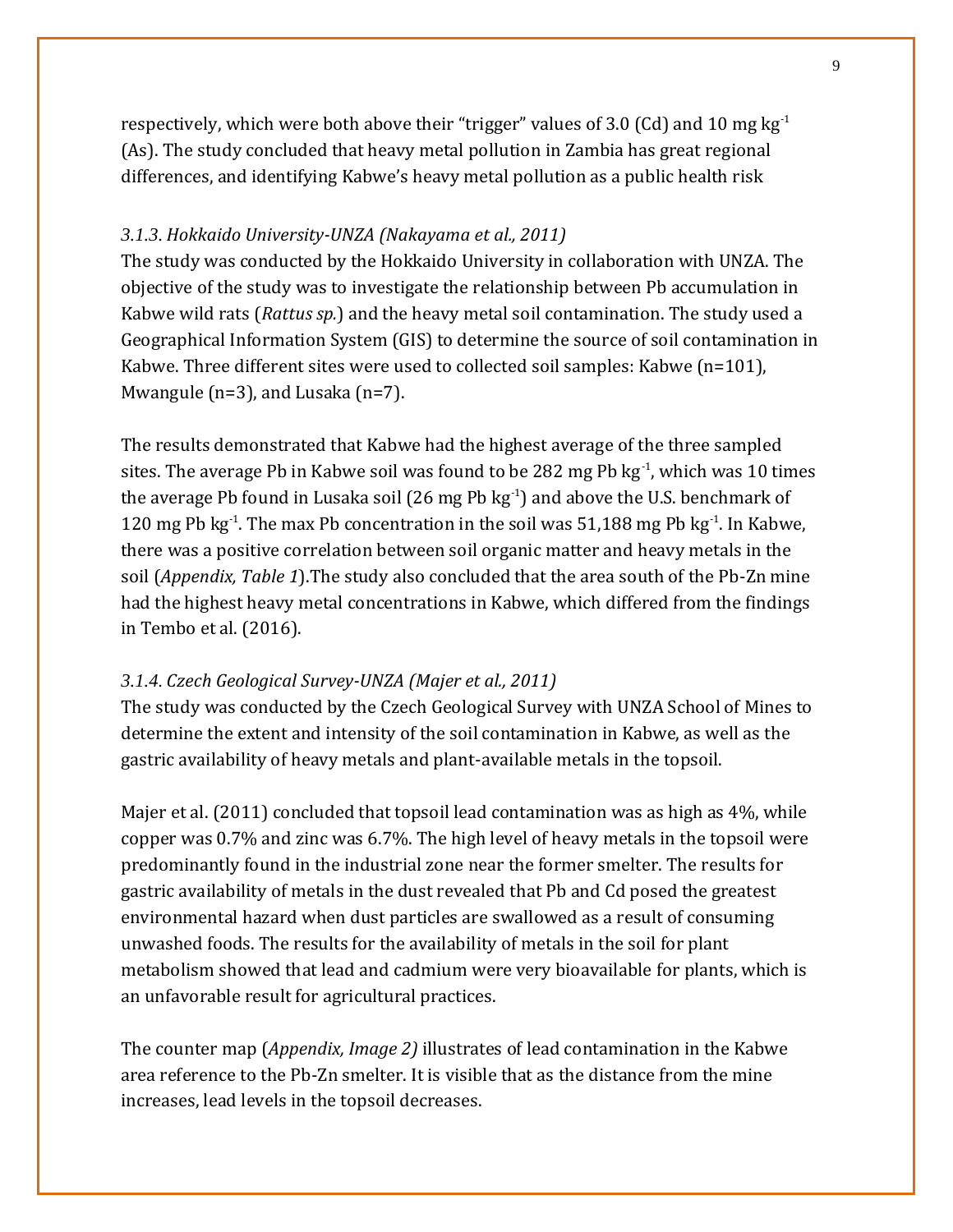### *3.1.5. Pure Earth/BlackSmith Institute (Caravanos et al., 2014)*

The first study that was analyzed was the Pure Earth/BlackSmith Institute study published by Dr. Jack Caravanos (New York University) in the CDC's Mortality and Morbidity Weekly Report (MMWR). The study was conducted as part of Pure Earth/BlackSmith Institute's continuous efforts to reduce lead exposure in Kabwe (reference *3.4. Past Interventions*). Caravanos investigated the soil contamination. The study sampled 339 locations in Kabwe residential areas.

The extent of lead soil contamination ranged from 139 mg Pb  $kg<sup>-1</sup>$  to 62,142 mg Pb  $kg<sup>-1</sup>$ , with a GM of 1,470 mg Pb  $kg<sup>-1</sup>$ . Of the sampled soils, 98% were above the Zambian benchmark of 200 mg Pb  $kg^{-1}$ .

### *3.1.1.6. Czech Geological Survey-UNZA (Kříbek et al., 2019)*

The study was headed by the Czech Geological Survey in collaboration with UNZA. The objective of the study was to analyze and determine the content of heavy metals in the topsoil (0-3 cm depth,  $n = 116$ ) and subsurface soil (70-90 cm depth,  $n = 40$ ).

The study found that the median percentile of Pb in the topsoil (199 mg Pb  $kg^{-1}$ ) was 7 times that of the subsurface soil  $(28 \text{ mg Pb kg}^{-1})$ . The highest Pb and Zn concentrations were found in the topsoil near the former Pb-Zn mine, which may be due to dust fallout or tailing ponds.

# 3.2. Children Studies

As previously stated, children are the most vulnerable population in regards to lead exposure. This is due to their hand-to-mouth behaviors, readily absorption of lead by the gastrointestinal tract, and short height. Not to mention, children are actively developing physically, mentally, and emotionally; thus, lead exposure leads to directly impacts each of these developmental components. Due to the abundance of studies on children's blood lead levels, we analyzed five published studies and produced key conclusions.

### *3.2.1. PureEarth/BlackSmith Institute (Caravanos et al., 2014)*

Pure Earth/BlackSmith Institute, under the guidance of Dr. Jack Caravanos (New York University), investigated the soil contamination. This was part of Pure Earth/Blacksmith Institute's continuous efforts in Kabwe (reference *3.4.3.*). The study sampled 339 locations in Kabwe residential areas. Caravanos sampled children ages 2 to 8 years old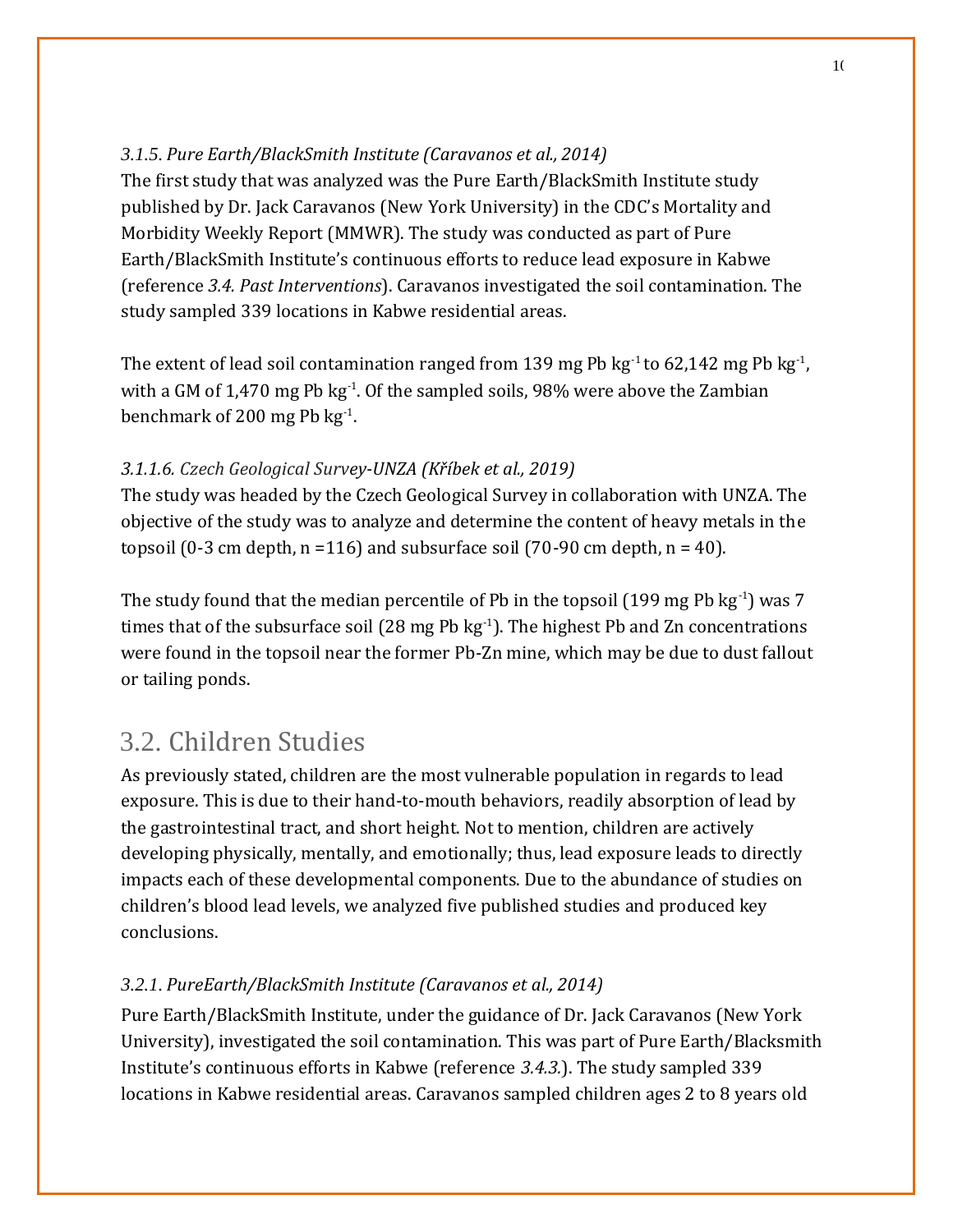in six communities near the Kabwe mines and smelters, which have been previously established to have the highest concentrations of heavy metals (Sim 2014).

Caravanos et al. (2014) revealed that all of the children sampled were above the CDC's reference level of 5  $\mu$ g Pb dL<sup>-1</sup>. Moreover, the study revealed that over 98 children had BLLs at or above the reference level for medical intervention, 45 μg Pb dL-1 (*Appendix,*  Table 2). 26.5% of the children sampled in this study were also over 65  $\mu$ g Pb dL<sup>-1</sup>.

### *3.2.2. UNZA-Hokkaido University (Yabe et al., 2015)*

In a joint partnership study between UNZA and Hokkaido University, researchers analyzed the BLLs of 246 children from three different townships in Kabwe: Chowa (17), Kasanda (100), and Makululu (129). The objectives of the study was to determine the BLLs of children under the age of 7 near the former Pb-Zn mine and to identify children who required medical intervention ( $\geq 45$  µg Pb dL<sup>-1</sup>).

The study concluded that of the 246 children sampled, all had above the 5  $\mu$ g Pb dL<sup>-1</sup> reference level. More than 50% (161 out of 246) of the children sampled required medical attention (*Appendix, Table 2*). The study also revealed that younger children (0 to 3 years old) had higher BLLs than older children (4 to 7 years old) in both Kasanda and Makululu townships. BLLs in the Kasanda township were higher than those in Makululu. It is also important to note that one child in Kasanda had a significantly high BLL of 427.8 μg Pb  $dL^{-1}$  which was 5 times the average BLL sampled in the township. Similarly, a child in Makululu had a BLL of 388.7  $\mu$ g Pb dL $^{-1}$ , 6 times the average BLL sampled in Makululu.

### *3.2.3. UNZA-METS Study (Mbewe et al., 2015)*

This study was a cross-sectional study by the University of Zambia (UNZA) using the 2015 data produced by the Misenge Environmental and Technical Services Ltd (METS). METS analyzed the BLLs of children in the Makululu township within four zones: Zambezi, Moomba, Makululu, and Chililalila. Makululu township was the area of interest due to its impact by the prevailing westerly winds that blow from the lead mine to the township. The study investigated 1,166 children under the age of 8 years old. This study used a reference level of 10  $\mu$ g Pb dL<sup>-1</sup> to determine "at-risk" children, and a BLL of 25  $\mu$ g Pb  $dL<sup>-1</sup>$  to determine the need of chelation therapy.

One of the main findings in this study was that with every 1 year decrease in age, there was a BLL increase by 0.45%. The studied revealed that 99% (1,159 of 1,166) of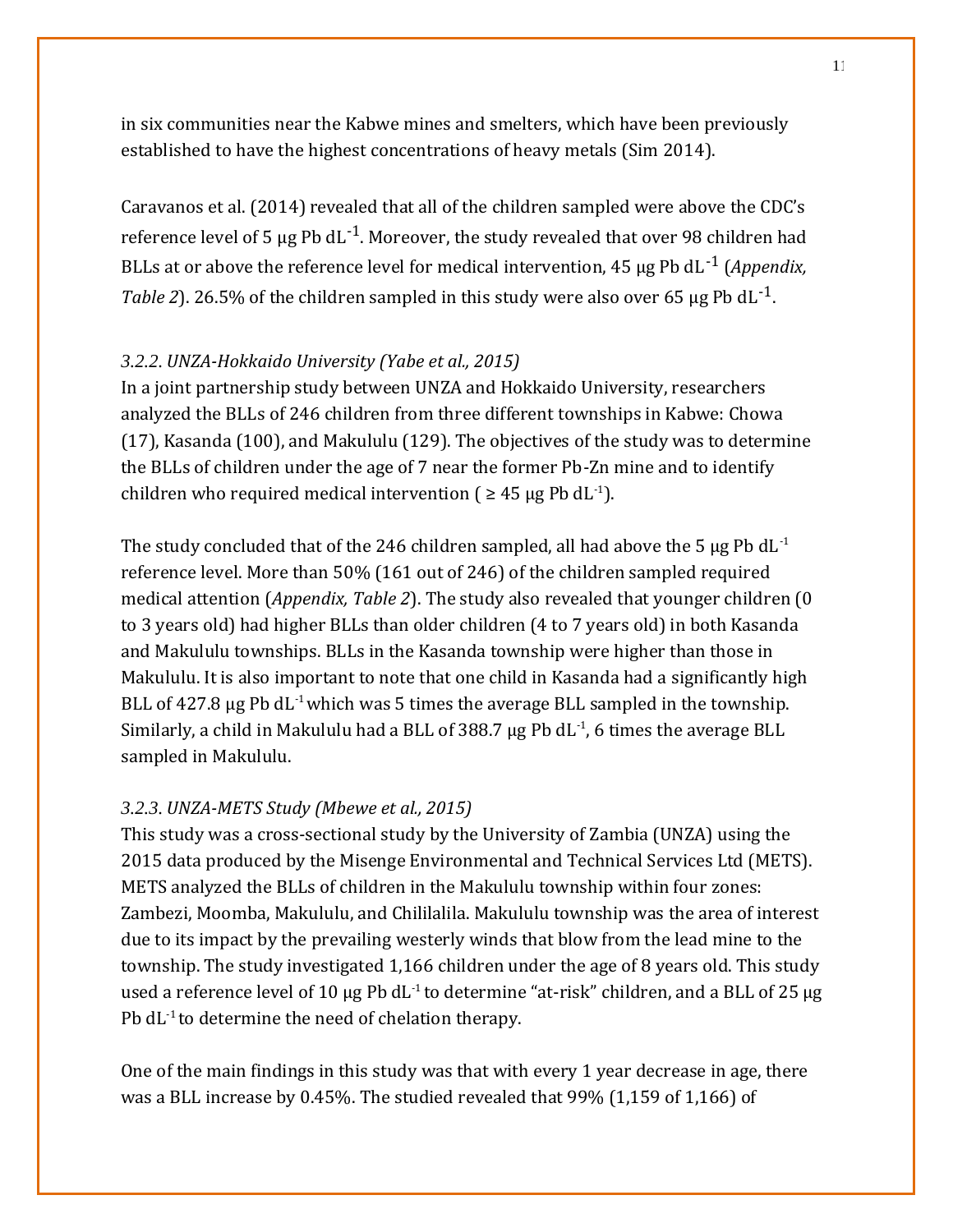sampled children were "at-risk" and 73% (853 of 1,166) needed to begin chelation therapy (*Appendix, Table 3*). According to Mbewe et al., their findings were similar to that of a 2006 study by the Pure Earth/Blacksmith Institute. Thus, they concluded there have been no improvements in the BLLs of Kabwe children during those nine years.

### *3.2.4. UNZA-Hokkaido University (Yabe et al., 2018)*

The study is a follow-up to the 2015 study by UNZA and Hokkaido University (reference *3.2.2.*). Using the known BLLs of children determined by the previous study, this study investigated lead concentrations in the urine (Pb-U) and fecal (Pb-F) of the same sampled children (*Appendix, Table 4*). The study sampled children who were 7 years old or younger and lived in the community for at least one year. There were a total of 190 children sampled from three different townships: Chowa (8), Kasanda (88), and Makululu (94).

The study revealed that lead in the blood, urine, and feces of children were positively correlated with all children presenting alarming concentrations of lead. The Kasanda township had children with higher fecal (GM =  $90.6$  mg Pb  $kg^{-1}$ ) and urinary Pb (GM = 207  $\mu$ g Pb L<sup>-1</sup>) than those in Makululu. Cadmium levels were also analyzed and were highly concentrated in children. The study proved that urine and fecal samples are alternative to examine lead exposure in Kabwe children as opposed to blood testing which is more invasive.

*3.2.5. Kabwe Scoping and Design Study (KSDS) - Copperbelt Environment Project (CEP)*  The Kabwe Scoping and Design Study was the research component of the Copperbelt Environment Project (reference *3.4.1.*). This study sampled 2,500 Kabwe residents, including both children and adults (Bose-O'Reilly et al., 2018). The objective of the study was to investigate the BLLs of residents and determine ZCCM Investment Holdings PLC's liability (Lacey 2016).

The results of the study showed that almost all children were above the 5  $\mu$ g Pb dL<sup>-1</sup> reference level. Children ages 0 to 7 years old had elevated BLLs (*Appendix, Table 5*). Children's BLLs were higher if their residence was close to the mine. It was also concluded that Investment Holdings was liable for the impact of lead on Kabwe residents.

## 3.3. Fauna Studies

Apart from studies on Kabwe residents and soil, researchers have also studied the region's fauna, or animals. By analyzing the health of animals, there is a more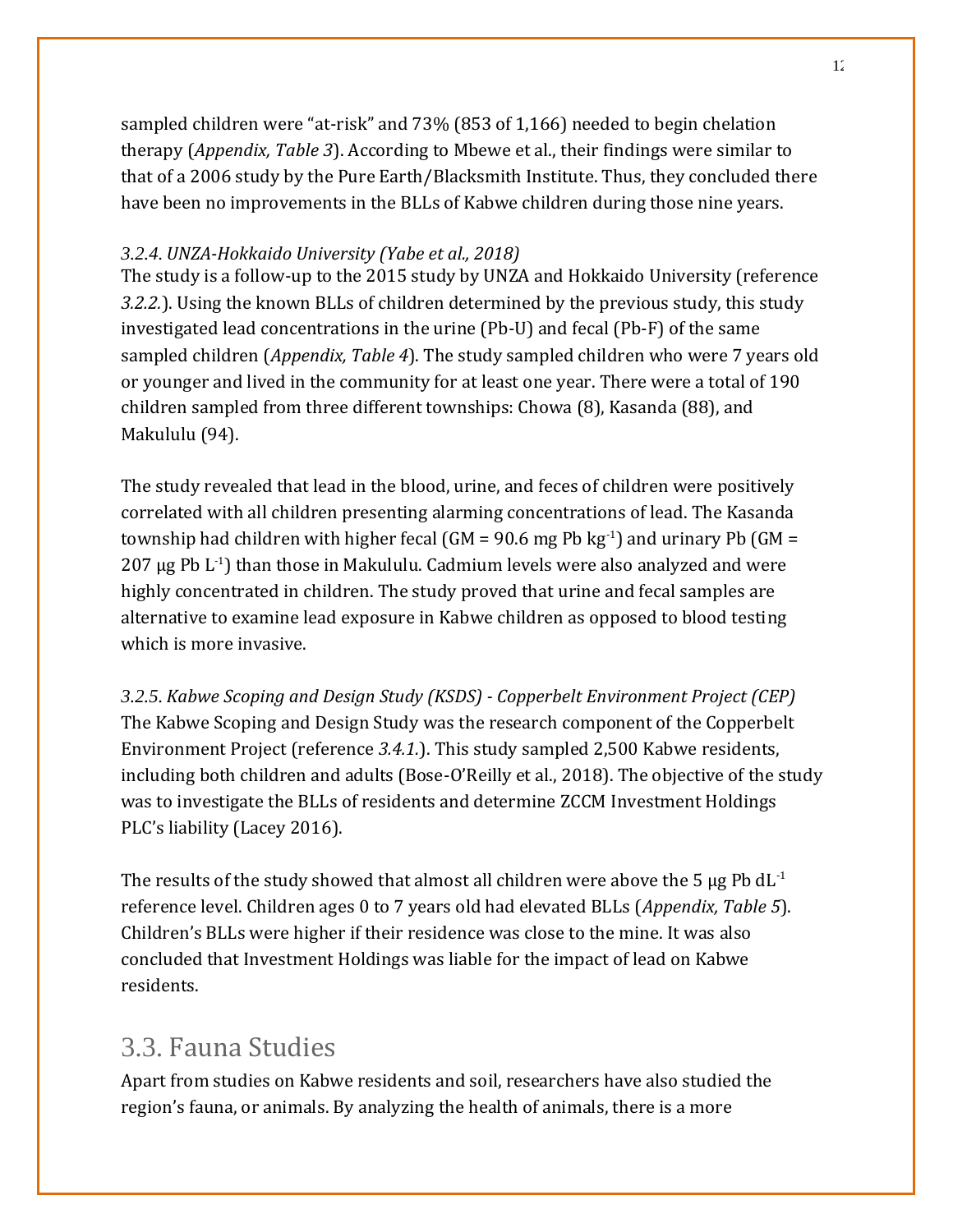comprehensive understanding of the heavy metal contamination in Kabwe. Animal health is one of the three main components of the One Health concept that allows a more nuanced understanding of a region's health status. A summary of the fauna studies can be found in Table 6 (*Appendix*).

### *3.3.1. Hokkaido University-UNZA (Nakayama et al., 2011)*

This study was headed by Hokkaido University with UNZA to determine the relationship between heavy metal contamination in the Kabwe soil and wild rats (*Rattus* sp.). There were 32 Kabwe wild rats sampled and compared to 20 Lusaka rats.

The main results of the study were that Kabwe rats had, on average, more Pb in their tissues than Lusaka wild rats. The average Kabwe rat's kidney had 2.2 mg Pb kg<sup>-1</sup> which was 11x that found in the average Lusaka rat's kidney. The study also determined that Kabwe rats had a lower body rate than Lusaka rats, yet it was unclear if lead contamination was the cause. The study also found data on soil contamination (reference *3.1.3.*).

### *3.3.2. UNZA-Hokkaido University (Yabe et al., 2011)*

The study was conducted by the Department of Veterinary Medicine at UNZA and Hokkaido University with the objective of investigating the level of heavy metals in the offal of cattle. Cattle samples were collected from different slaughterhouses in Zambia: Kapiri Mposhi, Chibombo, Mazabuka, and Siavonga. A total of 51 samples (e.g., livers, kidneys) were collected.

The main result of the study was that cattle near the Pb-Zn mine in Kabwe accumulate more heavy metals than cattle relative to other Zambian towns, specifically Pb and Cd. Mean level of Pb in the liver of Kabwe cattle was determined to be 0.42 mg Pb  $kg<sup>-1</sup>$  (drywt). Cd was elevelated in the kidneys of Kabwe cattle with an average of 5.05 mg Cd kg $^{-1}$ (dry-wt), which exceeded the 4.65 mg Cd kg $^{-1}$  benchmark. There were no signs of metal toxicity in the cattle; however, Kabwe residents are at-risk of heavy metal exposure via cattle consumption.

### *3.3.3. Hokkaido University (Ikenaka et al., 2012)*

The study was headed by Hokkaido University in collaboration with Dr. John Yabe (UNZA). The purpose of the study was to investigate the accumulated levels of toxic metals and their effects on metal-responsive proteins and cytokines (cellular-level effects) in cattle. The study sampled the peripheral blood (30-50 mL) of 12 female cows living around the Pb-Zn mine in Kabwe.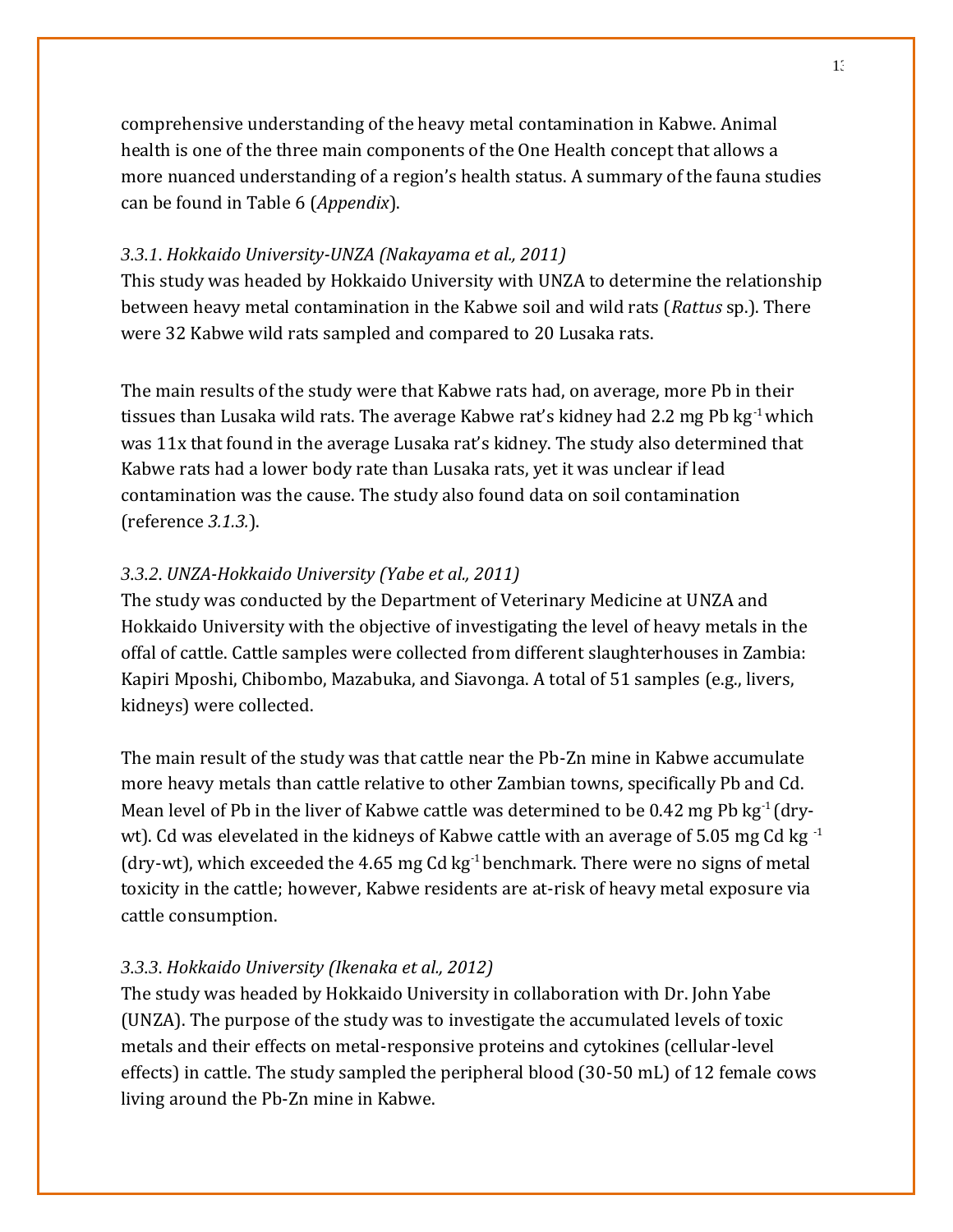The main result of this study was the determination of more Pb and Cd in the peripheral blood of Kabwe cattle than in that of Lusaka cattle. There was also a strong correlation between Pb and Cd accumulation in cattle blood. Due to the average Pb in Kabwe cattle blood (90.6+/-67.6 μg Pb kg<sup>-1</sup> dry-wt), the cattle may have toxicological effects. The study also revealed that Pb caused several alterations in the cellular-level of cattle: induction of mRNA expression (MT-2, iNOS, TNF-alpha, and IL-1 beta) and suppression of INF-gamma. All of these cellular-level components play a role in a cattle's immune response, specifically inflammatory responses.

### *3.3.4. UNZA-Hokkaido University (Yabe et al., 2013)*

The study was conducted by UNZA with Hokkaido University. The study investigated the heavy metal contamination in the free-range chicken ("village chicken") of Kabwe. The total sample size were 17 free-range chickens and 32 liver samples from broiler chickens that were kept indoors and commercially fed.

The results of the study showed that the edible organs of free-range chickens had higher levels of Pb and Cd than the broiler chickens. The following are the average Pb found in free-range chicken organs: 4.15 mg kg<sup>-1</sup> in the liver, 7.62 mg kg<sup>-1</sup> in the kidneys, and 3.34 mg kg<sup>-1</sup> in the lungs. All of these averages exceed the benchmark for consumption of lead in chicken offal,  $0.5$  mg Pb  $kg<sup>-1</sup>$ . Similarly, the average levels of Cd in liver and kidneys exceeded the max value of 1.0 mg Cd  $kg<sup>-1</sup>$ .

### 3.4. Past Interventions

### *3.4.1. Copperbelt Environment Project (CEP)<sup>2</sup>*

The Copperbelt Environment Project (CEP) was financed by the World Bank for 53.1 million USD and implemented by the Republic of Zambia from 2003 to 2011. The project's main objectives were the following:

- 1. Address environmental liabilities and obligations associated with the mining sector, following the privatization of the mining assets of ZCCM; and
- 2. Strengthen the capacity of its environmental regulatory institutions to improve future-compliance of the mining sector with environmental and social regulations.

These objectives were extremely relevant at its appraisal because the project's design was the first of its kind in the African continent. The theme in the World Bank's 2000-

<sup>2</sup> Adapted from "IMPLEMENTATION COMPLETION AND RESULTS REPORT" published by (WHO, 2011)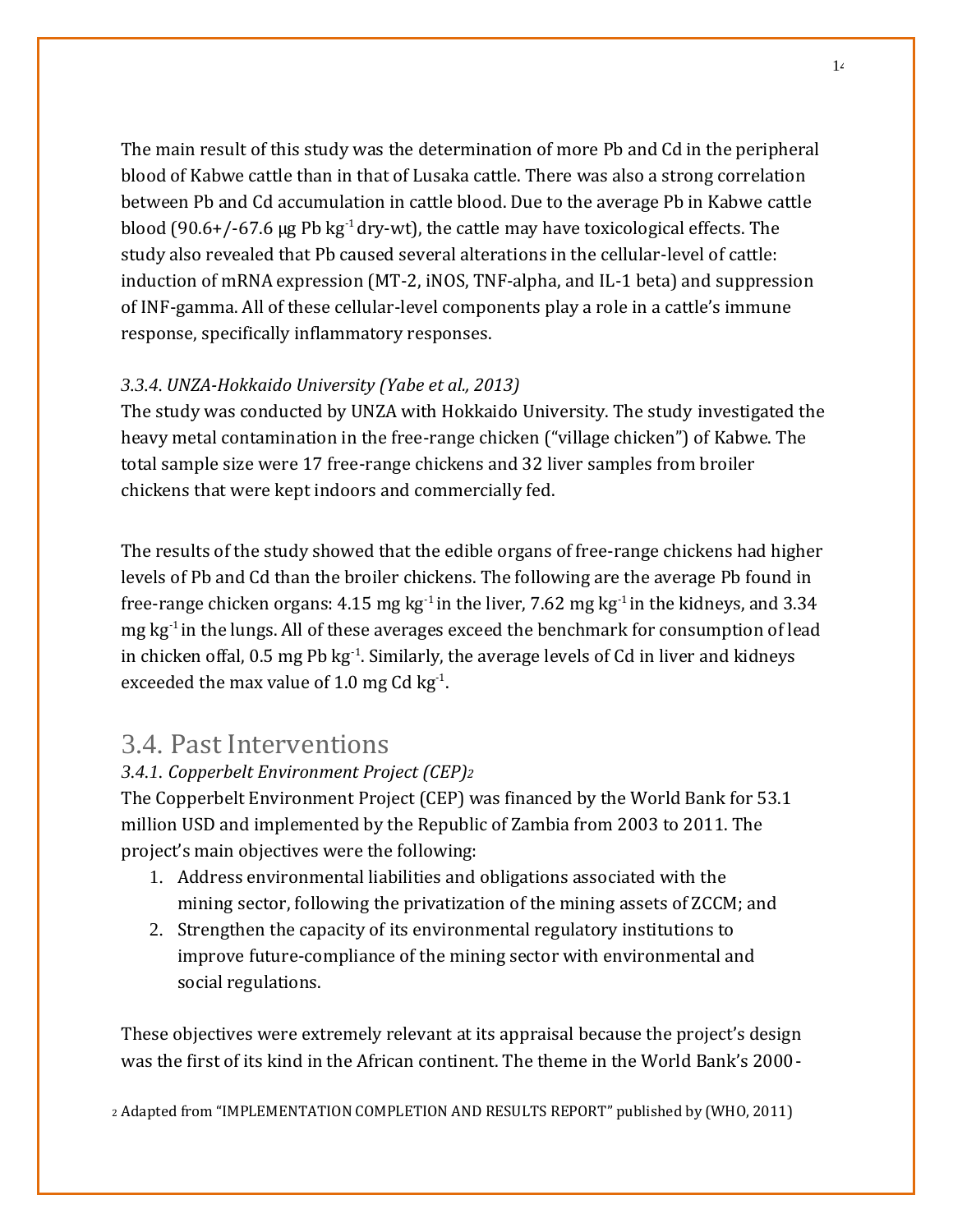2003 Country Assistance Strategy (CAS) for Zambia was to aid in the country's diversified and sustainable growth. CAS selected the Copperbelt Environment Project to address the environmental liabilities that was associated with the privatization of ZCCM assets. Along with attempting to mitigate ZCCM's adverse environmental past, CEP was designed to support the government's efforts in preventing new environmental liabilities as a result of new mining activities or mine closures in the case of unprecedented events.

The objectives were supported by two components:

- i. The establishment of an Environmental Management Facility (EMF) for addressing historical environmental liabilities; and
- ii. Strengthening of the environmental regulatory and institutional frameworks for preventing future liabilities related to mining.

The first component was estimated at 37.5 million USD. The EMF was expected to support the first object by financing and administering the implementation of priority measures to remedy environmental and social problems that came from ZCCM's preprivatization mining operations, on behalf of ZCCM-IH and the government. The EMF was structured to finance subprojects in Kabwe (i.e., treatment of lead-exposed children and lead remediation in several environments). A Consolidated Environmental Management Plan (CEMP) was planned for preparation to identify funding priorities and provide criteria for selecting priority subprojects in Kabwe as well as the Copperbelt. The Kabwe Scoping and Design Study (KSDS) had the intention of providing the analytical basis for prioritizing subprojects, based on the severity of the public health and ecological impacts of the problems that were planned to be addressed. Component two was the strengthening of the environmental regulatory framework which used 4.2 million USD. This component was to support part (ii) of the objectives, strengthening the environmental regulatory and institutional frameworks, as a way to assist the government in addressing mining companies' compliance with national environmental and social safeguards. This was planned to be achieved by assigning more resources to the Environmental Council of Zambia's (known now as ZEMA) regulatory mandate, strengthening ECZ capacity, agency review of the Environmental Impact Assessments (EIAs), and more.

When this initiative was appraised, the government was apprehensive because the possibility of environmental liabilities from historic mining operations would discourage private mining companies from investing in the country. The Bank was a primary force behind the privatization of ZCCM's copper mines, so it would be sensible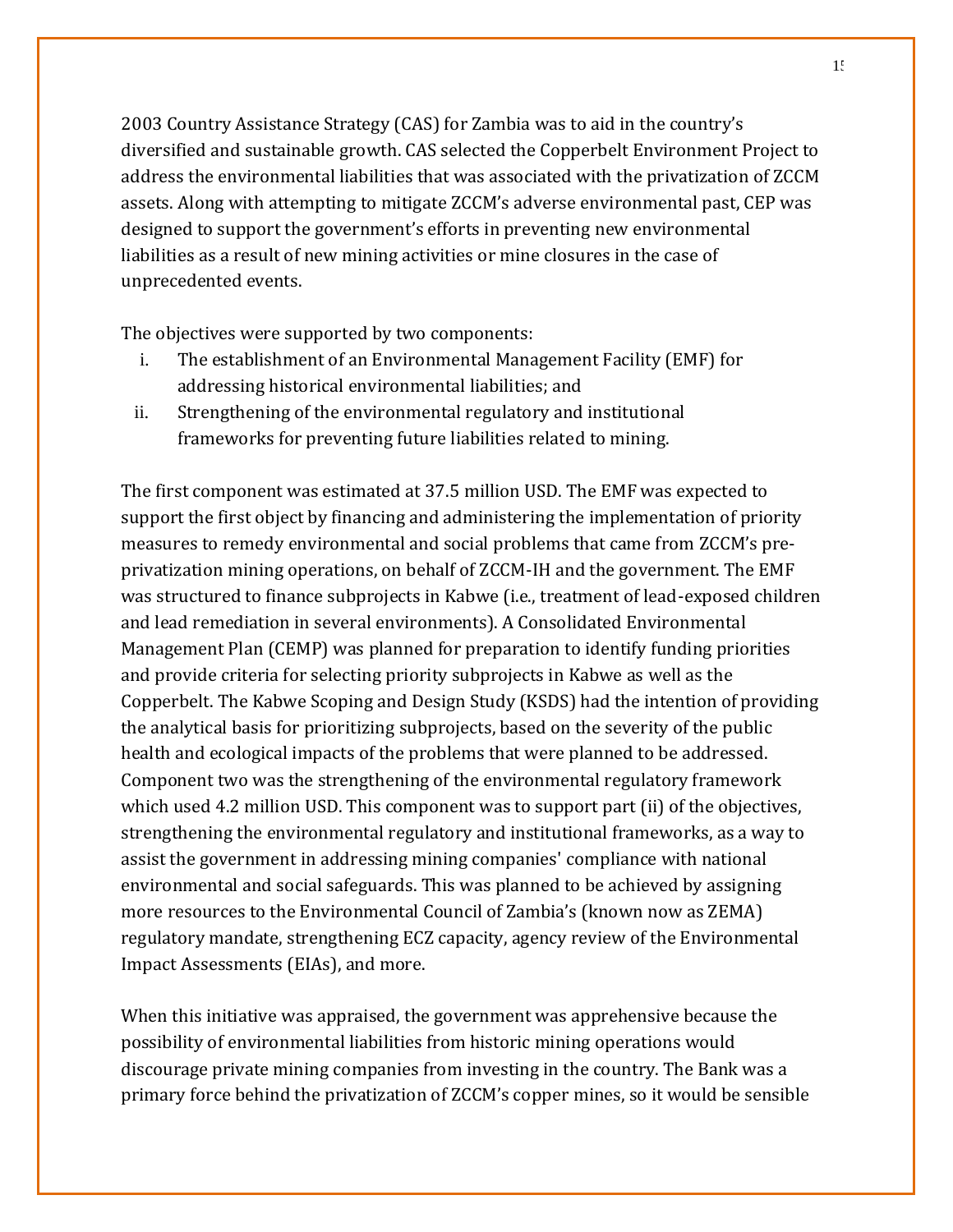for the Bank to support the government in addressing the accumulated negative consequences of the past's mining and poor environmental practices on the environment, future investments, and public health.

The prime beneficiaries of this project were expected to be the people living in the mining communities within the five Copperbelt towns and Kabwe. The citizens of Zambia were also beneficiaries on account of there being a more robust economic position that would follow the removal of burdens to new private investments in the mining sector. The next set of predicted beneficiaries would be the Environmental Council of Zambia (currently ZEMA) and the Mines Services Department (MDS) in the Ministry of Mines and Minerals Development (MMMD). This prediction was based on improved regulatory capacity. The last set of beneficiaries would be NGOs, University of Zambia, Copperbelt University, and others. They would play a part in the contribution of strengthening national environmental management capacity through their role in consultancies, studies, and training.

In regards to outcomes, the project's objectives were met; however, there were shortcomings in timeliness and the scope of its outcomes. The most significant achievement was that the project led the government to adopt a long-term, systematic, and risk-based approach to environmental management planning. Concerning the first objective, 15 investor and 12 Counterpart Environmental Management Plans (EMPs) were created and defined the government's, ZCCM's, and private investors' responsibilities for each mining operation. This was the starting point for attacking the adverse environmental legacy and provided a baseline for the management and regulation of environmental and social issues. The approval of the CEMP was a critical milestone in the mitigation and prevention of mining related adverse environmental impacts. Despite the planning of the objectives, the remediation efforts were greatly underestimated. The project did manage to reduce exposure to health hazards.

Exposure was greatly reduced through the removal and proper disposal of hazardous materials from the mine sites, which includes  $56,000 \text{ m}^3$  of lead contaminated soils in Copperbelt and Kabwe. There was also large-scale demolition, cleanup, and revegetation efforts. Lastly, there were four tailing dams and two overburden dumps that have been repaired, reducing the possibility of health and environmental risks. Part of the plan was to close 13 tailing dams, but that did not occur. Another outcome was a large number of children getting healthier as a result of lead treatment. Through KSDS's data, the project was able to finance a comprehensive set of activities to reduce the high BLLs in children living in close proximity to the smelter. The project assisted the Integrated Case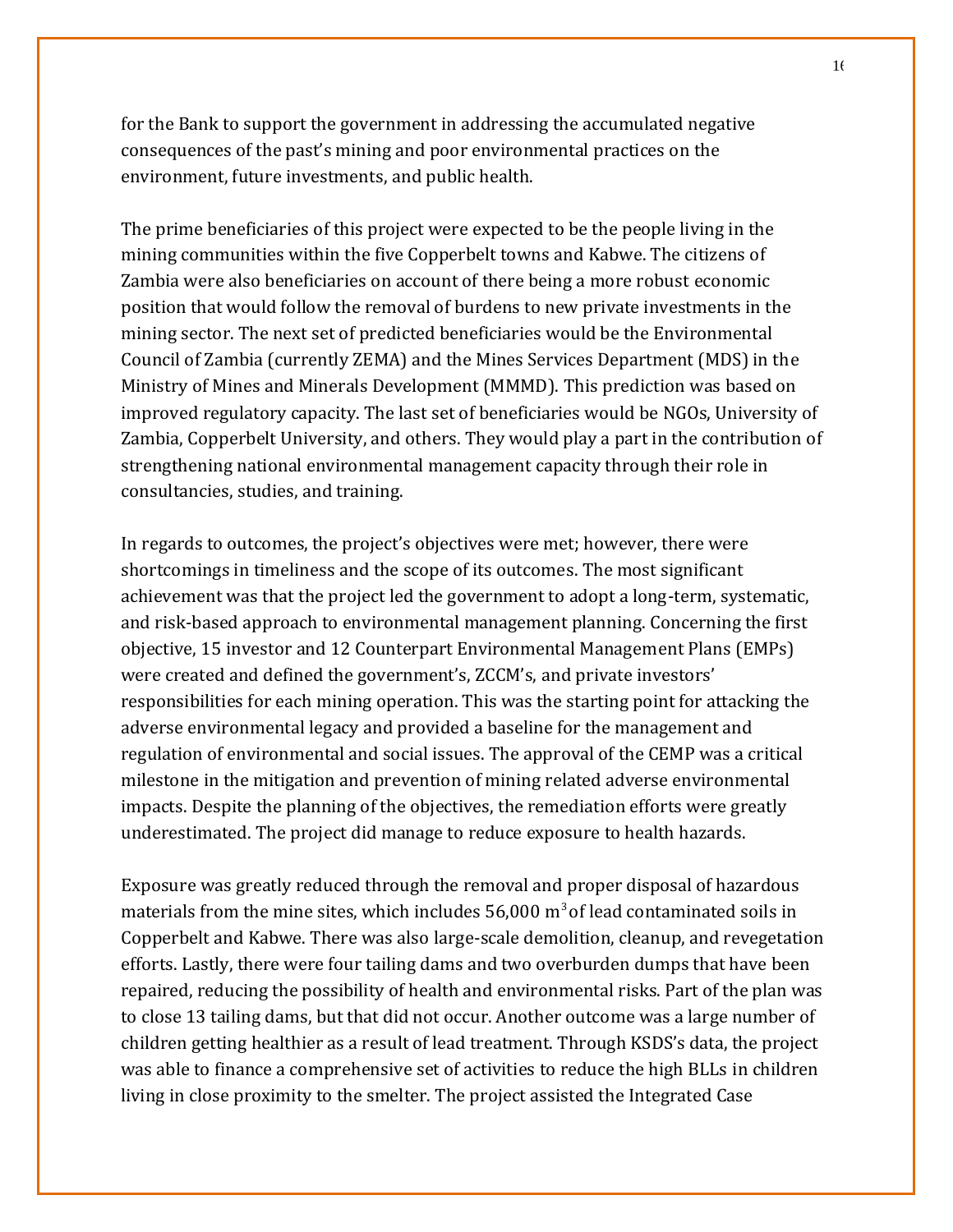Management (ICM) program, which provided specialized care through a multifaceted team encompassing of a physician, sociologist, nurse, community volunteers, environmental technical specialist and caregivers. 2,822 out of the 5,000 children tested had a reduction of roughly 20 to 25 percent due to treatment with nutritional supplements (BLLs 20 to 64  $\mu$ g Pb dL $^{-1}$ ) and by up to 74 percent for chelation treatment (BLLs beyond 65  $\mu$ g Pb dL $^{-1}$ ).

There were efforts to prevent recontamination of treated children and the contamination of newly born children. The project did this by providing access to safe drinking water in 2005 to 2006 to about 99,000 Kabwe residents, or more than half of the Kabwe population. The lowered exposure of lead-containing dust through adequate hygiene included vegetable and hand washing. This also led to a drastic decrease in the number of cholera cases in Kabwe. The risk of exposure due to flood for 40 families living along the Kabwe Canal to lead-contaminated water was reduced because of the dredging, removal, and disposal of  $56,000$  m<sup>3</sup> of lead-contaminated material. The risk returned due to the lack of proper canal maintenance by the Kabwe Municipal Council. The removal of topsoil and greening of 3,100 household yards and 30 schools, and creating 11 play parks has reduced the exposure to lead-containing dust. Although 9 out of the 11 play parks have been vandalized, these green spaces still provide a space for children to play instead of in lead contaminated areas. There was also community outreach that consisted of lead risk awareness campaigns, the creation of two Environmental Public Information Centers (EPICs) and the rehabilitation of the Kabwe Public Library. Activities ran through the EPICs stopped at the end of the program due to lack of funding.

Through the project's prioritization of the second component, ECZ (ZEMA) became stronger, which is seen through the use of litigation to enforce compliance and its ability to temporarily shut down polluting mining facilities. There also was a strengthened relationship and revised Memorandum of Understanding between ECZ and the Mines Safety Department (MSD). ECZ also has a monitoring system in order to monitor the EMP's compliance with statutory limits. Due to the lack of funding from the Nordic Development Fund, the monitoring program was not fully implemented, and the collection of monitoring data is limited.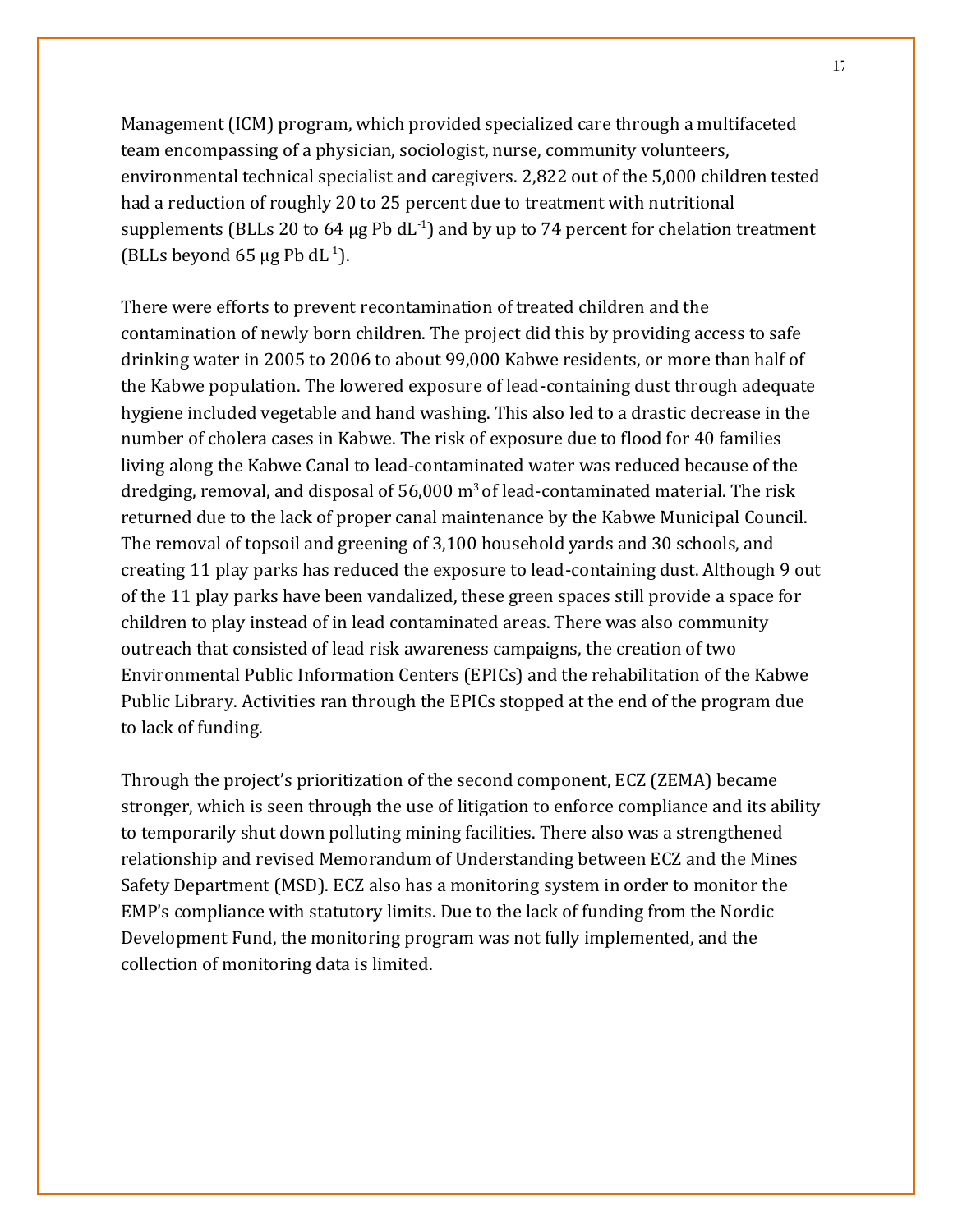Overall, the outcome of the project was moderately satisfactory. There were three main downfalls to the project and one being the lack of funding:

- 1. Activities were unable to continue due to lack of funding;
- 2. The privatization of 13 tailing dams led to lack of regular inspection and monitoring of the sites; and
- 3. There was a need for the mining communities to become more involved in the decision-making.

The government's performance was unsatisfactory because of its inability to keep individual mining companies accountable for their lack of full compliance with environmental standards.

*3.4.2. Pure Earth - Kabwe Environmental and Rehabilitation Foundation (KERF)<sup>3</sup>* The Kabwe Environmental and Rehabilitation Foundation (KERF) was an NGO founded by Pure Earth/Blacksmith Institute. KERF conducted mitigation efforts from 2003 to 2011. The objective of the NGO was to create enough leverage that would encourage the government to adopt an efficient environmental remediation plan in Kabwe. This goal was to relevant research in Kabwe assessing the lead contamination, as well as improving public awareness in order to end future contamination.

After receiving grants from the Global Greengrants Fund in 2002 and 2003, their efforts were noticed in April 2003 by the World Bank. The World Bank approved of a 40 million USD loan to ZCCM that provided the majority of funding for the Copperbelt Environment Project (CEP). Roughly 15 million USD of this loan was used in Kabwe. KERF's role in CEP was to research lead poisoning and educate the residents about exposure pathways. In 2003, KERF began educational outreach to inform the public about behavioral and hygiene practices to reduce their risk of lead exposure (Environmental Rehabilitation Foundation, n.d.). A cleanup of the highest threat level contaminated soil, including a contaminated canal and a number of toxic hotspots in neighborhoods, was also carried out throughout the city. For example, the township of Katondo, which is adjacent to a canal that previously carried toxic waste from the lead mine pits, was cleaned. During the rainy season in 2002, the canal flooded and years of toxic waste, silt, and rubbish polluted the neighborhoods. They also planned to cover Kabwe's mine dumps with vegetation or capping areas with concrete in order to prevent lead dust from blowing around. Despite KERF's efforts, the site still posed an acute health risk that requires further work.

<sup>3</sup> Adapted from "Zambia (Kabwe) – Environmental Rehabilitation Foundation" published by (Pure Earth, n.d.)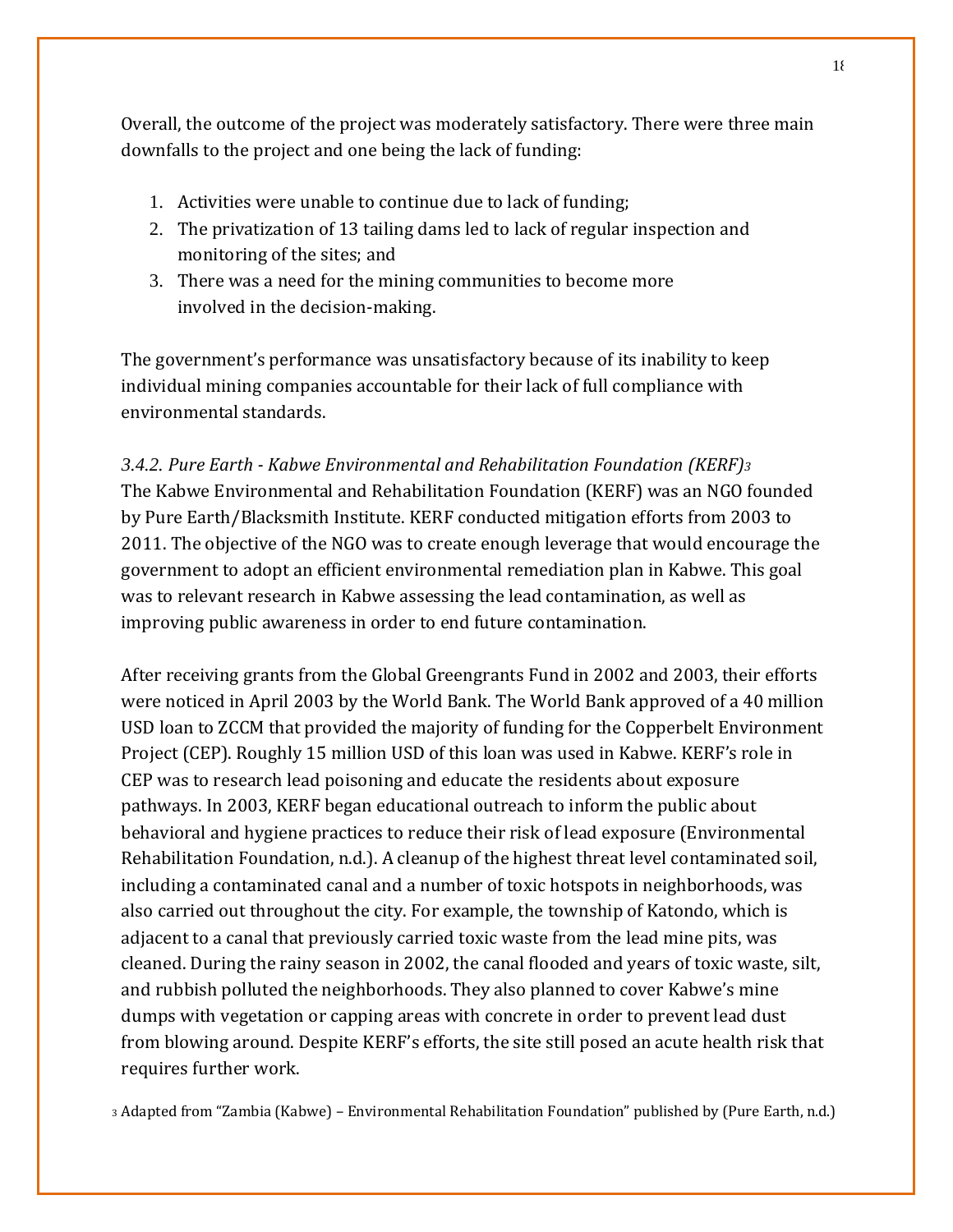### *3.4.3. Pure Earth – Pilot Lead Remediation Project (Phase 1)<sup>4</sup>*

The Pilot Lead Remediation Project led by Pure Earth/Blacksmith Institute was divided into two phases. The first phase began in August 2015 and was concluded on December 2015. The cost of this project was 115,000 USD, and the funding entities were terre des hommes, Marilyn S. Broad, Foundation Beyond Belief, International Foundation, and private donors. The main project partners were Environment Africa (EA) and the Kabwe Municipal Council (KMC).

The project had six main components:

- i. Detailed environmental assessment;
- ii. Community health education;
- iii. Improvement of drainage;
- iv. Yard remediation and lead encapsulation;
- v. Home cleaning; and
- vi. Quality control and follow-up.

The project started off with an environmental assessment of 250 homes to identify residential areas with high lead levels in the soil (Eriscon and Dowling, 2016). This group of homes was chosen due to its close proximity to the mine, as well as previous investigation testing results in the soil and BLLs. The environmental assessment revealed severely elevated lead contamination in the town of Chowa. The soil lead concentrations were highest along the northern border of the neighborhood adjacent to a large drainage canal. This canal is known to flood during heavy rains when it has not been properly maintained. The lowest concentrations were in the southeast direction of the neighborhood and that section was the furthest from the canal and mine. In addition to soil testing, three municipal water samples were collected. Lead was not detectable in all the water samples, therefore water was not a significant pathway.

Staff from EA and KMC were trained by Pure Earth on how to inform residents on the health effects of lead and lead exposure reduction methods. A total of 180 homes (within the overall project area and surrounding regions) were selected to attend one of three full day health workshops. Along with the workshops, a door-to-door campaign was conducted to allow residents to feel more comfortable with asking questions.

Project components three and four were grouped together in the planning process. The first work step was to improve the drainage system. It was necessary to ensure

<sup>4</sup> Adapted from "Project Completion Report" published by (Pure Earth, 2016)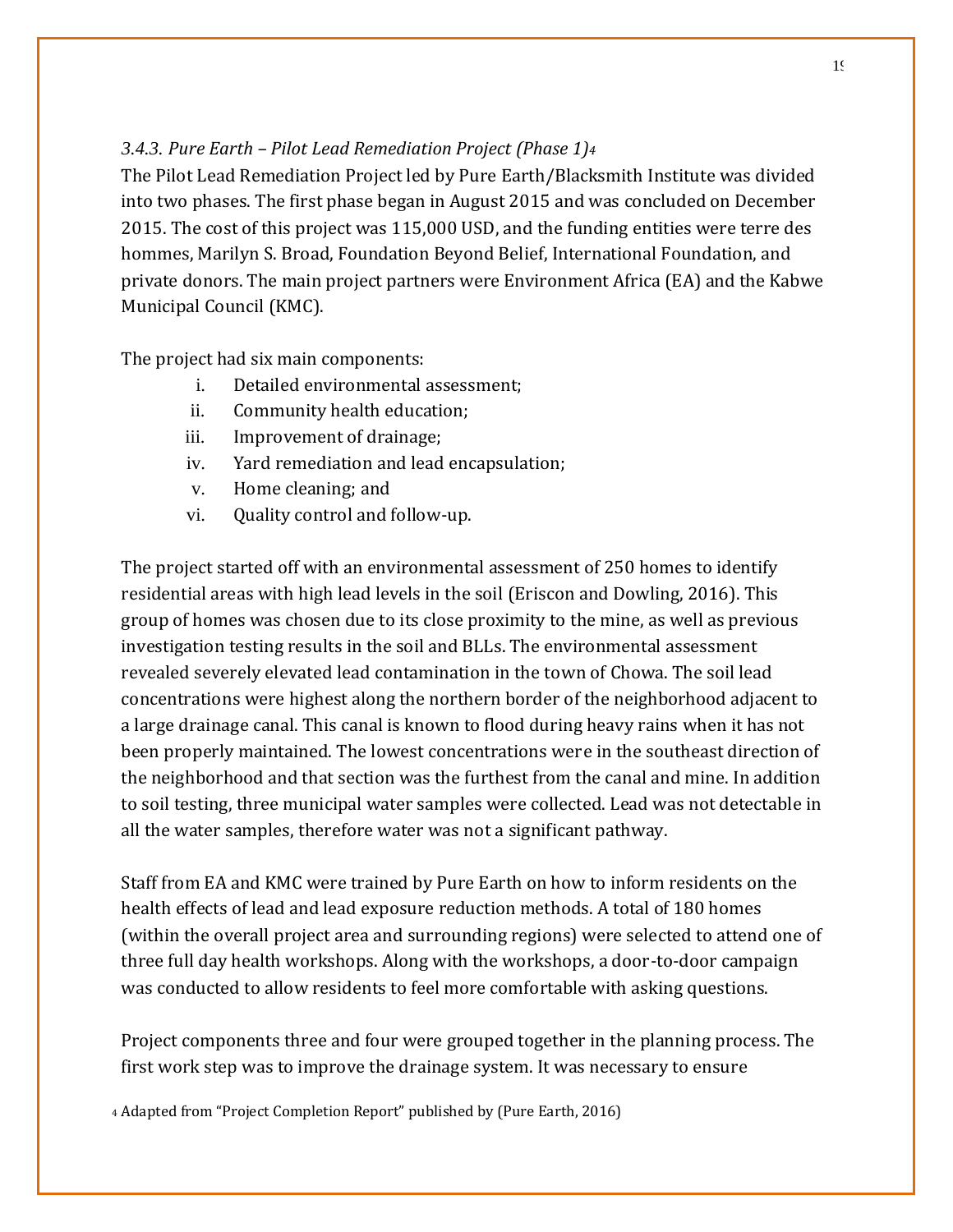remediation measures were sustainable in order to prevent erosion and recontamination of remediated areas caused by flooding. The KMC Engineering team worked through September and October to clean drainage canals in the roads while laborers hired by the Kabwe Municipal Council performed all drainage clearance activities. The drainage canal abutting the project area was cleared to ensure that storm runoff would flow and flooding of neighborhoods would be prevented.

78 of the 180 homes (that attended health workshops) were selected for Phase 1 of remediation efforts, which consisted of encapsulation and cleaning in late 2015. These homes were located in a rectangle area that comprised of four roads: Sturgeon, Moskwa, Kasaba, and the adjoining section of Chowa Road. The remainder of the homes were proposed for the same in Phase II in 2016. Distinctive remediation plans were established for yards of each home based on the layout of the yard, the location of outbuildings (chicken coops for example), future gardens, and mature shrubs and trees. Each yard was encapsulated using an amalgamation of barrier cloth and clean soil, freshly planted grass, gravel, and/or stone with the homeowner's input and consent. The planning process ended with the construction of adequate drainage ditches, cement pads, and vegetable gardens. The plan was put to action at the end of October of 2015, after bordering canals were cleared.

The fifth component was the cleanup of the 78 homes. Homes were cleaned with a vacuum that contained a high-efficiency particulate air (HEPA) filter, soap, and water. HEPA is an air filter that removes at least 99.97% of particles whose diameter is greater than or equal to 0.3 micrometer. Cleaning was done after the yard remediation to prevent the re-introduction of lead dust in homes.

The last component was monitoring and evaluation to see if the soil lead concentrations would drop. A follow-up team would spot check each yard to ensure quality control after all remediation and cleaning efforts were done. Prior to the project, levels measured in the 78 homes were as high as 24,000 parts per million (ppm) but were generally between 2,000 and 4,000 ppm. The lead levels greatly exceeded the USEPA standard for lead in residential soil, which is 400 ppm. At the end of the project, all 78 homes had soil concentration below the USEPA standard.

### 3.5. Current Interventions

This section explores the current interventions in Kabwe, Zambia. The interventions below may not be reflective of all the current interventions being carried out in Kabwe;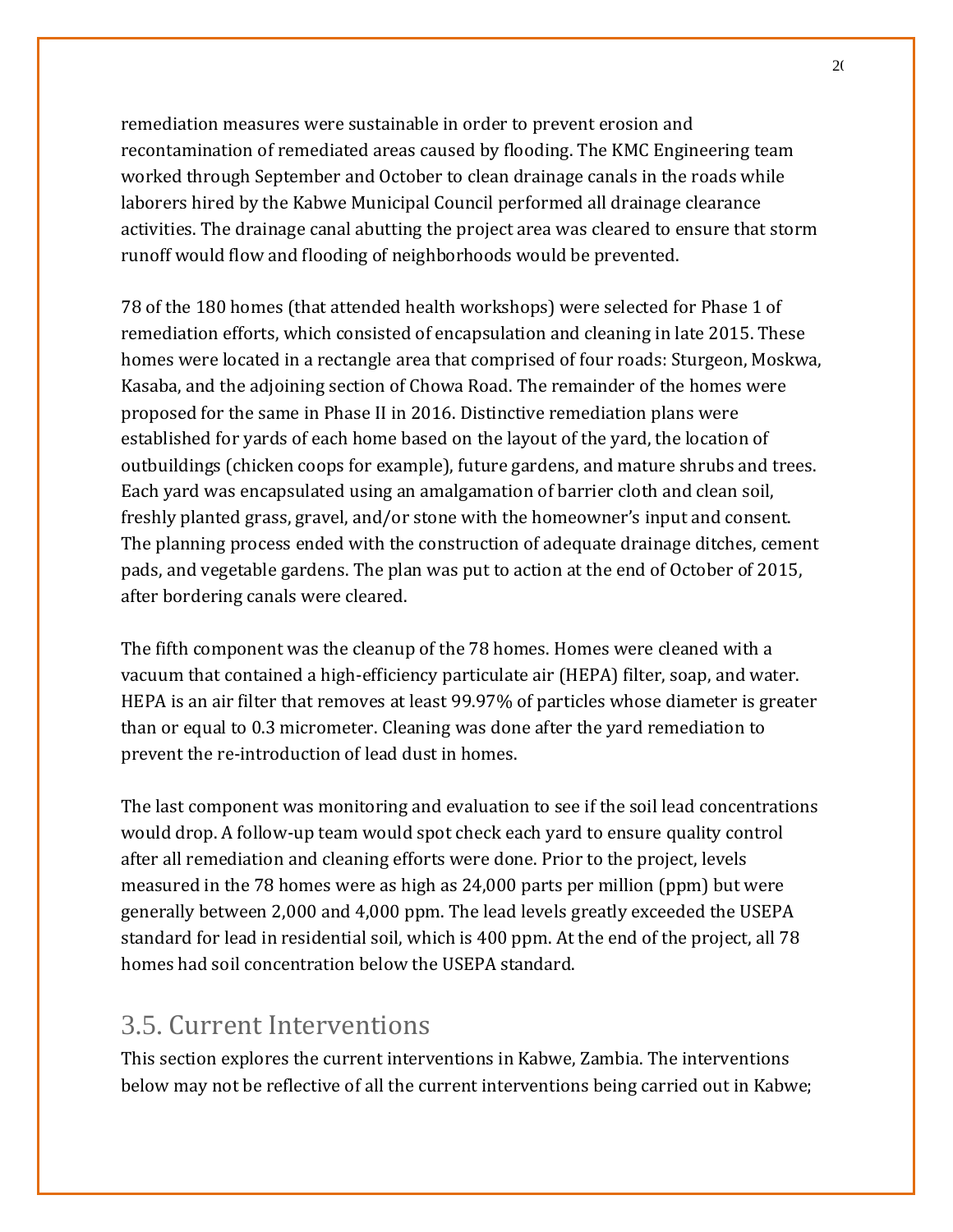however, they were selected either due to (1) sufficient online publications and/or (2) relevance to the environmental pollution in Kabwe.

### *3.5.1. Kabwe Mine Amelioration Initiative Project (KAMAIP)*

The Kabwe Mine Amelioration Initiative Project (KAMAIP) began in May 2016 and is expected to end in May 2021. KAMAIP is a collaborative project between Zambia's Ministry of Higher Education, the School of Veterinary Medicine at UNZA, the Japanese International Cooperation Agency (JICA), and other Japanese entities ("SATREPS KAMPAI Project - JICA," n.d.). KAMAIP is currently using a "multidisciplinary approach" that generally can be summarized into two parts: qualitative research and sustainable development ("Visualization of Impact of Chronic," n.d.).

KAMAIP's objectives are to reduce the impacts of Pb contamination in Kabwe by achieving the following:

- Identify the contamination pathways (ecosystems, humans, and animals);
- Quantitatively assess the Pb contamination in animals and humans;
- Establish and apply environmental remediation technology; and
- Create a sustainable monitoring system through capacity-building.

The project aims to fulfill its objectives by carrying out surveys, analyzing satellite data, and conducting trials. According to Mr. Hidenobu Sobashum, Japanese Ambassador to the Republic of Zambia, Japan is striving to remediate the environmental issues in Kabwe and continue with sustainable development, as Japan has. There are a variety of subprojects under KAMPAI that are reported via photo albums under the KAMPAI webpage.

### *3.5.2. Urban Sanitation and Hygiene for Health and Development (USHHD)*

The Urban Sanitation and Hygiene for Health and Development (USHHD) is a project headed by the Dutch non-governmental organization, SNV Netherlands Development, funded by the Dutch Government. The project began in July 2017 with the closing date of September 2022. It is estimated to cost \$4.5 million USD ("Zambia: Kabwe get a  $\epsilon$ 4 Million boost for Sanitation and Hygiene," n.d.). The objective of the project is to improve the overall usage of sanitation facilities, while simultaneously addressing social factors like gender dynamics ("Urban Sanitation & Hygiene for Health and Development," n.d.). Mbala, Mpulungu, Kasama, and Nakonde are the specific residential areas where the implemented project is being carried out. There are a series of components USHHD approaches this project; however, the most important is the method of building and strengthening capacities to influence sanitation behavior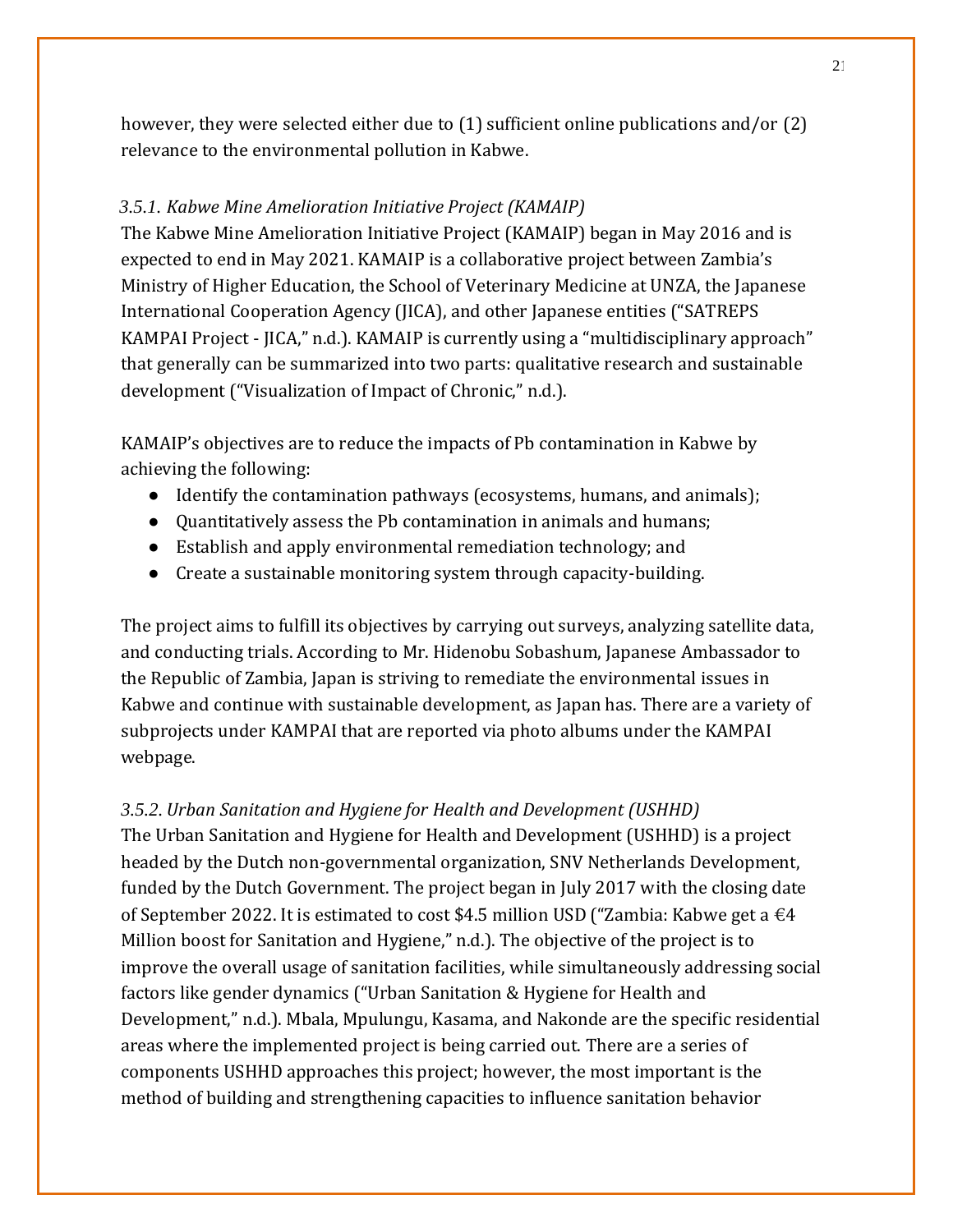### change.

### *3.5.3. Zambia Mining and Environmental Remediation and Improvement Project (ZMERIP)<sup>5</sup>*

The project with the most predicted funds is the Zambia Mining and Environmental Remediation and Improvement Project (ZMERIP) with \$65.6 million USD financed by the World Bank. The project was initiated in 2016 and is expected to be completed in 2022. The objective of ZMERIP is to reduce the environmental health risks of the local populations in mining areas of Zambia, specifically in Chingola, Kitwe, Mufulira, and Kabwe. Several studies—a few of which have been reviewed in this paper—have influenced the government's decision to pursue cost-heavy and elaborate projects in Kabwe. Due to a 2015 study, it was revealed that interventions in Kabwe have not been successful in the past 5 years.

There are four (4) detailed components of ZMERIP and their corresponding funding are shown below:

- Component 1: Remediation and environmental governance strengthening of the mining sector (25 million USD);
- Component 2: Enhancing institutional capacity to strengthen environmental governance and compliance (10 million USD);
- Component 3: Reducing environmental health risks through localized interventions (12 million); and
- Component 4: Project management, monitoring, and evaluation (3 million USD).

Moreover, since ZMERIP is not only implemented in Kabwe, there is a need to highlight Kabwe-specific initiatives. According to Zambia's Ministry of Mines and Mineral Development, the exclusive Kabwe initiatives include the following: remediation of leadpolluted areas, improvement of lead-screening, intervention and treatment of residents, assessment studies, and the construction of a canal. Note: this does not imply that other initiatives are not planned.

A project objective is to enhance the environmental governance of Zambian institutions, specifically the Ministry of Mines, Mines Safety Department (MSD), Zambia Environmental Management Agency (ZEMA), the Radiation Protection Authority (RPA) and Municipal Councils (including the Kabwe Municipal Council). Per ZEMA's Term of Reference, the institution will "develop a robust information management system" to

<sup>5</sup> Adapted from "Zambia Mining and Environmental Remediation and Improvement Project (ZMERIP) published by (Ministry of Mines and Minerals Development, n.d.)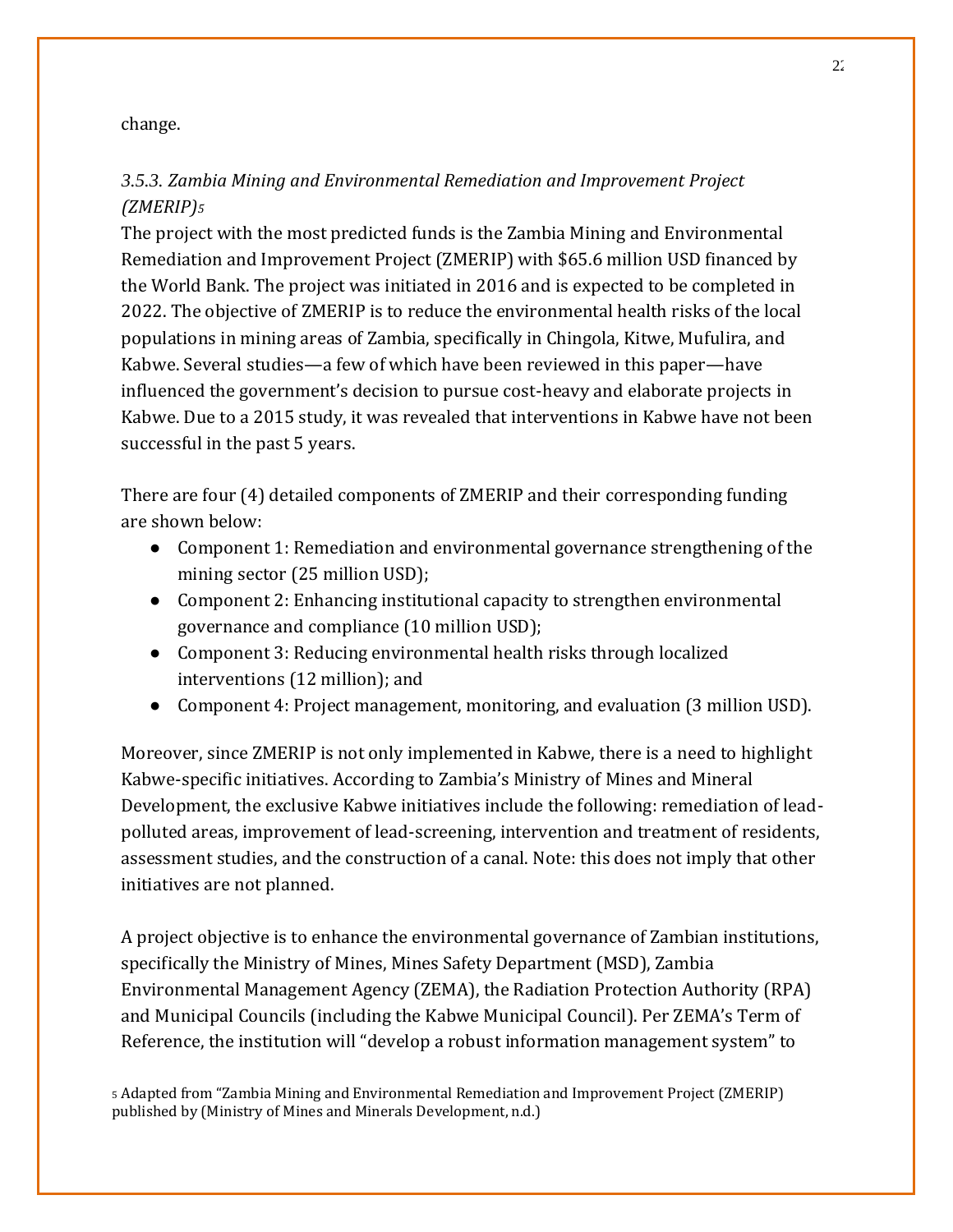improve efficiency, revenue, and store information ("Expression of Interest," n.d.). One of the modules of the Continuous Environmental Monitoring System is regarding public concerns and an environmental emergencies registrar that will be used as an information database.

Per a recent budgeting document released by the World Bank, there was a total of \$565,872.21 USD approved that included soil programs in Kankoyo, consultancy services for environmental frameworks, vehicle purchases, and rehabilitation of offices.

# **4. DISCUSSION**

# 4.1. QUALITATIVE STUDIES

Each set of studies (soil, fauna, children studies) provided sufficient qualitative evidence that should be used to primarily inform (1) the Zambian public, specifically the Kabwe population, and (2) relevant governmental Zambian agencies (ZEMA, Ministry of Health, Ministry of Mines and Minerals Department). Such studies have prompted the Zambian Government to carry out two major interventions known as CEP (reference *3.4.1.*) and ZMERIP (reference *3.5.3.*).

The main findings of the studies reviewed in this paper are the following:

- The source of heavy metal contamination in Kabwe is the former Pb-Zn mine and smelters;
- Lead-contaminated dust precipitates to different areas in Kabwe;
- There is a negative correlation between lead concentration and the distance from the Pb-Zn mine;
- The west and south of the Pb-Zn mine have the highest Pb concentrations due to the prevailing winds;
- Kabwe's topsoil (0-3 cm) is more contaminated with Pb;
- Lead and cadmium are readily accessible in the soil which are absorbed by plants for metabolism;
- Younger children (below 4 years old) have higher BLLs than older children;
- Children with elevated BLLs are commonly asymptomatic;
- On average, Kabwe children are above the 5  $\mu$ g Pb dL $^{-1}$  reference level;
- Children who live closer to the Pb-Zn mine have a higher BLL;
- Wild rats, free-range chickens, and cattle near the mine are contaminated with lead; and
- Lead produces cellular-level alteration to cattle.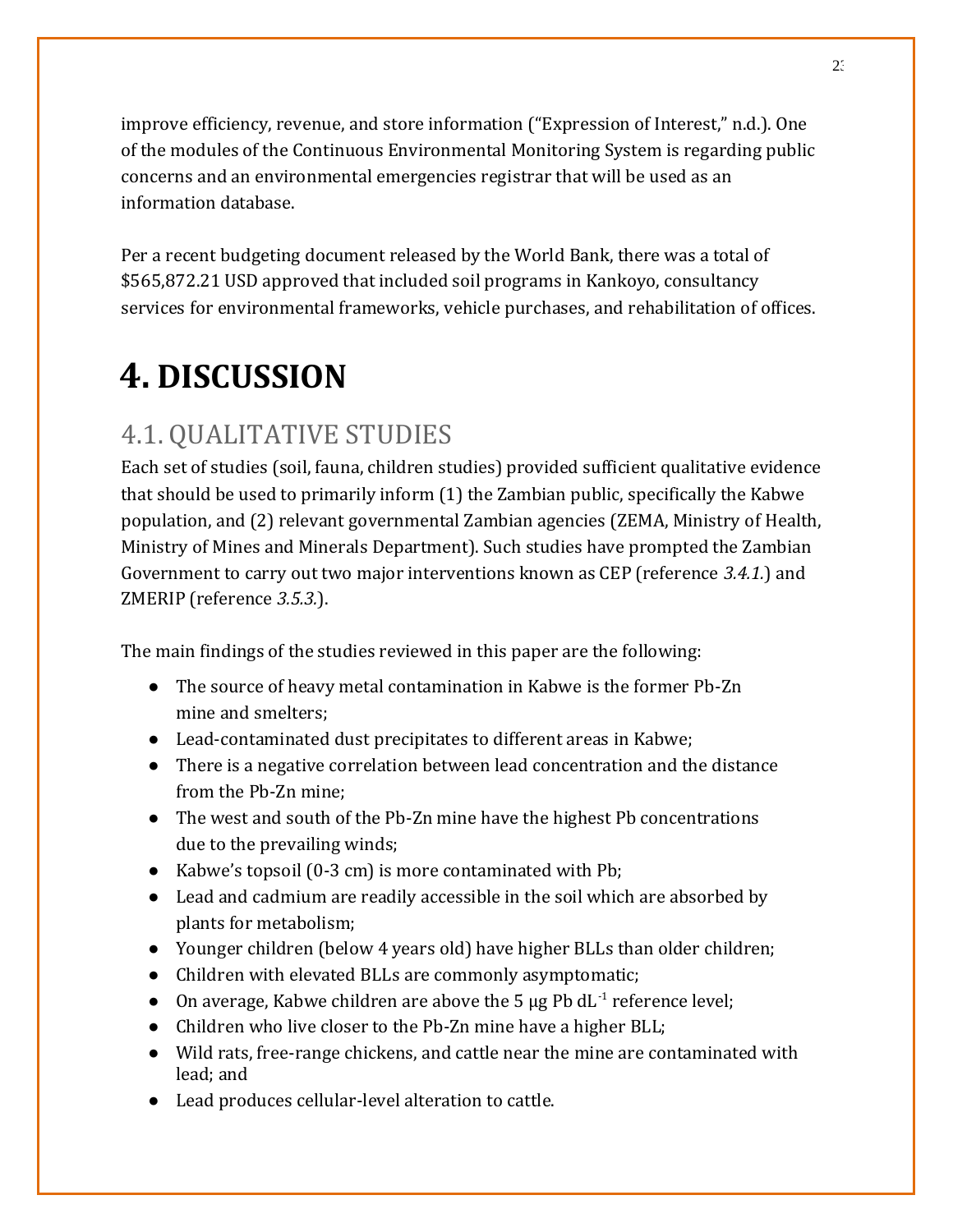Kabwe's environmental health is the current source of lead contamination, specifically the lead-contaminated soil in the mine tailings that are blown by wind onto nearby townships. Consequently, this contaminated dust is in all areas of the community: homes, school grounds, unpaved roads, and markets. Due to pica, stature, and intestinal absorption, young children are the most vulnerable population. While interacting with lead-contaminated dust, children intake lead and cadmium either through inhalation or ingestion. It is important to note that young children with high BLLs are typically asymptomatic, or they do not demonstrate symptoms of lead poisoning. However, one study noted anemia, small stature, and weakness in some sampled children from Kabwe (Yabe et al., 2015). Although children are the most vulnerable population in Kabwe, adults are similarly being exposed to high levels of lead. Since lead and cadmium are found in dust particles, adults may be directly ingesting dust on unwashed foods like fruits or vegetables. Thus, the human health system is being impacted by the environmental health system. Free-range chickens ("village chickens") are left to scavenge in open areas where they ingest dirt that is heavily contaminated with lead. Since such chickens are a cost-effective source of protein for residents in Kabwe, humans are exposed to high levels of lead via consuming chicken offal. Cattle offal are also contaminated with lead and are a lead exposure pathway. Thus, the animal health system is impacted by the environmental system and influences the human health system.

### 4.2. INTERVENTIONS

The series of interventions, both past and present, allows us to conclude that the studies conducted on Kabwe are promoting action among the Zambian government and relevant independent organizations. The interventions investigated in this paper (reference *3.4* and *3.5*), were carried out by both public and private entities; however, there remains a need to critically analyze the effectiveness, sustainability, and community engagement of such interventions.

### *4.2.1. Collaborations and holistic approaches*

Different stakeholders have the responsibility to not produce a burden—whether environmental, social, or economic—on local residents. Thus, collaborations between different organizations prevents such burdens. Collaborations also allow different stakeholders to use a multidisciplinary approach when implementing interventions. The Pure Earth/Blacksmith Institute Pilot Lead Remediation Project (2015) exemplifies how collaborations between different organizations allows a multidisciplinary approach in addressing the issue in Kabwe. Environment Africa (EA) and the Kabwe Municipal Council (KCM) had clear and defined roles that allowed for the completion of different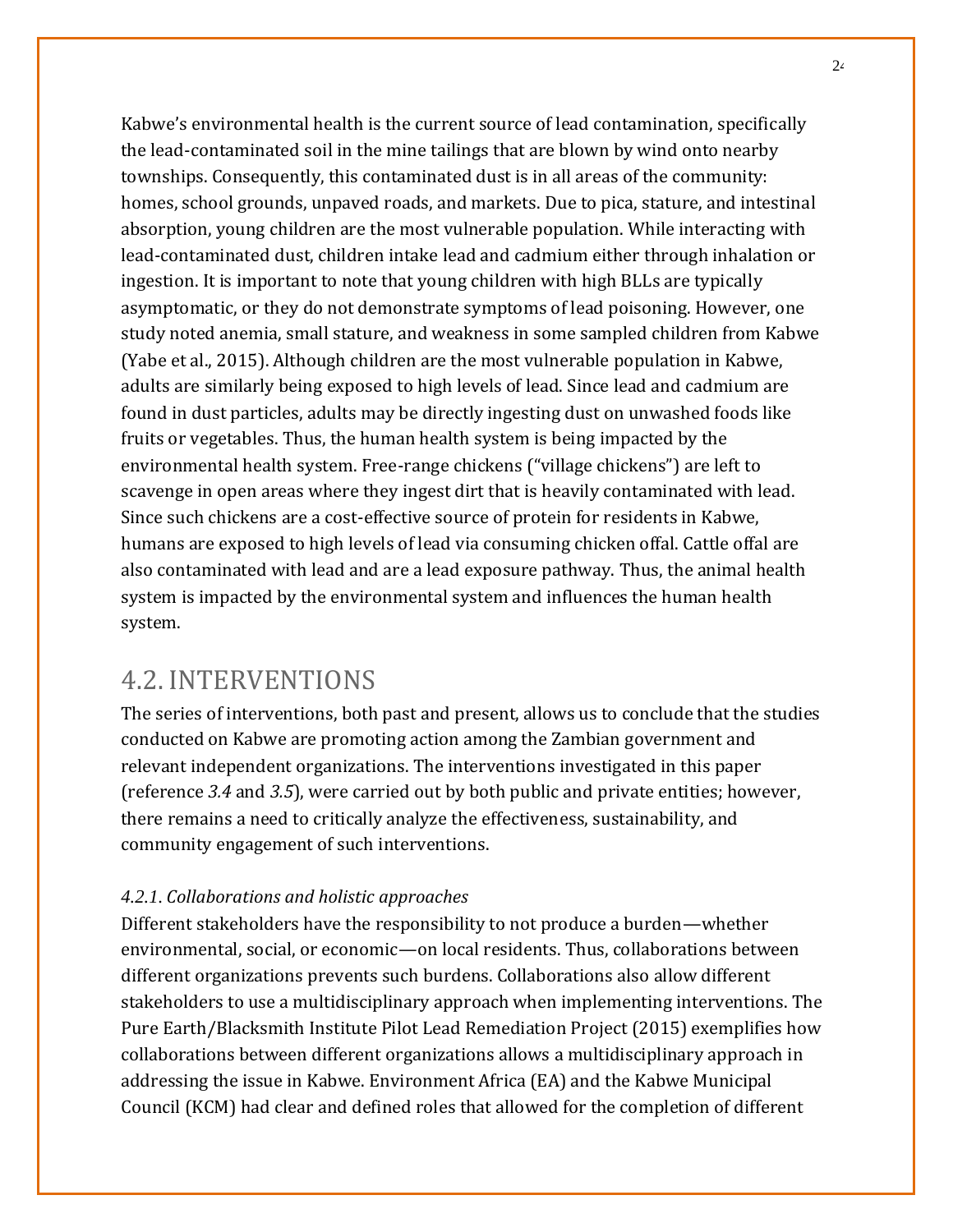subprojects under the Pilot Lead Remediation Project. Due to EA's expertise in environment, health, and nutritional education, the EA was responsible for educating Kabwe communities. KMC was responsible for urban planning and the engineering of clearing drainage canals. Although EA and KMC were specialized in different sectors, this collaboration allowed Pure Earth/Blacksmith Institute to address distinct issues that ultimately impacted the same population.

Currently, the KAMPAI and ZMERIP are collaborating to share information, identify BLLs in children, and assess treatment. According to J. Yabe, "[KAMPAI and ZMERIP] have signed an MOU between the two projects to collaborate and share information such that we don't over-stress the community."<sup>6</sup> This collaboration also exemplifies how the University of Zambia, the World Bank, and JICA attempt to implement interventions without producing more burdens on local residents.

### *4.2.2. Systems strengthening and capacity building*

A progressive part of the Copperbelt Environment Project (CEP) was that a main target in their design was to improve future compliance of the mining sector with environmental and social regulations. CEP's objective showed that there was concern for future environmental liabilities that derive from mining. Many of the interventions lacked this pertinent objective, and only concentrated on dealing with the Kabwe mine. Leaving regulations for current and future liabilities out of the plan may lead to future complications. The absence of attention to the mining compliance to safeguards will perpetuate the cycle of failed attempts to treat the problems that arise instead of prevention measures.

#### *4.2.3. Lack of budget and progress reports*

Most interventions analyzed did not have available reports online. The few interventions that had available budget reports were those financed by the World Bank (CEP and ZMERIP). Public interventions—those headed by the Zambian Government should be publishing detailed and updated budget reports to inform the citizens where public funds are being invested in. The publication of such reports would also give insight into which components are being heavily funded and prioritized. Similarly, progress reports detailing the accomplishments of subprojects are needed. Reports should include the project's objectives and elaborate whether these objectives are being fulfilled with sufficient reasoning.

<sup>6</sup> J. Yabe, Research Manager at KAMPAI, Senior Lecturer at the School of Veterinary Medicine (UNZA); taken from an interview conducted on July 22, 2019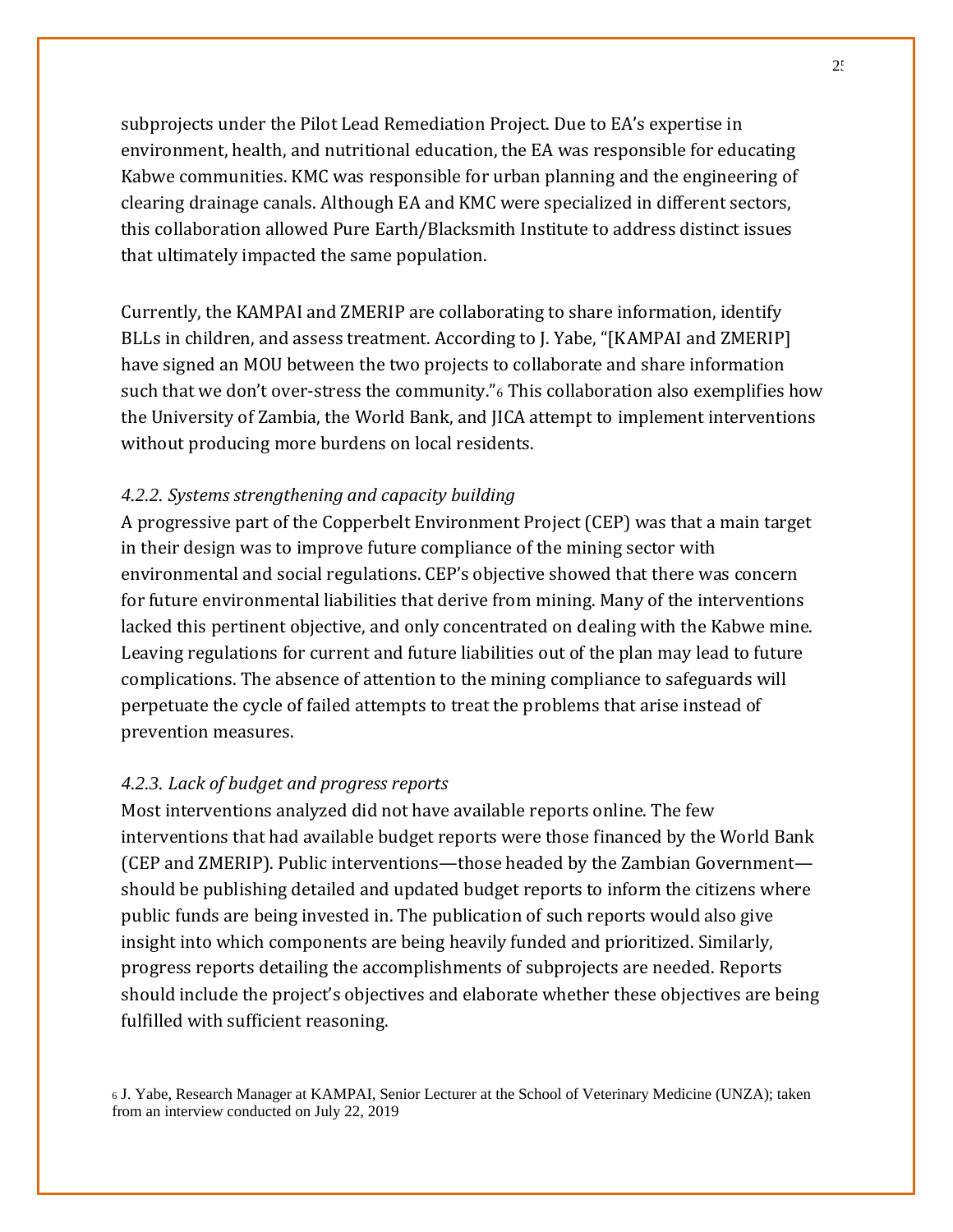### *4.2.4. Lack of community participation*

A common flaw in past and current interventions is the lack of community participation. By implementing or planning projects that do not actively involve the community, the project becomes is likely to be less impactful and ineffective. Those directly affected the heavy metal pollution in Kabwe need to be incorporated in the planning and implementation process. CEP was particularly criticized for its lack of community engagement. According to a third party reviewer, CEP did have community consultation services yet there should have been a "greater involvement of mining communities in the project decision-making processes" (Zambia Copperbelt Environment Project Review, 2012). The third party reviewer explains how this lack of community engagement led to unsustainability. Consultation services are also a component in ZMERIP; however, the most recent budget publication revealed that this component has not yet been funded (Ndalama, G., 2019). It remains unclear of other community engagement efforts by ZMERIP.

### *4.2.5. Lack of remediation efforts*

The source of lead contamination continues to be the dust fallout in Kabwe which is brought from the tailing dams to surrounding areas. Several interventions do not address how to remediate the soil rather their is a focus on lead treatment or surveillance. Although these components are also essential in interventions, there is a dire need to implement interventions that prevent further lead exposure in Kabwe. For example, the Kabwe Environmental and Rehabilitation Foundation cleaned up the toxic hotspots in neighborhoods throughout the city by removing the topsoil. According to Dr. Pamela Towela Sambo, "[Zambians commonly] fight problems without addressing the root causes of those problems."7Removing soil is not addressing the root of the problem, it is just relocating the issue. It also raises the question of where the contaminated soil is moved, and if the appropriate surveillance is present to ensure citizens will not be exposed to the source once again. It has also been noted that the removal of soil is expensive.

### *4.2.6. Intervention-specific flaws*

There are certain flaws that are not generalizable. These flaws are particularly relevant to public interventions due to their focus on capacity building and systems strengthening.

CEP was criticized by a third-party reviewer for lacking diversity in employed

<sup>7</sup> P. Sambo, Head of Private Law (UNZA), Environmental Justice Lawyer; taken from an interview conducted on July 10, 2019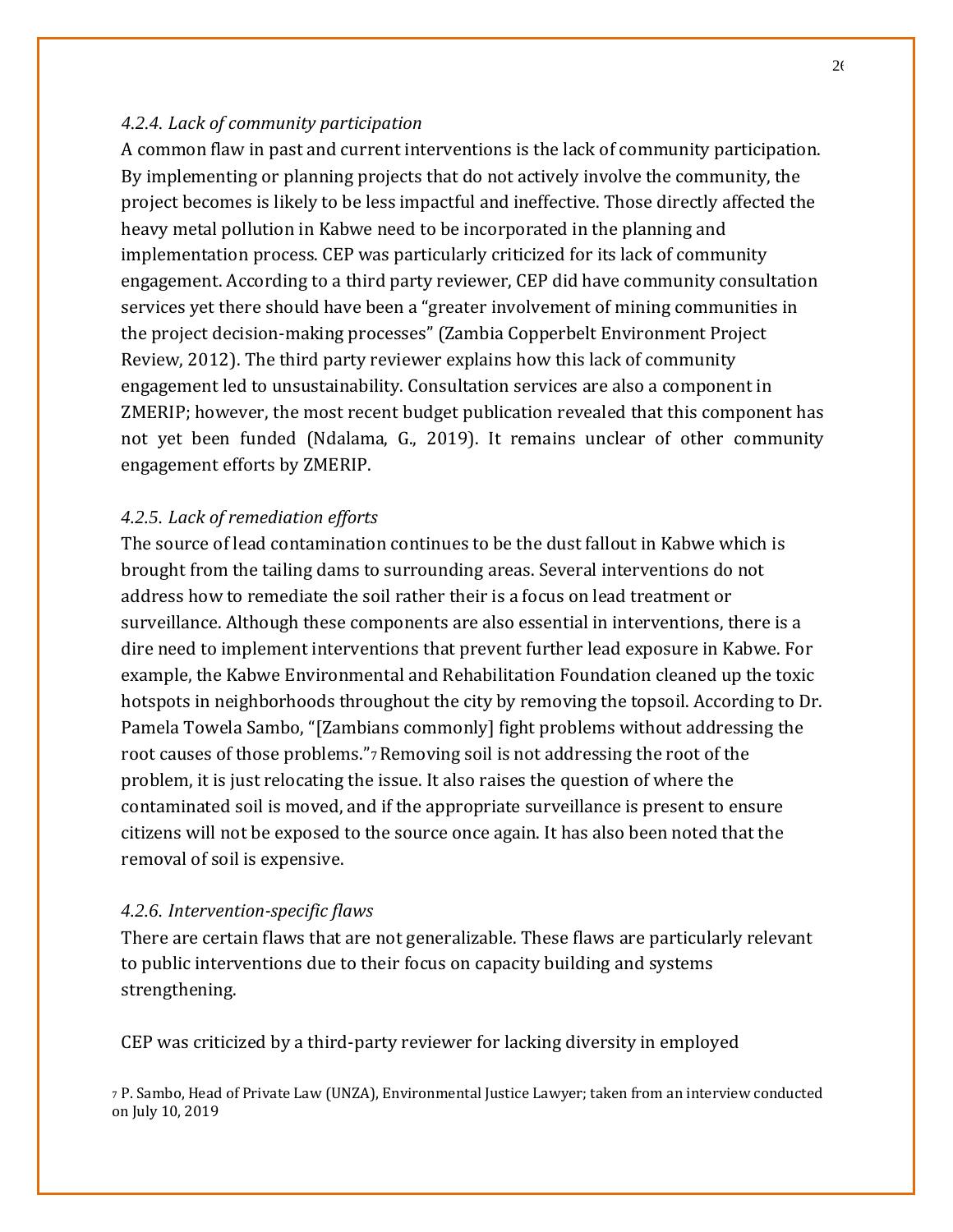specialists and personpower. Another point of criticism was the lack of effective leadership by both the Zambian Government and the World Bank. The project was unsuccessful in improving access to environmental data and compliance monitoring reports. Providing public access to such reports is necessary for social accountability, as it is known to be one of the four pillars of social accountability ("What is social accountability," n.d.). Without access to monitoring reports and evaluations, the public can not make credible claims based on reliable evidence about whether the government is performing up to par with expectations nor can they be a force that pressures the government to perform in a better manner. Another flaw of the project was lack of enforcing environmental regulations and increasing the mining companies' contributions to the Environmental Protection Fund. The government not being strict on their imposition presents a threat to the long-term benefits of all project interventions. Moreover, the privatization of 13 tailing dams allows for a lack of regular inspection and monitoring of the sites. This creates greater risk of the dams failing and widespread damage that includes the loss of human life. Lastly, having the sites privatized inhibits ZCCM-IH from implementing rehabilitation works.

Although ZMERIP does not have a website like CEP previously had, there are budge documents published by the World Bank. The recent budget document reveals that necessary equipment and the communication and citizen engagement consultancy were cancelled yet project vehicles were purchased. The reasoning behind these cancellations is not specified within the document. Moreover, ZMERIP is fulfilling its objective of capacity-building of environmental governance institutions by implementing an automated system for ZEMA. The main purpose of this new system is to increase revenue and implement a data-keeping system. Out of the total modules, only one component addresses a benefit to the public while the rest cater to the clients (mining entities). It is unclear if the new program will allow the public access to the permits granted as well as if the public will have access to the environmental emergencies and complaints, which was a flaw in the CEP.

### 4.3. FUTURE INTERVENTIONS

Given the findings from the qualitative studies and intervention analysis, there are a series of recommendations that can be addressed. The public health crisis in Kabwe is one that cannot be readily solved with a "magic bullet approach," in which a complex issue is tackled from one perspective. Synonymous with the situation in Kabwe, complex and holistic approaches are needed when planning future interventions. The recommendations below should be addressed by future interventions in Kabwe.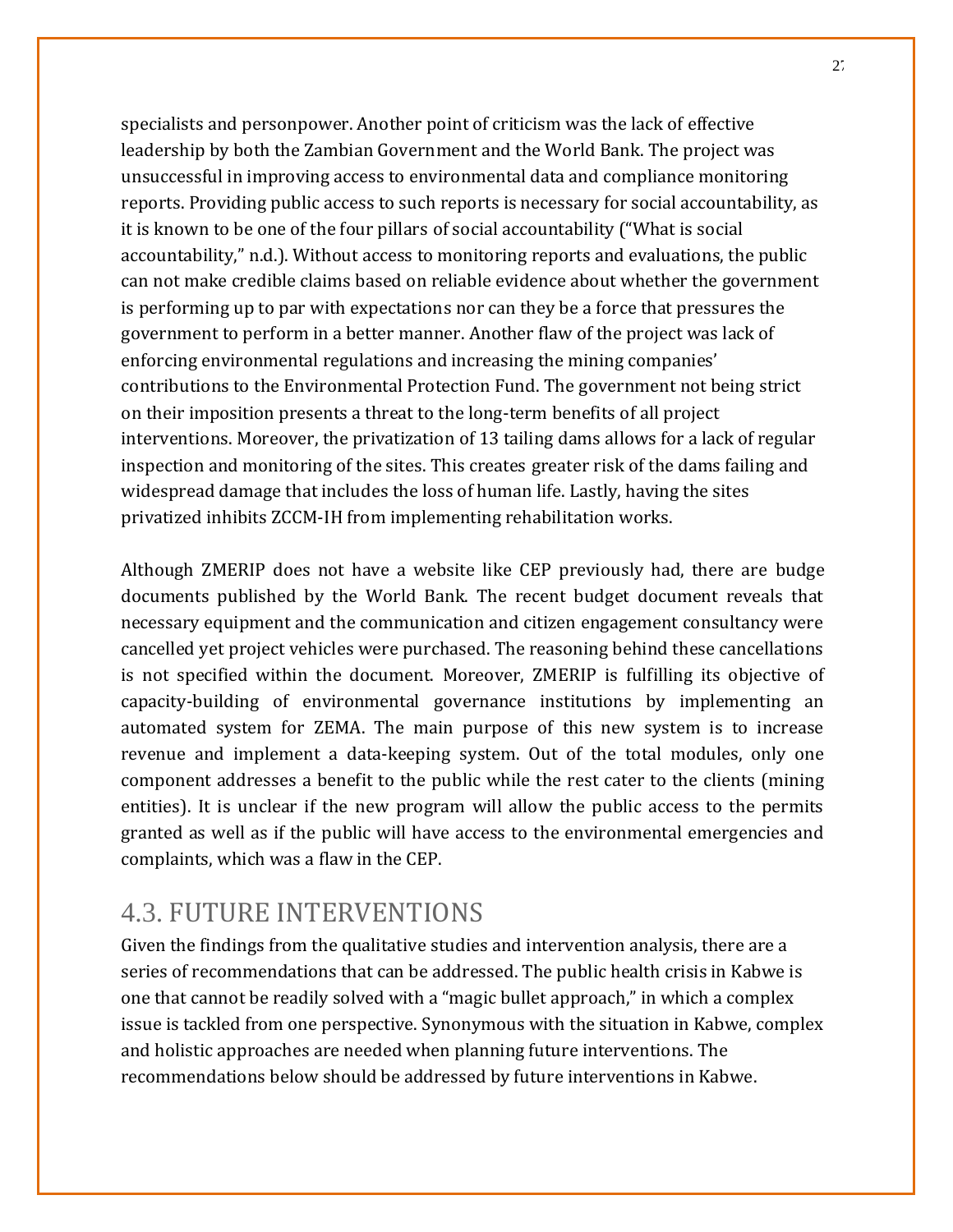### *4.3.1. Healthcare*

Health systems strengthening is a required component of future interventions in the region. The current health systems in Kabwe, including the Kabwe Mine Hospital and the Kasnada Clinic, must be assessed and addressed when carrying out an intervention that focus on lead exposure in Kabwe. The importance of systems strengthening in the healthcare field is a means of sustainability. Although BLL surveillance and treatment has been assessed by past researchers and different interventions, there is a lack of capacity and strengthening of the present health systems in Kabwe. Strengthening the health systems in Kabwe is essential when planning an intervention that aims to have a long-term impact on residents. In order for Kabwe residents to be able to seek constant care, clinics and hospitals must be able to deliver quality healthcare.

The strengthening of health systems can be achieved by equipment supplies (lead testing equipment), improving information resources, and medication supplies (nutritional supplements). According to J. Yabe, "[blood lead testing] should be one of the routine tests done in Kabwe. They should adopt [Lead Care machines] in the hospitals."8Yabe explains that by adopting machines that are bought by ZMERIP, this allows for sustainability after the completion of the project. He comments "the government can...continue supporting reagents," as a method to involve the government. Treatment, specifically chelation therapy, is also needed in Kabwe health clinics. However, it is noted that such treatment is unsustainable due to lead reexposure. Moreover, nutritional supplements, specifically iron and calcium supplements, are needed to reduce the absorption of lead. Iron deficiency is known to cause an increase in lead uptake, specifically in children (Kordas et al., 2007). Health systems can also be enhanced by improving the infrastructure of facilities with the goal of maximizing patient turnout, specifically assessing the health of children under 7 years old.

#### *4.3.2. Economic (Livelihoods)*

For most illegal miners, scavenging the slags is their main source of income. Interventions that do not propose alternative livelihoods exemplify a lack of contextualizing the lead pollution issue in Kabwe. According to J. Yabe, "The ZMERIP is trying to change [scavengers'] livelihood and look at other sources of income-generating activities."<sup>9</sup> This is necessary to do so since discouraging scavenging needs to be prioritized. However, this cannot be achieved without providing alternative income

<sup>8</sup> J. Yabe, Research Manager at KAMPAI, Senior Lecturer at the School of Veterinary Medicine (UNZA); taken from an interview conducted on July 22, 2019

<sup>9</sup> J. Yabe, Research Manager at KAMPAI, Senior Lecturer at the School of Veterinary Medicine (UNZA); taken from an interview conducted on July 22, 2019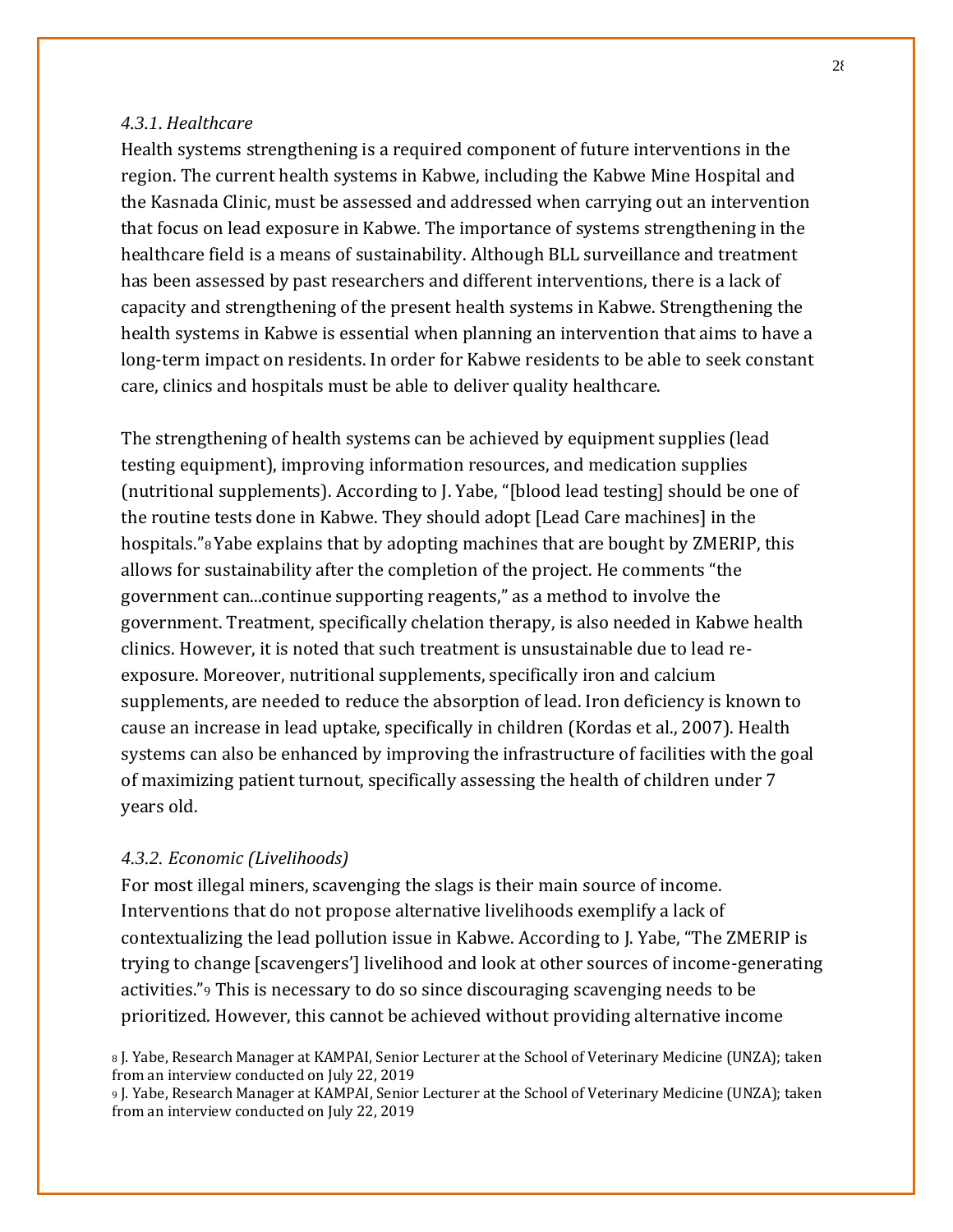activities. Economic activities can be promoted by also building infrastructure, like markets and commercial facilities. Vocational training programs, specifically for illegal miners should be enacted in the area.

### *4.3.3. Infrastructure*

The roads of Kabwe do not tend to have sidewalks, meaning people walk on dusty walkways. Road soils and river and lake sediments are a convenient for environmental pollution to spread. Wildlife and humans in Kabwe are exposed to heavy metals mainly through inhaling and/or ingesting air or soil that is contaminated by mining activities. The first intervention regarding infrastructure would be to pave dusty roads. By wetting imported laterite that is blended with a bit a cement and then rolling it on the dusty roads, the amount of contaminated dust in the air will be minimized (Kříbek et al., 2019). The addition of calcium chloride to this cement solution should be considered as it is a hygroscopic substance. As a hygroscopic substance, the calcium chloride will readily attract the water from its surroundings and therefore, there would be less water required to create the concrete and significantly reduce the setting time. It will also cause the dust particles to collect, settle in the cement, and prevent them from being dispersed by turbulence. For roads that are unable to be cemented or while waiting to be cemented, they should be sprayed. This is especially important during the dry season; wetting the roads and public areas will significantly reduce the amount of dust in the air.

The next recommendation for infrastructure would be to lay school grounds with grass. Children are known to be a vulnerable population in this situation because of their height and hand-to-mouth practices. More likely than not, children will fall on the dusty ground, get their hands covered by the dirt, and then accidentally absorb the lead because they failed to wash their hands after playing. By providing school grounds with grass, there will be less dust fallout and children will be less likely to inhale or ingest dust particles. Grass will also structure the playgrounds to be more aesthetically appealing, attracting children to play there instead of areas close to the mine.

Another recommendation would be to build healthcare facilities. There are a limited number of clinics where Kabwe residents can seek help. Residents may feel the need to go outside of their township to get medical attention, which may cost money that they necessarily do not have. Creating more clinics that are well equipped and knowledgeable about the symptoms of lead poisoning will prevent irreversible biological effects from occurring. This recommendation also provides the Kabwe community with more occupational opportunities.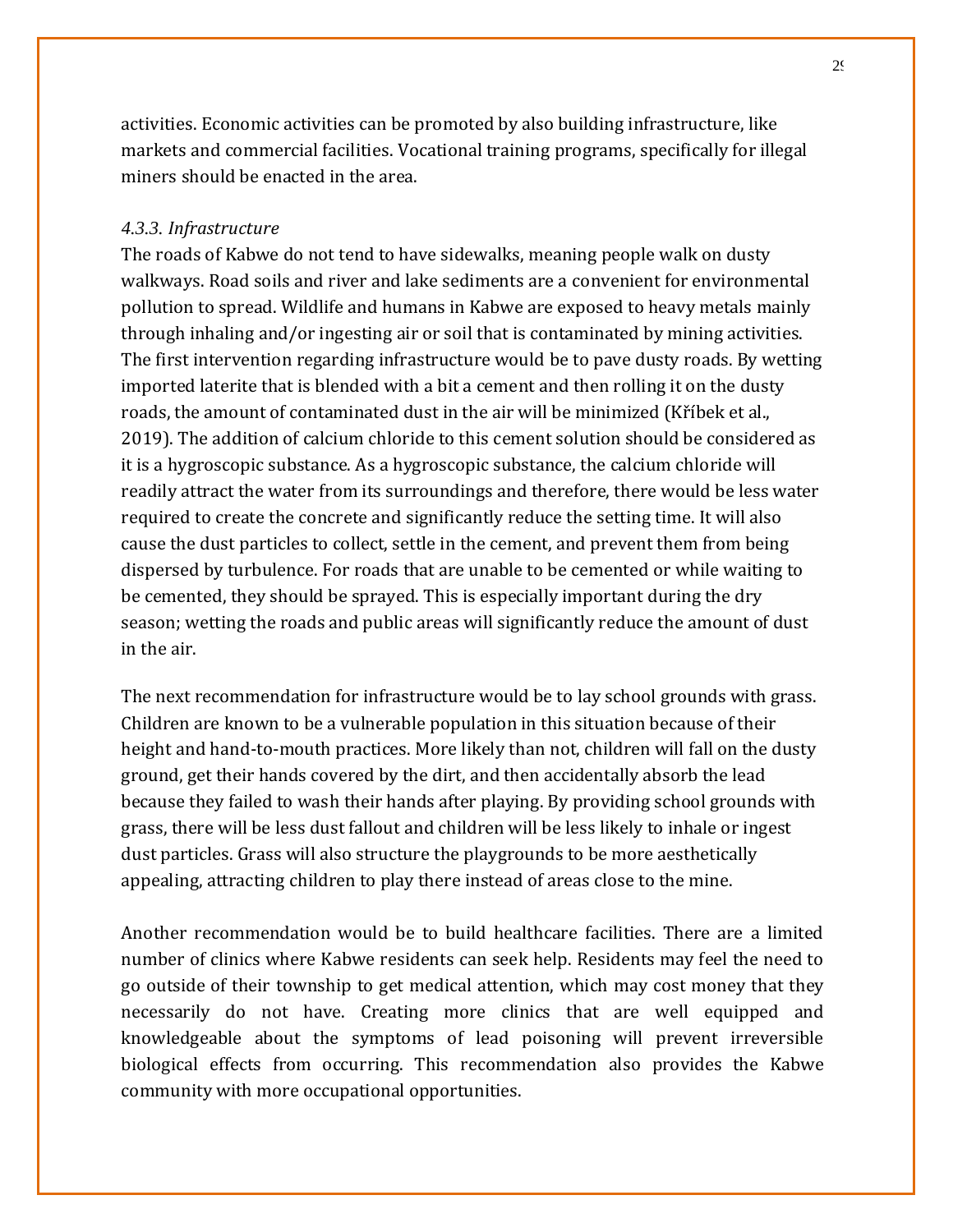### *4.3.4. Legal sector and rights*

According to Dr. Kennedy Choongo, "in Zambia the laws could be good, but it's the problem of implementation...If you put regulations to prevent all the effects [of mining], then you prevent mining and money. That's the way they look at it."<sup>10</sup> The first step in legal interventions would be to enforcing environmental laws via the Municipal Council. When it comes to the mining sector, the laws are less likely to be sanctioned because of the profit that comes from the activities. Mining is a prominent way Zambia supports it economy, so it makes sense why they would not want to be strict on this sector. What the enforcers fail to see is what it would cost Zambia in the future. Profits from mining allows for instant gratification, but the country will lose money as the level of debt increases because they continuously have to pay back loans to institutions (like the World Bank) as they struggle to mitigate the effects of heavy metal contamination. By more enforcement on the law, and ensuring that companies comply with environmental and social regulations.

Mines also need to be required to have air scrubbers. It is known that the main reason why the soil is contamination is because of industrial emissions. An air scrubber is a device that removes particles, chemicals, or gases from the air in the mine. This will protect industrial workers from being exposed to harmful substances and also inhibit toxic metals from settling onto the soil.

The last recommendation for legal intervention is to educate citizens on their constitutional rights to a clean environment. Citizens need to know that: (1) whoever is pursuing environmental justice, they cannot be sued back by the opposing party and (2) the court is restrained from disposing the case with costs (i.e., cannot put the costs on the person who is suing).

#### *4.3.5. Partnerships*

Community engagement is an integral part of projects because without perspectives from the people directly affected, decision makers may not make the best decisions for the community. Morgan Katati accentuated the importance of community engagement by stating, "the project by design or by default, should allow collection of views from the people, because they are the primary stakeholders. They are the ones who know what should be done to create long-lasting impacts."11 The very surface level benefit of having

<sup>11</sup> M. Katati, CEO of Zambia Institute of Environmental Management; taken from an interview conducted on July 11, 2019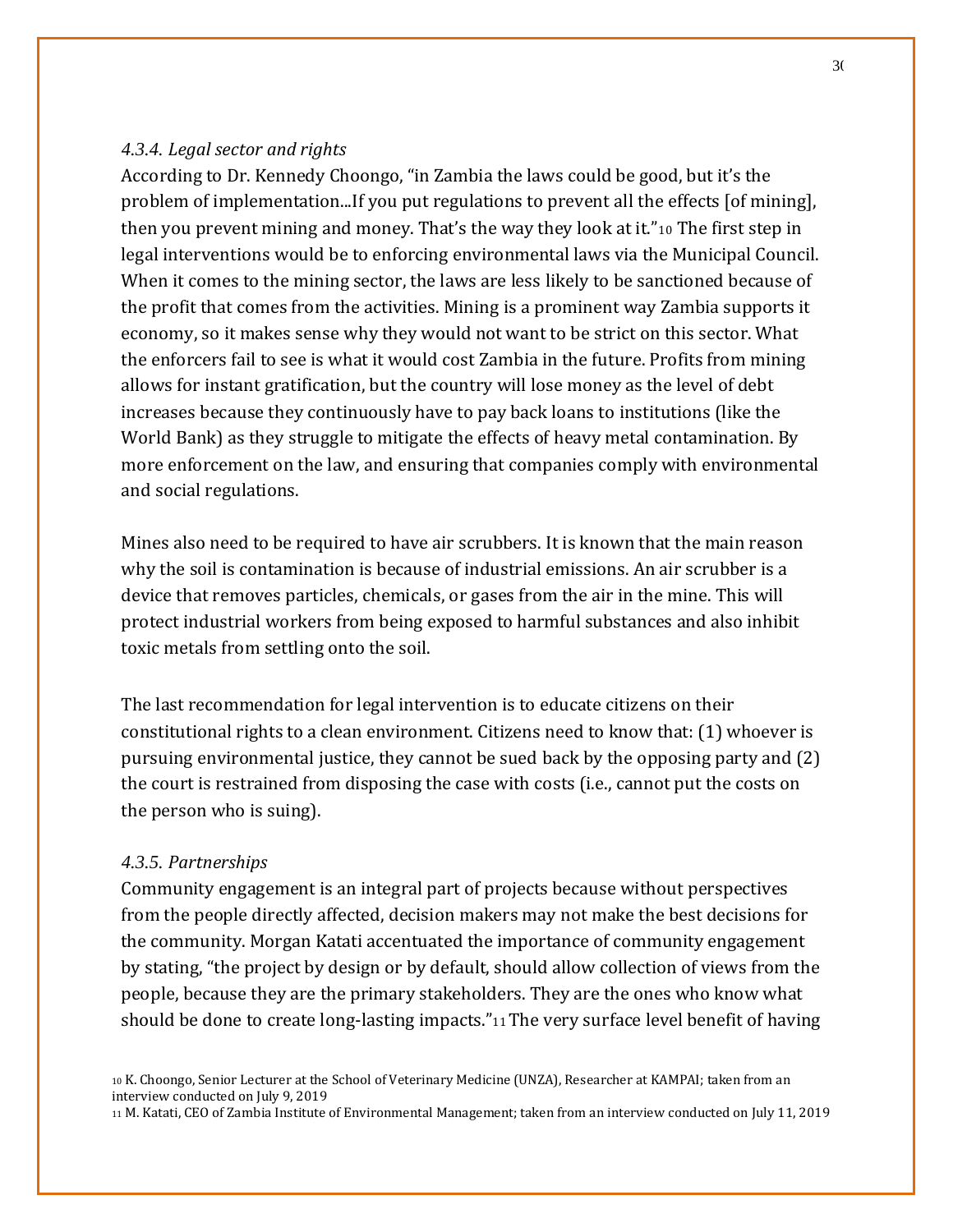additional perspectives is that the end goal would be more likely to meet the needs and address the concerns of the vulnerable populations concerned. Other underlying benefits include empowering communities. A frequent problem of having outsiders solve a community's problem is that the community is ignored. Having community participation enables communities to feel influential in efforts as they gained a greater control over their lives. The second underlying benefit is that engagement of vulnerable populations creates a network of community members. The larger the group of people who know and understand what is going on, the more willing they are to work towards a goal and leads to a more successful outcome. The last underlying benefit is the increased level of trust citizens have in community organizations and governance.

For future interventions, there needs to be multiple disciplinary fields involved. This includes scientists at UNZA, local and foreign NGOs, educational organizations, the Kabwe Municipal Council, Ministry of Mines, ZEMA, Ministry of Health, the World Bank, and most importantly, the community.

#### *4.3.6 Agriculture*

The agriculture intervention would start with education programs. These education programs would differ from past ones, because it would include more than information on the effects of lead and how to reduce exposure. Residents will also be informed about the absorption of lead in chicken muscle and leafy greens. Consumers in Kabwe are exposed to high concentrations of toxic metals in the muscle and offal of scavenging chickens. Free-range chicken may be cheaper, but they pose a much greater risk to the health of human consumers than commercial chickens. The education programs would emphasize that free range chickens in the vicinity of the mine must be avoided because it could harm consumers' health. Residents will also learn about the detrimental effects of growing leafy greens in their backyards. J. Yabe explained how "recently we did some studies in Kabwe with the locally consumed vegetables, and [the] contamination was high. We know that could be a source of exposure to the families."<sup>12</sup> Leafy greens are known to absorb substantial amounts of lead compared to other vegetables and fruits. This is yet another pathway of contamination and residents could protect their health by not eating the leafy greens grown in their yards. If individuals want to grow their own leafy greens, it is suggested that elevated garden sets are built. The garden sets would contain non-contaminated soil taken outside of Kabwe and being elevated would position beds away from the ground, making it unlikely for the vegetables of absorbing heavy metals from the soil.

<sup>12</sup> J. Yabe, Research Manager at KAMPAI, Senior Lecturer at the School of Veterinary Medicine (UNZA); taken from an interview conducted on July 22, 2019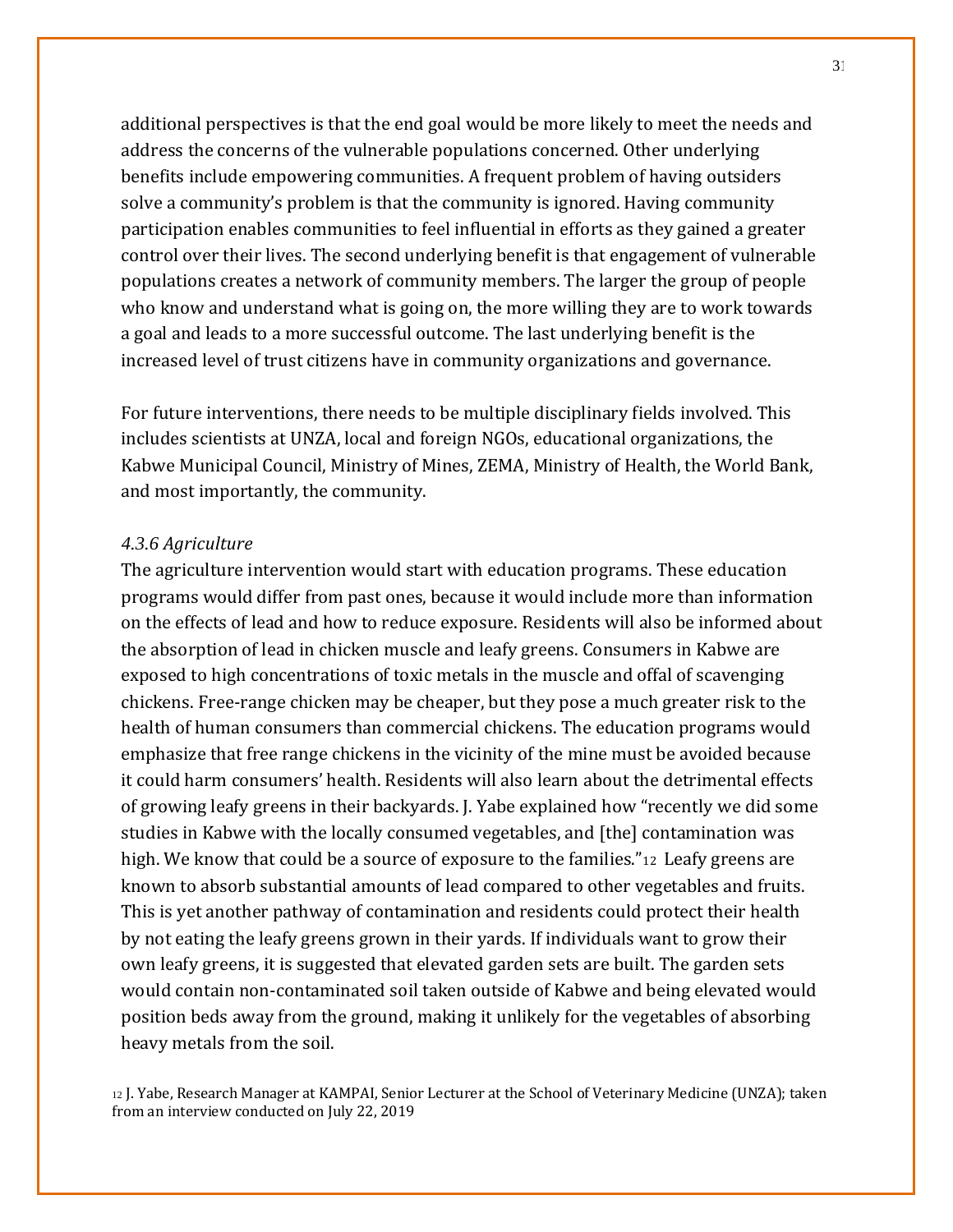### *4.3.7 Bioremediation*

The next suggestion for agricultural practices would be bioremediation of the soil. This addresses the problem head on, instead of relocating it by simply removing the topsoil. A salient suggestion for intervention would be microbiologically induced calcium carbonate precipitation (MICP) using ureolytic bacteria. This technique prevents metallic dust from becoming airborne in-situ. Calcium carbonate is a major biomineralization product and calcite (CaCO<sub>3</sub>) precipitation is a common microbial process in the biosphere. Carbonates are readily available because they are often found as limestones on the Earth's surface. The MICP process starts with urease hydrolyzing urea into ammonia and carbamate and that causes an increase in pH that shifts the bicarbonate equilibrium to form carbonate ions. The carbonates precipitate around the toxic metals in the soil, causing the once mobile lead to be immboile and insoluble. In other words, MICP has the ability to trap heavy metals and subsequently makes the soil less contaminated with lead. The aggregation of the sandy material via MICP, immobilizes the sand and makes it less susceptible to being blown by the wind. This impedes the contamination pathway to humans and animals in and around the mine. The reason why MICP is suggested as the top bioremediation process is because it requires materials that are readily available. The materials required are sand, indigenous bacteria, nutrients, calcium source, and urea. This bioremediation process is inexpensive, sustainable, and less likely to change the integrity of the local biodiversity. Other methods would include vegetation cover and synthetic covers. Vegetation covers may be desired because it reduces surface erosion, but it is difficult to implement in Kabwe because vegetation growth is not possible at site due to high heavy metal concentrations and lack of nutrients. The use of synthetic covers is uneconomical and expensive.

### 4.4. Zambian Human Development

Zambia's human development is currently a prioritization by the government. The goals and plans the government has committed itself to are related to the situation in Kabwe due to the lack of effective human development in the city. Although there have been attempts to address the issue of development in Kabwe, like CEP, these attempts have proven to be insufficient. Thus, it is important to illustrate the connection between the government's outlined objectives and the heavy metal contamination in Kabwe.

### *4.4.1. Zambia's Seventh National Development Plan (7NDP)<sup>13</sup>*

13 Adopted from "Zambia's 7th National Development Plan (7NDP)" published by (SDG Philanthropy Platform, 2019)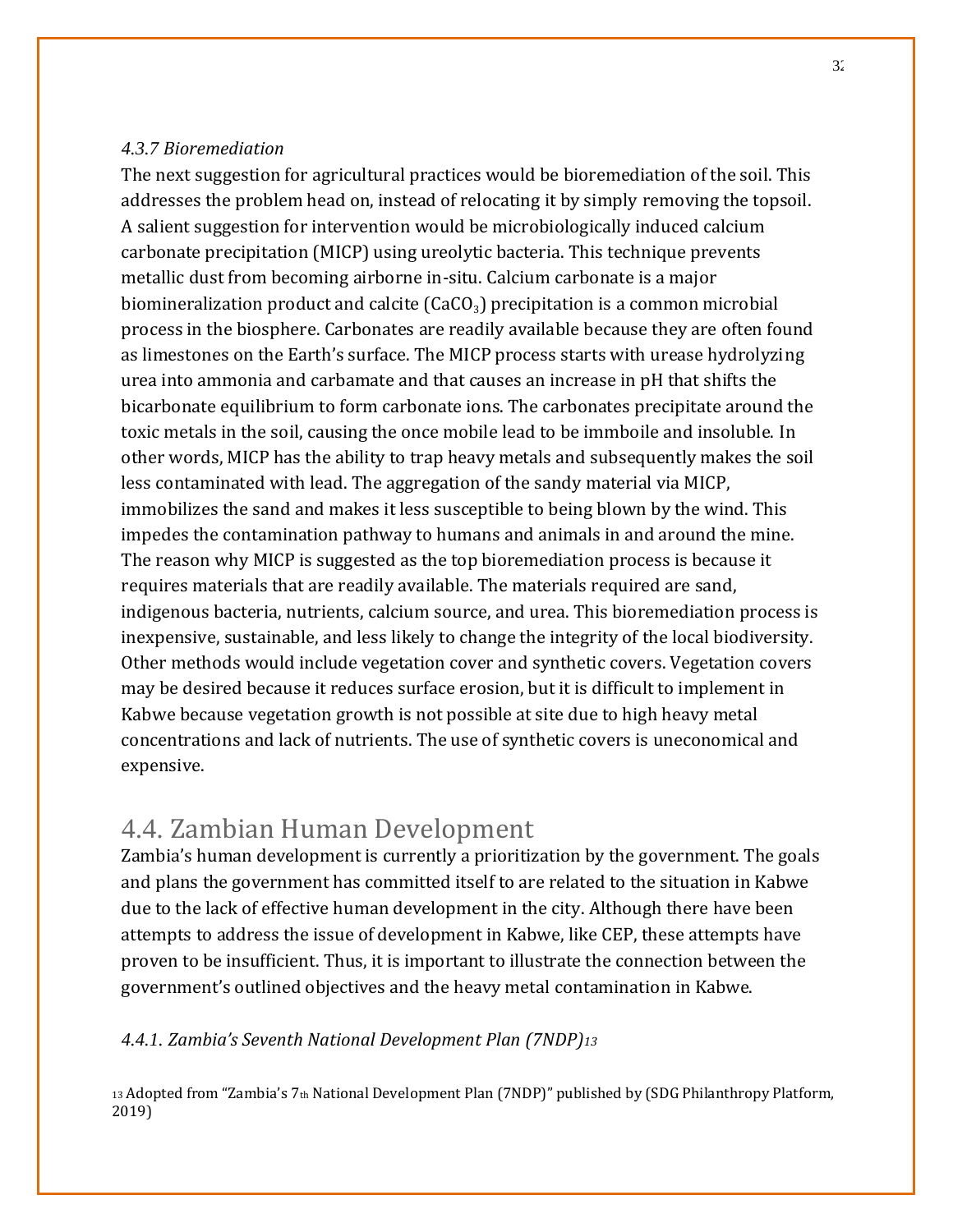The Sustainable Development Goals Philanthropy Platform (SDGPP) is a global and national facilitator with the objective of ending poverty, protecting the planet, and ensuring prosperity for all. SDGPP has determined Zambia as one of their eight target countries in which SDGPP has established and implemented their planning. The SDGPP aids Zambia with its national plans that are outlined in the Seventh National Development Plan (7NDP). The objectives in the 7NDP are aimed to be achieved by 2021. The goals of the 7NDP are in support of the objectives in the Vision of 2030, Zambia's first long-term national plan, with the aim to remodel Zambia into a "prosperous middle-income industrial nation."

The key outcomes that are desired from the 7NDP are the following:

- i. Economic diversification and job creation;
- ii. Poverty and vulnerability reductions;
- iii. Enhanced human development;
- iv. Reduced developmental inequalities; and
- v. Enhanced governance environment for a diversified and inclusive economy.

Although the Zambian government aims at having a prosperous, diversified middleincome economy by 2030, past development plans have resulted in minimal economic diversification. This minimal development is reflected by the economic situation in Kabwe. A lack of economic diversification is one of the various social burdens faced by Kabwe residents, specifically unemployed men who turn to illegal mining. Women and children also result to illegal mining to earn a living while simultaneously exposing themselves to the highest levels of lead in Kabwe. This lack of economic diversification in Kabwe was a result of the closure of the mines in 1994. The need for economic diversification—not exclusively in Kabwe but all throughout Zambia—allows for economic opportunity. In Kabwe, a diversified economy would discourage the scavenging of stones for minerals.

Through the Environmental Protection Fund, a fund for environmental damages funded by operating mining companies, there will also be investments into profitable jobs for environmental restoration. Such funds can benefit Kabwe residents and similar cities with negative environmental conditions due to mining. Although there are general strategies to improve the Zambian economy, like the extraction of nontraditional industrial minerals, the government needs to prioritize public-private dialogue. Publicprivate dialogue allows the creation of partnerships with the ultimate result being job creation and employment in developing sectors (i.e., agriculture, tourism, construction). Such dialogue would specifically benefit Kabwe residents and the Zambian government.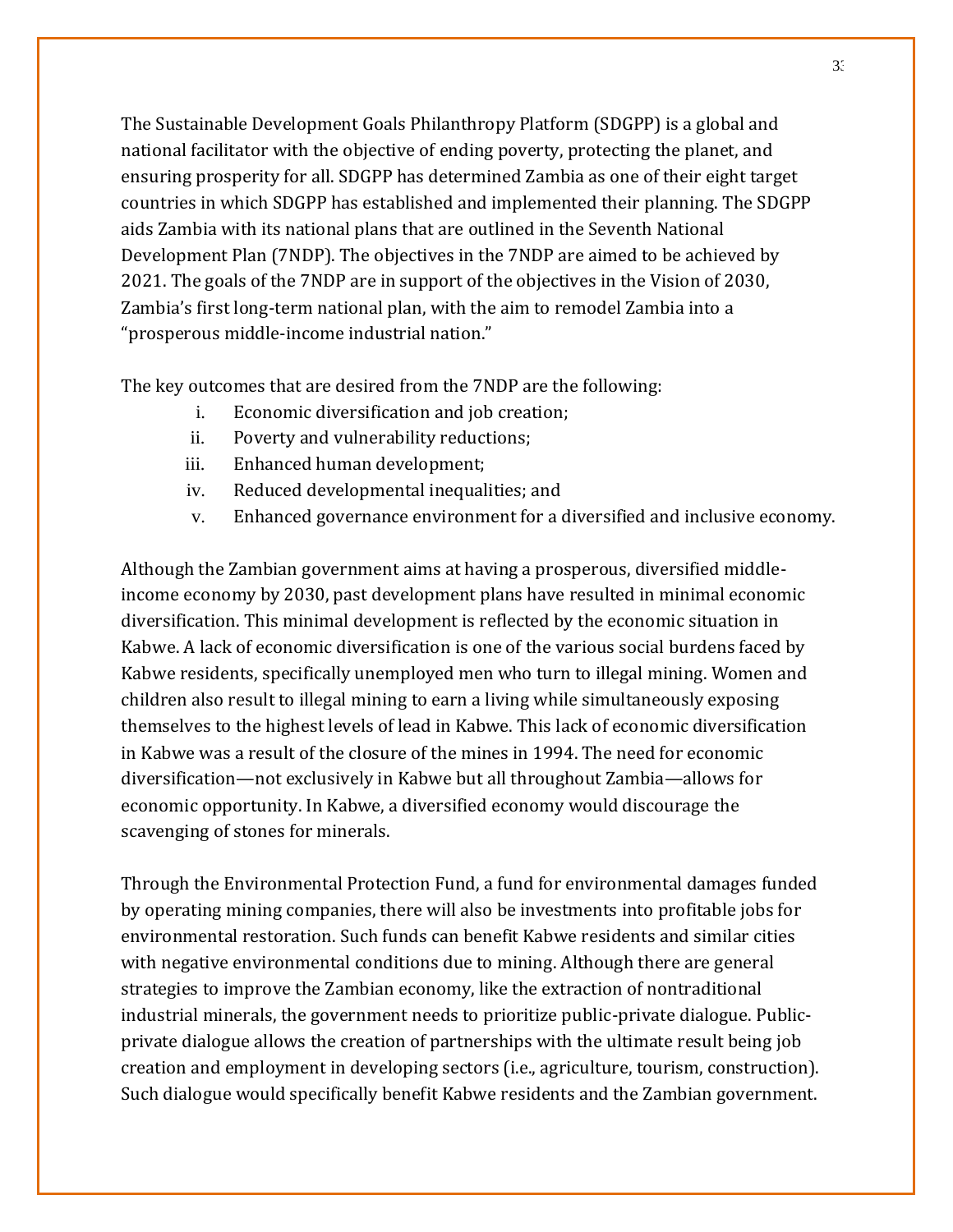Currently, there are different interventions in Kabwe—ZMERIP and KAMPAI—that are attempting to address the social burdens of lead contamination. If there is a facilitated dialogue between relevant stakeholders and the community, there can unprescendated benefit, like the creation of jobs and subprojects. Heavily-funded projects, like ZMERIP, should be employing local residents, specifically illegal miners, to aid in different subprojects when possible. Thus, this allows for the simultaneous discouragement of illegal mining while aiding effort of mitigating lead exposure. Another aspect of economic diversification would be improved transport systems and infrastructure. As mentioned in the suggestions for future recommendations, working paving the Kabwe dust roads will thwart large amounts of lead-contaminated dust flying in the atmosphere.

Improving the Zambian economy continues to be a challenge. According to the 7NDP, by the end of 2015, Zambia was one of the poorest countries in the world with a poverty rate of roughly 54.4 percent. There are several vulnerable households with limited access to basic human services including health, education, water, and sanitation. Poor nutrition is another detrimental influence that impairs human capital potential. In Kabwe, residents who suffer from malnutrition are a vulnerable population due to the increased intake of lead. As a result of inadequate diets, malnourished residents lack key brain and nerve development minerals. Improved nutrition among Zambian citizens is one of the objectives in the 7NDP. To tackle the issue of malnutrition, the 7NDP promotes the strengthening of social protection systems alongside improving education and human capital investments. Social cash transfer enhancement, food security pack enhancement, and public welfare assistance are examples of programs that can be implemented to enhance the livelihoods of the poor and vulnerable, which in turn would alleviate social burdens in Kabwe. The 7NDP also aims to protect vulnerable populations (i.e., pregnant women, the elderly, impoverished children) by addressing improper coverage of social protection that lead to inadequate augmentation to human capital accumulation. By filling these gaps, there will be improved nutrition, health, and education and improvements in productivity will follow. According to the Population and Demographic Projections 2011-2035, this is related to the work child dependency ratio of 87.4 that proves children are being burdened with work. However, if there continues to be insufficient social investment in children, there will not be any new economic opportunities for them thus hindering the prosperity of Zambia.

Lead poisoning has been proven to have a greater impact on children and women, specifically pregnant and breastfeeding women. Not only is there a dire need to mitigate the health effects of lead poisoning in Kabwe, but there is also the need to protect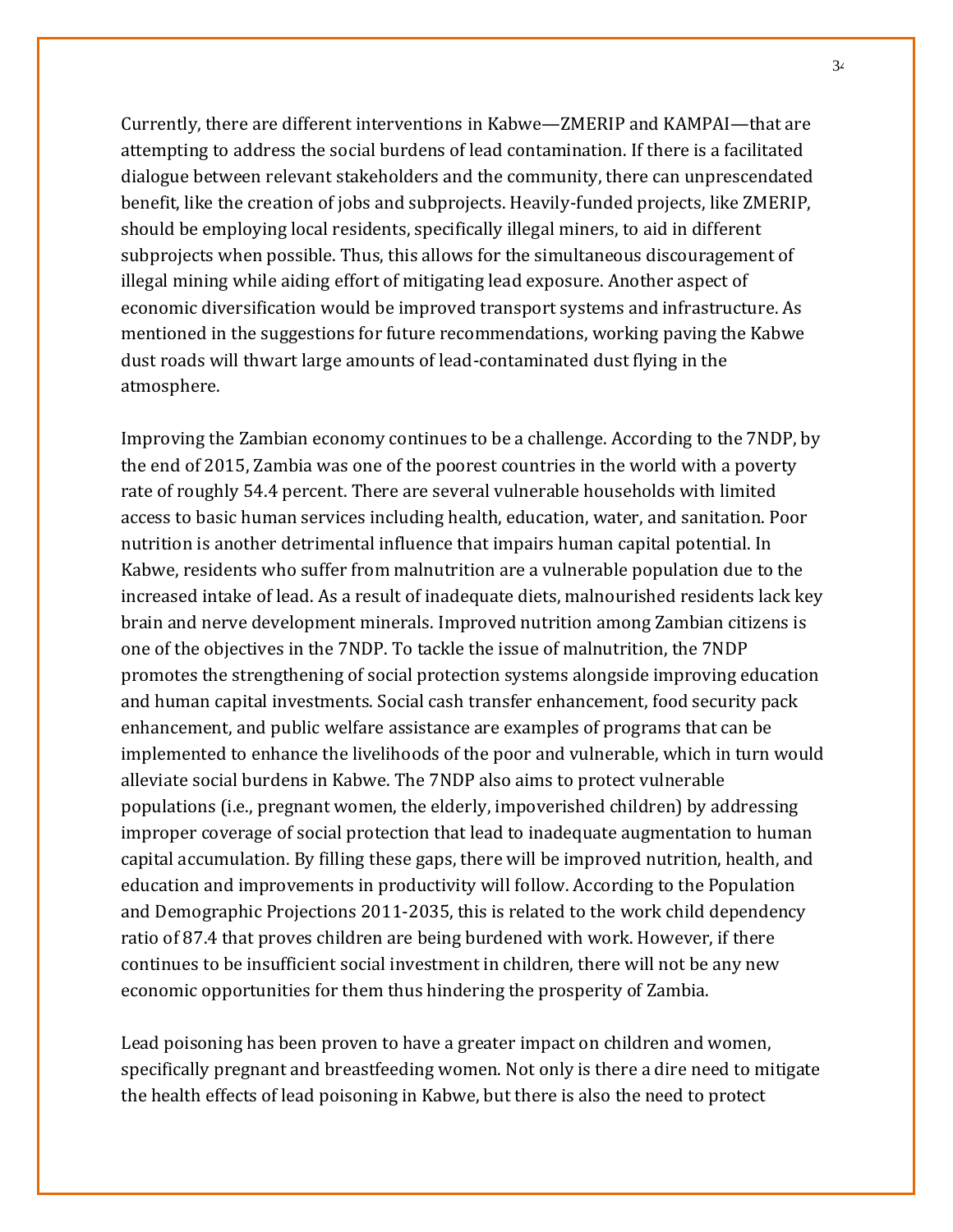Zambia's future in multiple aspects (i.e., educational, economical, social). The time to act is now. Due to an increasingly competitive global market, there is a need to invest in Zambian education as education investments are a determining factor of a country's future economic success. The country's economy becomes more productive as the number of educated workers increases considering that educated workers can more efficiently perform tasks that require literacy and critical thinking<sup>[5]</sup>. Economies that have a substantial amount of skilled labor brought through formal education are often able to capitalize on this through the development of more value-added industries.

### *4.4.2 Sustainable Development Goals (SDGs)<sup>14</sup>*

The Sustainable Development Goals were formed by the United Nations in 2012. There are a total of 17 goals outlined by the UN which replaced the Millennium Development Goals (MDGs). The MDGs made considerable progress in addressing social issues, for example, reducing income poverty, providing access to water and sanitation, and combating HIV/AIDS. SDGs differ from MDGs due to its focus on sustainability. The 17 interconnected goals depend on one another's success. Out of the 17 SDGs, there are 7 goals that directly connect to the heavy metal contamination in Kabwe.

#### *SDG 1 - Ending poverty.*

The target of SDG 1 addresses resilience-building among the poor and vulnerable positions and a reduction of their exposure to injurious events (i.e., economic, social, and environmental). Due to a lack of economic means, impoverished townships in Kabwe are experiencing a heavier burden of lead contamination. Without considerable income, it is an obstacle to test and receive treatment for elevated BLLs. Per J. Yabe, "[lead testing] is quite expensive" and he does not "think the community can afford to get the tests done."<sup>15</sup>

#### *SDG 3 - Good health and well-being.*

An aspect of this goal is to end preventable deaths of newborns and children under the age of 5 by 2030. This category of deaths was classified by preventable risk factors including lead poisoning. An arresting statement was made by Morgan Katati: "Projects last for years, [then they] end, and the problem is still there. Stillbirths, brain damage for some of the kids, and lots of miscarriages."16Currently the extent of lead exposure is widespread; however, with effective and comprehensive planning there will be good

<sup>14</sup> Adopted from "About the Sustainable Development Goals" published by (United Nations, n.d.) <sup>15</sup> J. Yabe, Research Manager at KAMPAI, Senior Lecturer at the School of Veterinary Medicine (UNZA), taken from an interview conducted on July 22, 2019

<sup>16</sup> M. Katati, CEO of Zambia Institute of Environment Management, taken from an interview conducted on July 11, 2019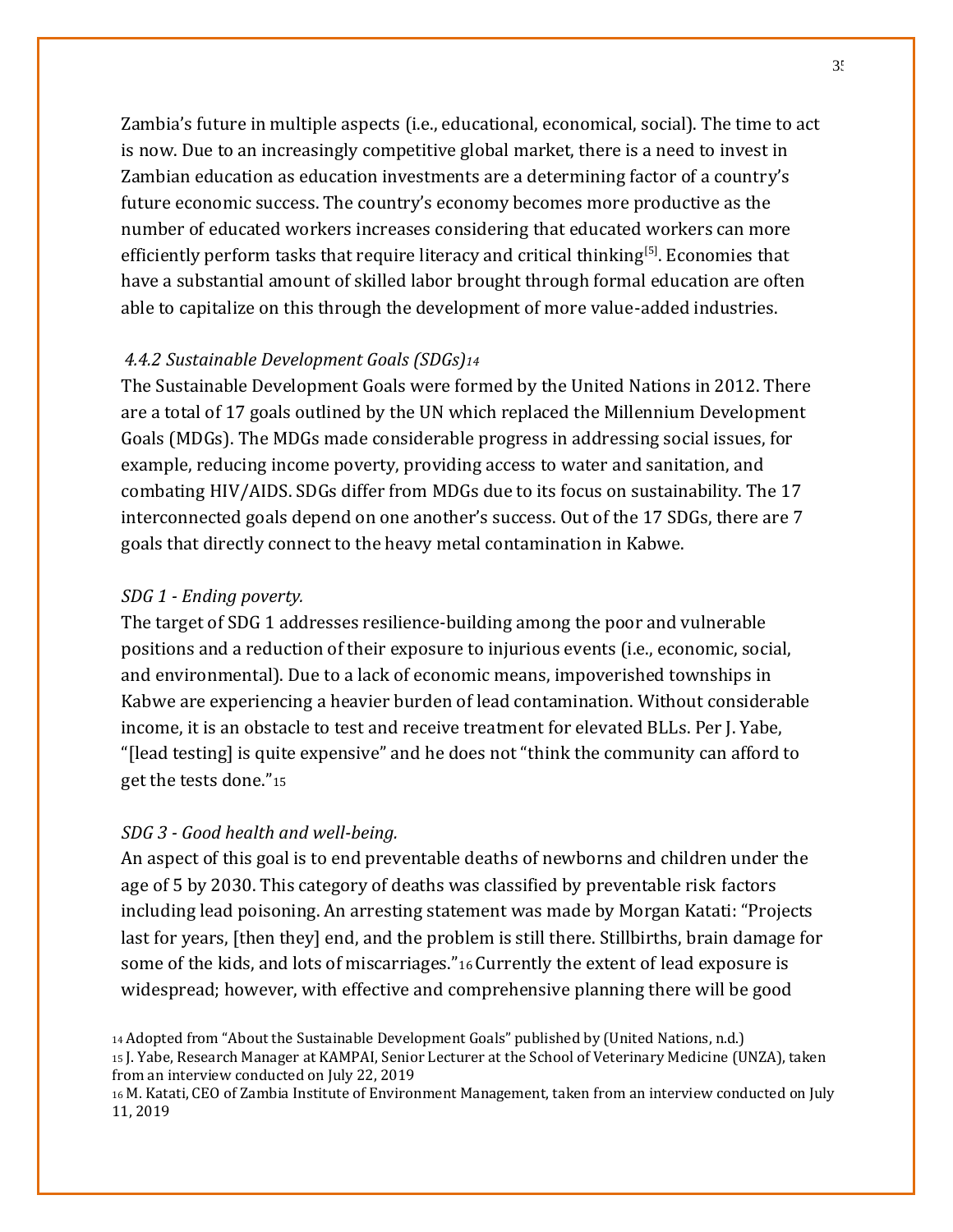health and well-being across Kabwe. The people affected need immediate medical treatment and sustainable interventions for improved health.

*SDG 8, 9 - Decent work and economic growth; Industry, innovation, and infrastructure.* As stated before, economic growth, infrastructure, and lead contamination are all related. There is a need for sustainable development in Kabwe's economy. Intervention efforts can simultaneously aid the economy while effectively reducing lead exposure. Creating decent work will reduce the prevalence of illegal miners by promoting alternative livelihoods. As previously stated, infrastructure is heavily lacking in Kabwe. Paved roads are needed in areas near the former Pb-Zn mine. This innovation permits the transport of goods and suppresses the spread of contaminated dust.

### *SDG 15 - Life on land.*

SDG 15 is to protect and restore the sustainable use of terrestrial ecosystems, reverse land degradation, and put an end to biodiversity loss. Heavy metals are toxic to the soil, plants, and aquatic life. There is a need to address measures not only focused on reducing lead exposure to humans, but also to other health systems like flora and fauna. By addressing the root of the problem through remediation efforts, Zambia will be playing a part in making sure this goal is true across the world.

### *SDG 16, 17 - Peace, justice, and strong institutions; Partnership for goals.*

There is a need for environmental justice for all the residents of Kabwe. Although there has been several interventions, residents are still unable to enjoy the environment without being exposed to elevated lead levels. SDG 17, collaboration and cohesive interventions, is associated with SDG 16 in that people living in Kabwe must be included in all intervention planning and implementation as it is their fight for environmental justice.

# **5. CONCLUSION**

The systematic review explored a diversity of studies that support the conceptualization of the heavy metal pollution issue in Kabwe as a One Health issue. A series of recommendations were produced in this paper. These recommendations were informed by past and current interventions as well as the systematic review. These recommendations were diverse and used a holistic, One Health approach to address the lead contamination in Kabwe. As stated previously, the concept behind One Health is used when analyzing or planning health interventions.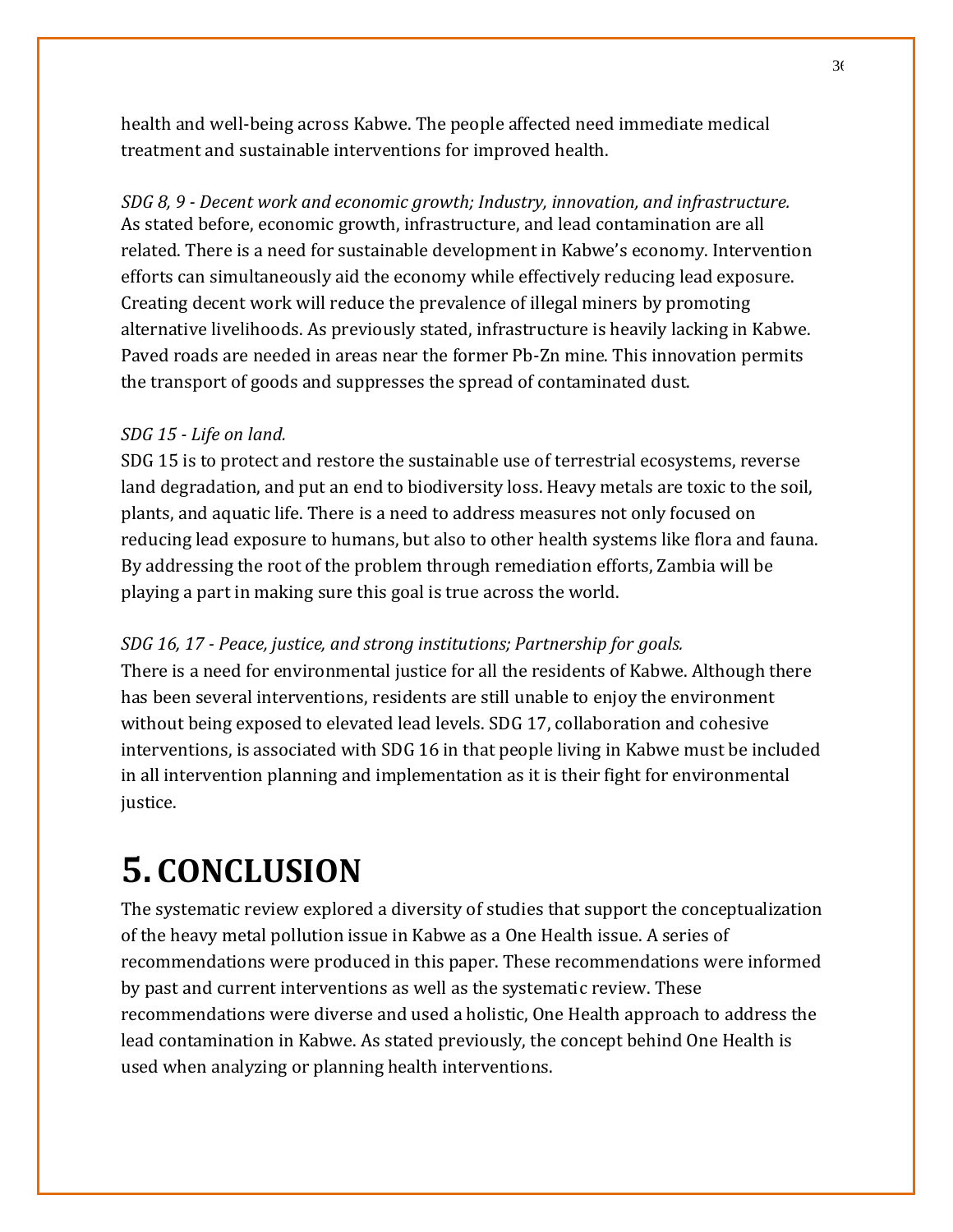There are certain challenges that are anticipated due to the practicality of such recommendations. The biggest constraint would be a lack in funding or insufficient funds. Without the necessary funding, none of the aforementioned recommendations will be possible. A strategy to prevent this issue is through the strict division of funds while in the planning process to ensure the money is used methodically. There are also social challenges that may arise. Community members may not be willing to participate in intervention planning due to past experience that prevented such participation. There is also the possibility of community members being unwilling to allow project members into their residential areas. To combat these challenges, the community will need to receive consistent reassurance of their value as partners, specifically how it aids intervention prosperity. This builds a symbiotic relationship that is supported by trust.

The last limitation would be obstructions in the remediation process due to privatization of area. This challenge can be disputed by having governmental agencies like ZEMA persuade the private entities to support remediation projects.

As for the next steps, a conference or formal meeting should be the first action. This conference needs to include stakeholders from diverse fields: environmental lawyers, researchers and physicians, investors, and the citizens of Kabwe. This meeting will allow the opportunity for members from different disciplines to speak on and comprehend the current status of lead contamination in Kabwe. The next step would be to create a council/panel to form a cohesive body of members who will collaborate for the projects in Kabwe. The following step would consist of a series of assessments of the Kabwe population, specifically socioeconomic and biological factors. This would include interviews families in Kasanda and Makululu townships to gain perspective on the contamination issue, testing BLLs, and testing water supplies for contamination. Bioremediation and treatment of those affected will come next. This solves the root of the problem since relocating the problem is not a solution. The last step would be the enforcement laws and regulations that require the maintenance of environmental health.

Our findings illustrate the extensive nature of lead contamination in Kabwe. Intervention findings allows for hind-sight benefits that should be addressed in future interventions. Without essential intervention components, as detailed in this paper, there will continue to be ineffective interventions in Kabwe. A complex issue, like the one at-hand, requires complex solutions using a One Health approach.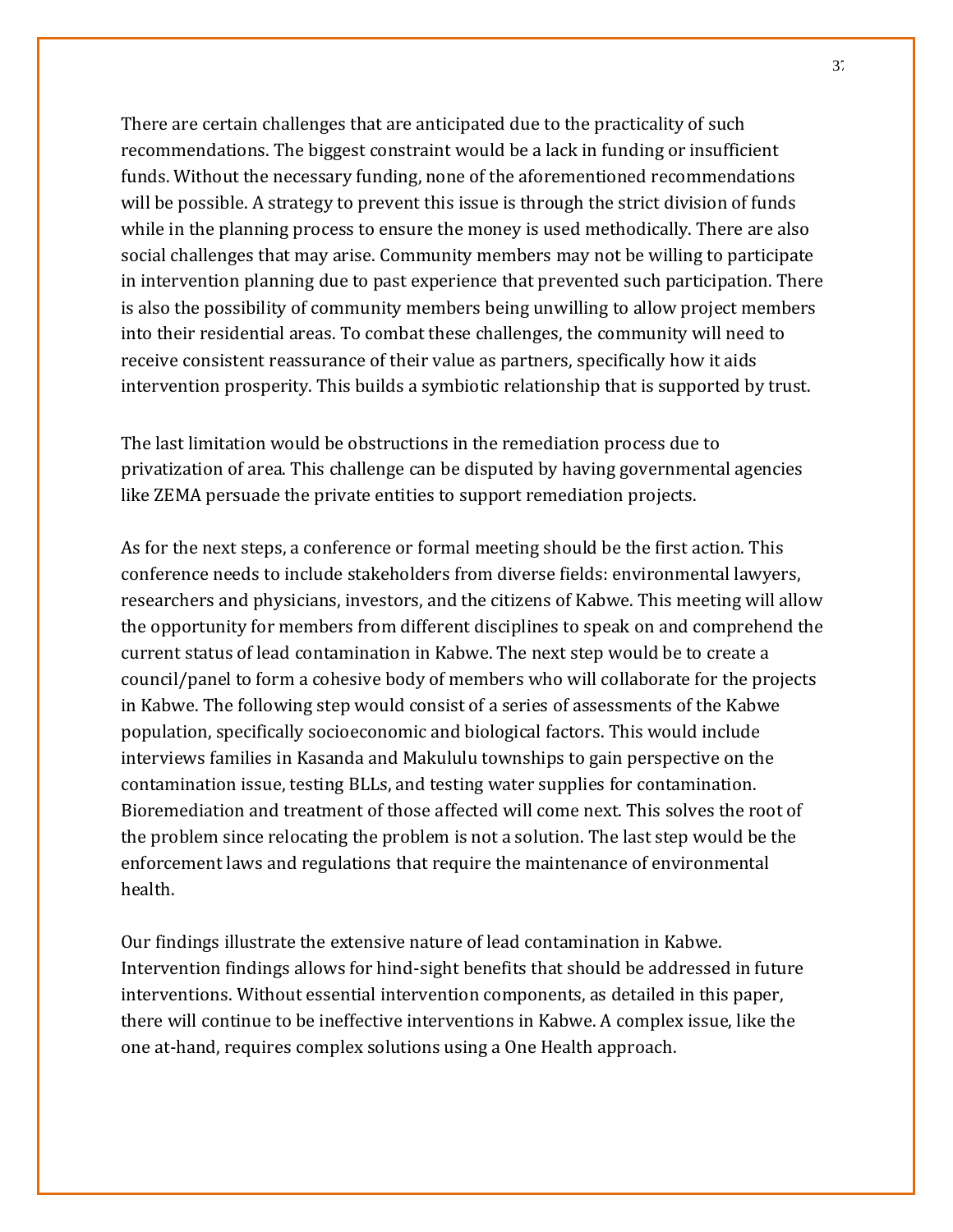### **LIMITATIONS**

There were several limitations to this study. The main limitation was time constraint; we only had seven weeks to schedule and conduct interviews with relevant stakeholders. With more time, it is possible that we would have been able to interview more experts. Our unfamiliarity with Zambia also hindered our research. Another limitation was the long bureaucratic process of obtaining an interview with a government official. We intended to speak with the Ministry of Mines and Minerals Development to gain insight from their perspective, but failed to do so because of the administrative process. We were also not permitted to travel to Kabwe or interview Kabwe community members. This limitation prevented us from speaking to individuals who would speak on their first-hand experience with the effects they have witnessed in regards to heavy metal contamination. The last limitation would be the lack of online publications, specifically by past and current interventions, that made them difficult to analyze.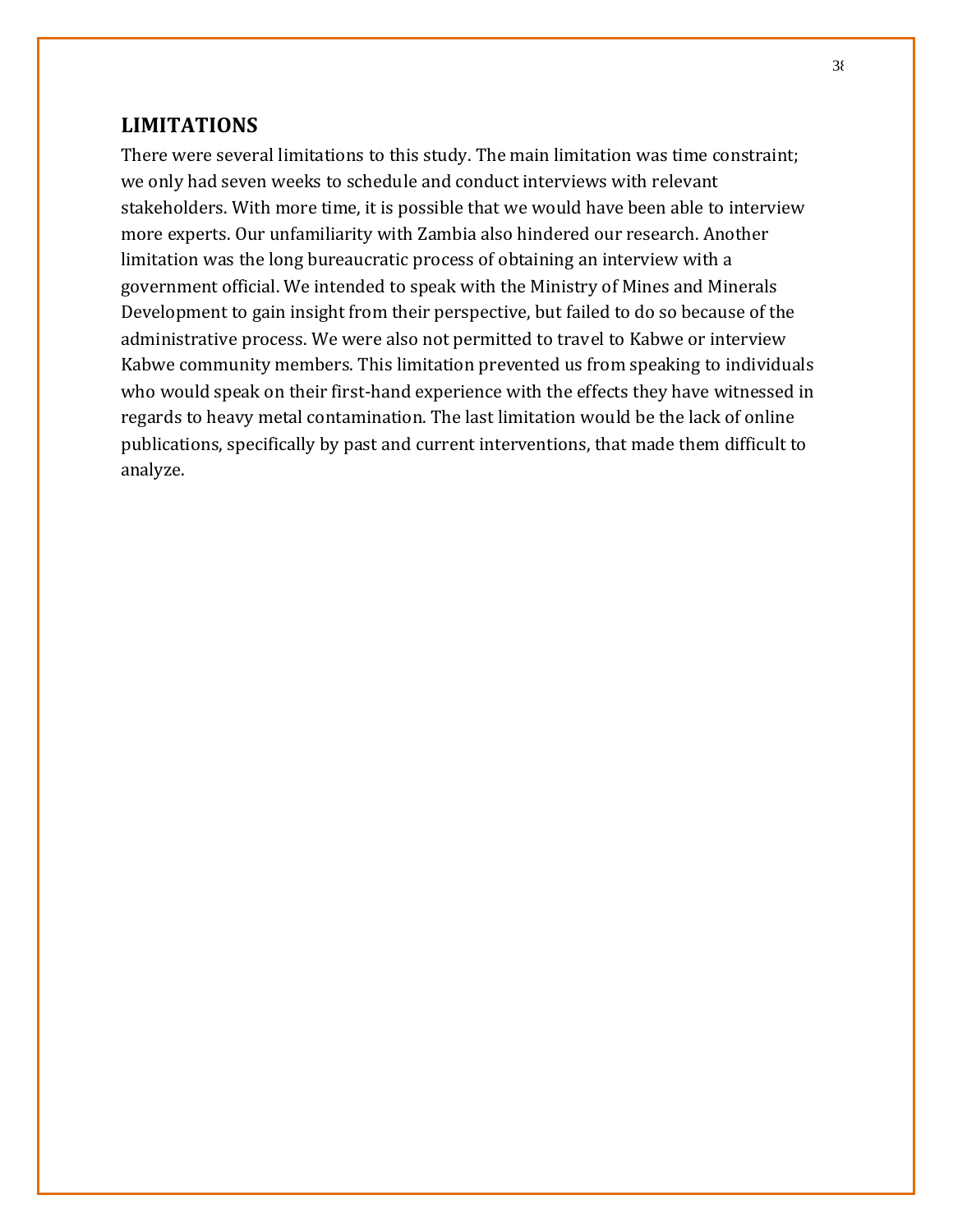## **ACKNOWLEDGEMENTS**

The authors would like to thank the Southern African Institute for Research and Policy (SAIPAR) and the Council of Churches in Zambia (CCZ) for providing this research opportunity. The authors would also like to thank the Cornell University Global Health Program, specifically Ms. Jeanne Moseley, Ms. Jennifer DiPietro, Ms. Tiffany Ross, and Ms. Mia Haller for their guidance. Additionally the authors would like to acknowledge Dr. Marja Hinfelaar and Dr. Tinenenji Banda for their constant support and guidance. The authors would like to thank the Head of Programmes at CCZ, Mr. George Chibwana, for his guidance. Lastly, the authors would like to thank the interviewees who provided their time and knowledge for this project.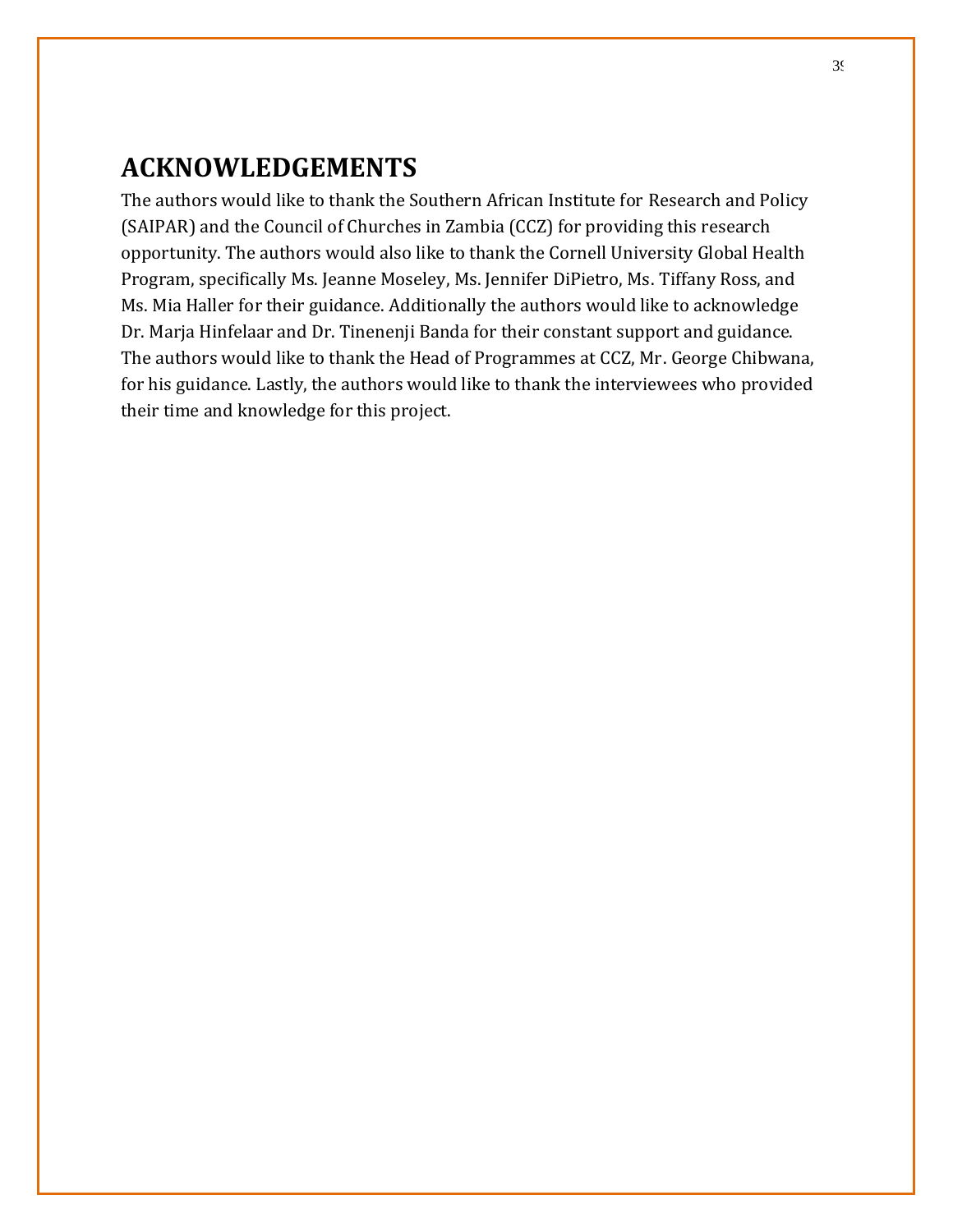# **REFERENCES**

- About Human Development. (n.d.). Retrieved from https://measureofamerica.org/humandevelopment/
- Achal, V., Pan, X., Zhang, D., & Fu, Q. L. (2012). Bioremediation of Pb-contaminated soil based on microbially induced calcite precipitation. *J Microbiol Biotechnol*, *22*(2), 244-247.
- Bose-O'Reilly, S., Yabe, J., Makumba, J., Schutzmeier, P., Ericson, B., & Caravanos, J. (2018). Lead intoxicated children in Kabwe, Zambia. *Environmental research*, *165*, 420-424.
- Canfield, R. L., Henderson Jr, C. R., Cory-Slechta, D. A., Cox, C., Jusko, T. A., & Lanphear, B. P. (2003). Intellectual impairment in children with blood lead concentrations below 10 μg per deciliter. *New England journal of medicine*, *348*(16), 1517-1526.
- Caravanos, J., Fuller, R., & Robinson, S. (2014). Notes from the field: severe environmental contamination and elevated blood lead levels among children-Zambia, 2014. *MMWR. Morbidity and Mortality Weekly Report*, *63*(44), 1013- 1013.
- Carrington, D. (2017, May 28). The world's most toxic town: The terrible legacy of Zambia's lead mines. Retrieved from [https://www.theguardian.com/environment/2017/may/28/the-worlds-most](https://www.theguardian.com/environment/2017/may/28/the-worlds-most-toxic-town-the-terrible-legacy-of-zambias-lead-mines)[toxic-town-the](https://www.theguardian.com/environment/2017/may/28/the-worlds-most-toxic-town-the-terrible-legacy-of-zambias-lead-mines) [-terrible-legacy-of-zambias-lead-mines](https://www.theguardian.com/environment/2017/may/28/the-worlds-most-toxic-town-the-terrible-legacy-of-zambias-lead-mines)
- Ericson, B., & Dowling, R. (2016, January 19). Project Completion Report: Kabwe pilot lead remediation project. Retrieved from [https://www.pureearth.org/wp](https://www.pureearth.org/wp-content/uploads/2015/06/Kabwe_PCR_Final.compressed.pdf)[content/uploads/2015/06/Kabwe\\_PCR\\_Final.compressed.](https://www.pureearth.org/wp-content/uploads/2015/06/Kabwe_PCR_Final.compressed.pdf) [pdf](https://www.pureearth.org/wp-content/uploads/2015/06/Kabwe_PCR_Final.compressed.pdf)
- Expression Of Interest: Development Of A Citizen Engagement Strategy. (n.d.). Retrieved from [http://www.zema.org.zm/index.php/download/request-for-expression-of](http://www.zema.org.zm/index.php/download/request-for-expression-of-interest-for-the-)[interest-for-the-](http://www.zema.org.zm/index.php/download/request-for-expression-of-interest-for-the-) development-of-a-citizen-engagement-strategy/

Gidlow, D. A. (2004). Lead toxicity. *Occupational Medicine*, *54*(2), 76-81.

Ikenaka, Y., Nakayama, S. M., Muroya, T., Yabe, J., Konnai, S., Darwish, W. S., ... & Umemura, T. (2012). Effects of environmental lead contamination on cattle in a lead/zinc mining area: changes in cattle immune systems on exposure to lead in vivo and in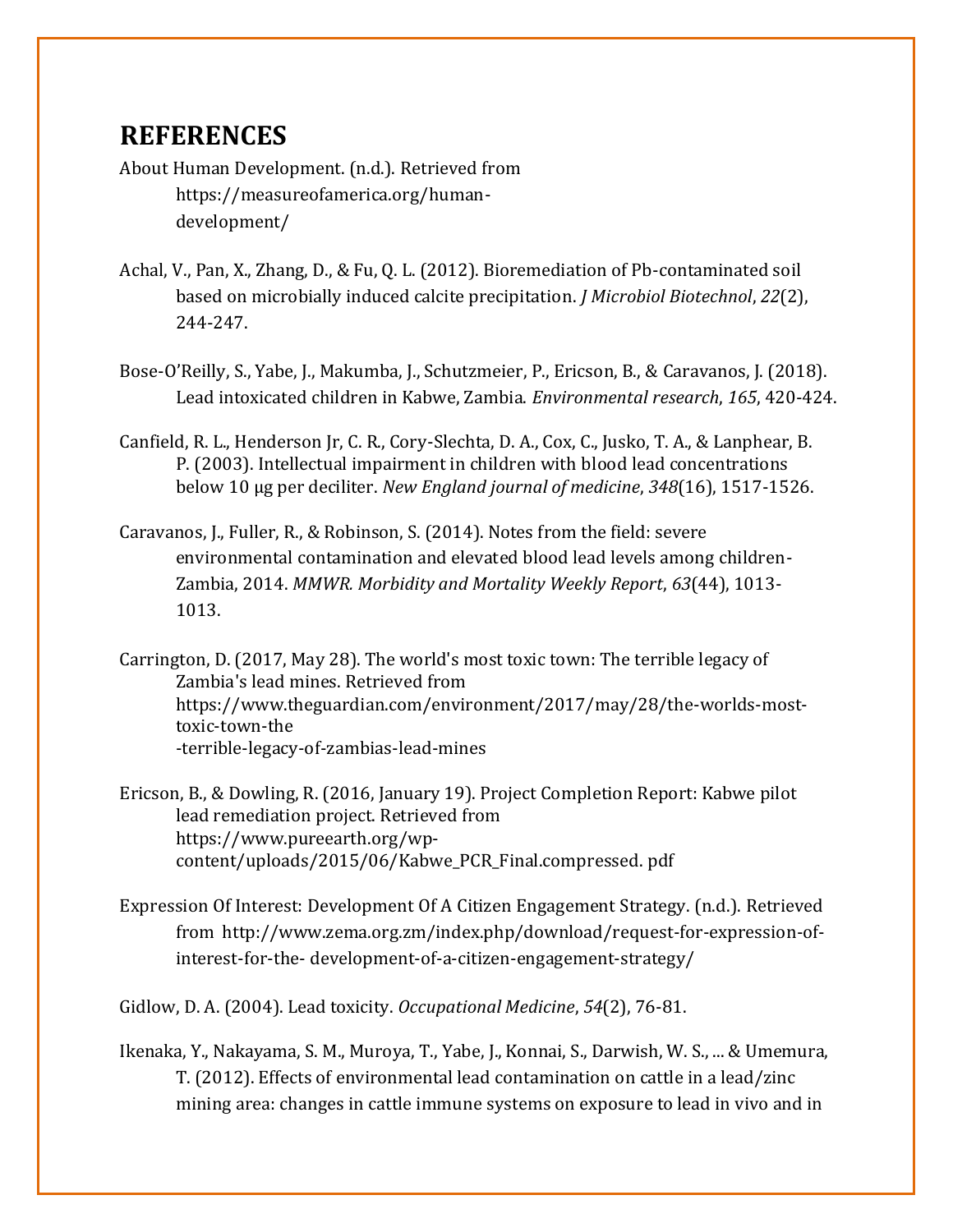vitro. Environmental toxicology and chemistry, 31(10), 2300-2305.

- Ikenaka, Y., Nakayama, S. M., Muzandu, K., Choongo, K., Teraoka, H., Mizuno, N., & Ishizuka,M. (2010). Heavy metal contamination of soil and sediment in Zambia. African Journal of Environmental Science and Technology, 4(11), 729-739.
- IMPLEMENTATION COMPLETION AND RESULTS REPORT (IDA-37410 IDA-3741A IDA-H0260). (2011, October 22). Retrieved from [http://documents.worldbank.org/curated/en/615451468170065644/pdf/ICR1](http://documents.worldbank.org/curated/en/615451468170065644/pdf/ICR19040P07096) [9040P07096](http://documents.worldbank.org/curated/en/615451468170065644/pdf/ICR19040P07096) 0sclosed0Dec027020110.pdf
- Kordas, K., Lönnerdal, B., & Stoltzfus, R. J. (2007). Interactions between nutrition and environmental exposures: effects on health outcomes in women and children. The Journal of nutrition, 137(12), 2794-2797.
- Kříbek, B., Nyambe, I., Majer, V., Knésl, I., Mihaljevič, M., Ettler, V., ... & Sracek, O. (2019). Soil contamination near the Kabwe Pb-Zn smelter in Zambia: Environmental impacts and remediation measures proposal. *Journal of Geochemical Exploration*, *197*, 159-173.
- Kumari, D., Qian, X. Y., Pan, X., Achal, V., Li, Q., & Gadd, G. M. (2016). Microbially-induced carbonate precipitation for immobilization of toxic metals. In *Advances in applied microbiology* (Vol. 94, pp. 79-108). Academic Press.
- Lacey, R. M. (2016, September 22). Zambia Copperbelt Environment Project (cep). Retrieved from [http://documents.worldbank.org/curated/en/759211474589929467/Zambia-](http://documents.worldbank.org/curated/en/759211474589929467/Zambia-Copperbelt-Environment-Project-cep)[Copperbelt-E](http://documents.worldbank.org/curated/en/759211474589929467/Zambia-Copperbelt-Environment-Project-cep) [nvironment-Project-cep](http://documents.worldbank.org/curated/en/759211474589929467/Zambia-Copperbelt-Environment-Project-cep)
- Lead poisoning and health. (n.d.). Retrieved from <https://www.who.int/news-room/fact-sheets/detail/lead-poisoning-and-health>
- Lead Toxicity: What Are Possible Health Effects from Lead Exposure? (2019, July 2). Retrieved [from https://www.atsdr.cdc.gov/csem/csem.asp?csem=34&po=10](http://www.atsdr.cdc.gov/csem/csem.asp?csem=34&po=10)
- Majer, V., Knésl, I., Kříbek, B., Nyambe, I. A., Ziwa, G., Mihaljevič, M., ... & Sracek, O. (2011). Soil contamination and health risks associated with former Pb and Zn ore smelting in Kabwe, Zambia. *MINING AND THE ENVIRONMENT IN AFRICA*, 43.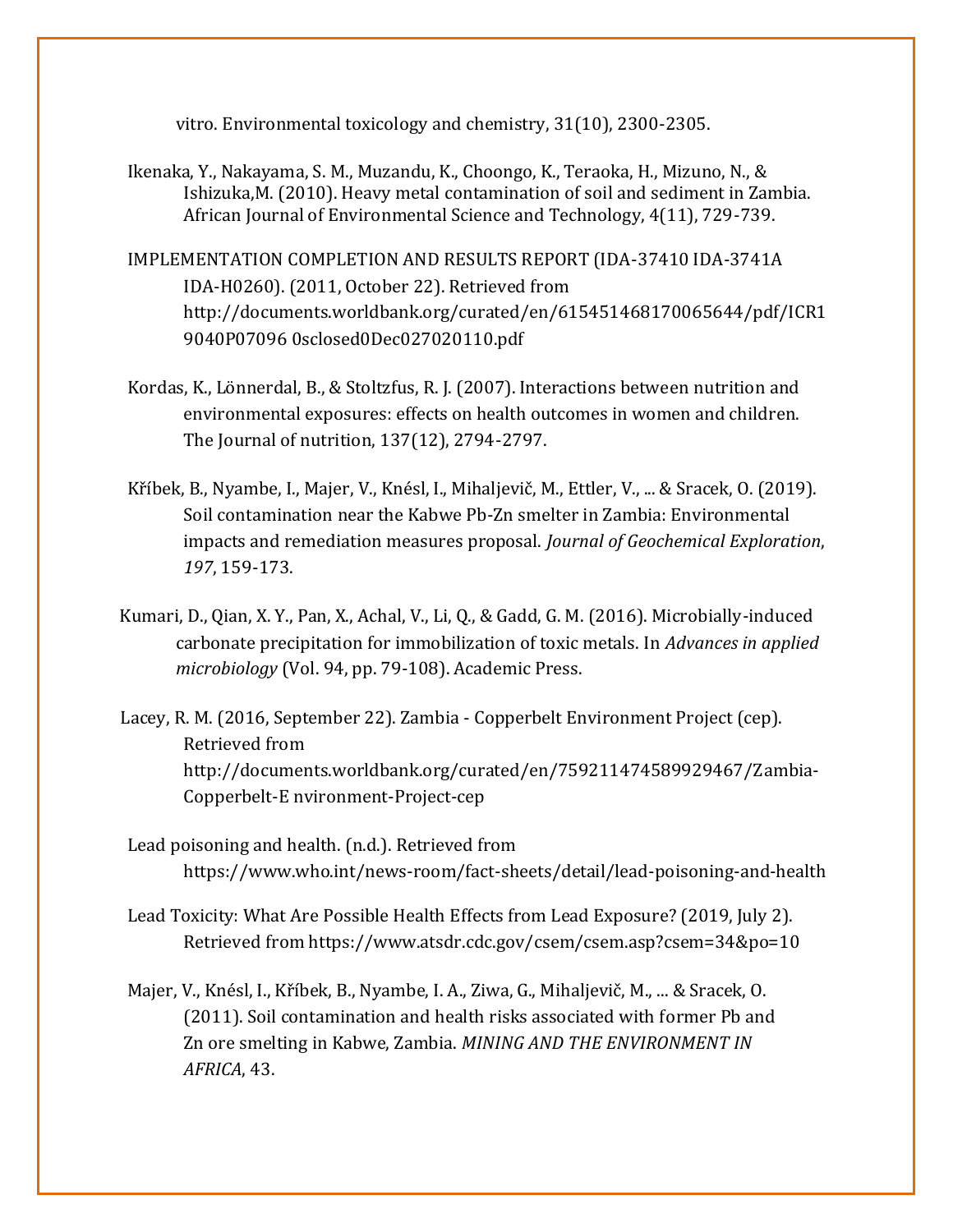- Mbewe, A., Munekub, E., Michelo, C., & Siulapwa, Y. (2015). Blood lead levels and likely adverse health outcomes in under five children in Kabwe, Zambia. *International Journal of Sciences: Basic and Applied Research*, *24*(5), 171-183.
- Ministry of Mines and Mineral Development » Zambia Mining and Environmental Remediation and Improvement Project (ZMERIP). (n.d.). Retrieved from [http://www.mmmd.gov.zm/?page\\_id=5243](http://www.mmmd.gov.zm/?page_id=5243)
- Mwandira, W., Nakashima, K., & Kawasaki, S. (2017). Bioremediation of leadcontaminated mine waste by Pararhodobacter sp. based on the microbially induced calcium carbonate precipitation technique and its effects on strength of coarse and fine grained sand. *Ecological engineering*, *109*, 57-64.
- Mwandira, W., Nakashima, K., Kawasaki, S., Ito, M., Sato, T., Igarashi, T., ... & Nakata, H. (2019). Solidification of sand by Pb (II)-tolerant bacteria for capping mine waste to control metallic dust: Case of the abandoned Kabwe Mine, Zambia. *Chemosphere*, *228*, 17-25.
- Nakayama, S. M., Ikenaka, Y., Hamada, K., Muzandu, K., Choongo, K., Teraoka, H., ... & Ishizuka, M. (2011). Metal and metalloid contamination in roadside soil and wild rats around a Pb–Zn mine in Kabwe, Zambia. *Environmental pollution*, *159*(1), 175-181 Retrieved from [http://documents.worldbank.org/curated/en/759211474589929467/Zambia-](http://documents.worldbank.org/curated/en/759211474589929467/Zambia-Copperbelt-Environment-Project-cep)[Copperbelt-E](http://documents.worldbank.org/curated/en/759211474589929467/Zambia-Copperbelt-Environment-Project-cep) [nvironment-Project-cep](http://documents.worldbank.org/curated/en/759211474589929467/Zambia-Copperbelt-Environment-Project-cep)
- Ndalama, G. (2019, July 12). Zambia AFRICA- P154683- Zambia Mining and Environmental Remediation and Improvement Project - Procurement Plan. Retrieved from [http://documents.worldbank.org/curated/en/897651562942089358/Zambia-](http://documents.worldbank.org/curated/en/897651562942089358/Zambia-AFRICA-P154683-Zambia-Mining-and-Environmental-Remediation-and-Improvement-Project-Procurement-Plan)[AFRICA-P15](http://documents.worldbank.org/curated/en/897651562942089358/Zambia-AFRICA-P154683-Zambia-Mining-and-Environmental-Remediation-and-Improvement-Project-Procurement-Plan) [4683-Zambia-Mining-and-Environmental-Remediation-and-](http://documents.worldbank.org/curated/en/897651562942089358/Zambia-AFRICA-P154683-Zambia-Mining-and-Environmental-Remediation-and-Improvement-Project-Procurement-Plan)[Improvement-Project-Procur](http://documents.worldbank.org/curated/en/897651562942089358/Zambia-AFRICA-P154683-Zambia-Mining-and-Environmental-Remediation-and-Improvement-Project-Procurement-Plan) [ement-Plan](http://documents.worldbank.org/curated/en/897651562942089358/Zambia-AFRICA-P154683-Zambia-Mining-and-Environmental-Remediation-and-Improvement-Project-Procurement-Plan)
- SATREPS KAMPAI Project JICA. (n.d.). Retrieved from [https://www.jica.go.jp/project/english/zambia/013/materials/c8h0vm0000b39](http://www.jica.go.jp/project/english/zambia/013/materials/c8h0vm0000b395k2-att/leafl) [5k2-att/leafl](http://www.jica.go.jp/project/english/zambia/013/materials/c8h0vm0000b395k2-att/leafl) et.pdf
- Sobashima, H. (n.d.). KCCI Address. Retrieved from [https://www.zm.emb](https://www.zm.emb-japan.go.jp/files/000308375.pdf)[japan.go.jp/files/000308375.pdf](https://www.zm.emb-japan.go.jp/files/000308375.pdf)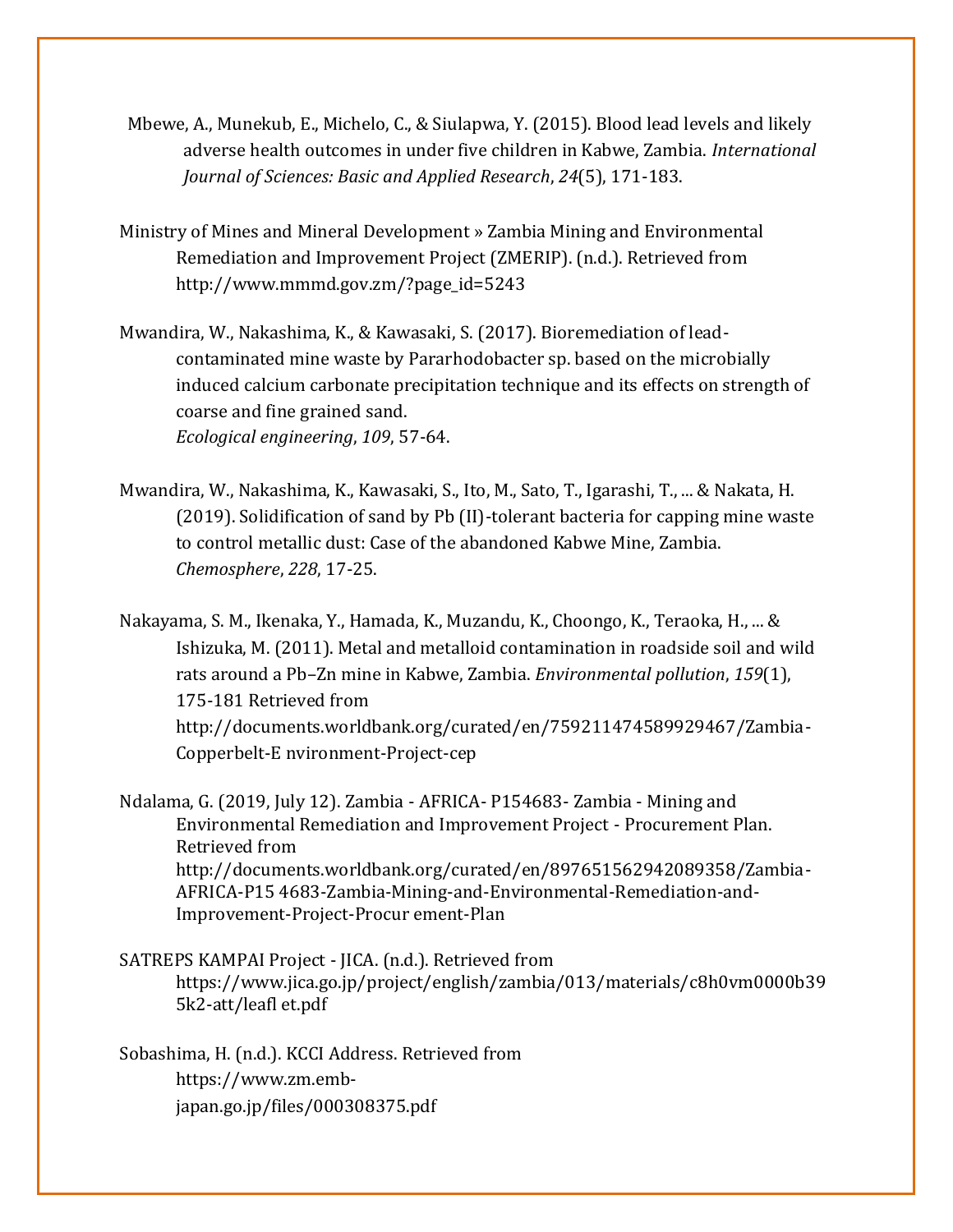- Sim, M. (2014, November 19). CDC's MMWR Features Our Findings on Lead in Kabwe's Children. Retrieved from [https://www.pureearth.org/blog/cdcs-mmwr-features-our-devastating-findings](https://www.pureearth.org/blog/cdcs-mmwr-features-our-devastating-findings-of-lead-in-kabwes-children/)[of-lead-in-](https://www.pureearth.org/blog/cdcs-mmwr-features-our-devastating-findings-of-lead-in-kabwes-children/) [kabwes-children/](https://www.pureearth.org/blog/cdcs-mmwr-features-our-devastating-findings-of-lead-in-kabwes-children/)
- Sustainable Development Goals United Nations Sustainable Development. (n.d.). Retrieved from [https://www.un.org/sustainabledevelopment/sustainable-development-goals](http://www.un.org/sustainabledevelopment/sustainable-development-goals)
- Tembo, B. D., Sichilongo, K., & Cernak, J. (2006). Distribution of copper, lead, cadmium and zinc concentrations in soils around Kabwe town in Zambia. *Chemosphere*, *63*(3), 497-501.

[The Kabwe Mine. \(n.d.\). Retrieved from http://www.bmrplc.com/kabwe\\_mine.php](The%20Kabwe%20Mine.%20(n.d.).%20Retrieved%20from%20http:/www.bmrplc.com/kabwe_mine.php)

- Urban Sanitation & Hygiene for Health and Development. (n.d.). Retrieved from [http://www.snv.org/sector/water-sanitation](http://www.snv.org/sector/water-sanitation-hygiene/product/urban-sanitation-hygiene)[hygiene/product/urban-sanitation-hygiene](http://www.snv.org/sector/water-sanitation-hygiene/product/urban-sanitation-hygiene)
- Visualization of Impact of Chronic / Latent Chemical Hazard and Geo-Ecological Remediation [in Zambia. \(n.d.\). Retrieved from http://satreps](http://satreps-kampai.vetmed.hokudai.ac.jp/en/)[kampai.vetmed.hokudai.ac.jp/en/](http://satreps-kampai.vetmed.hokudai.ac.jp/en/)
- Wani, A. L., Ara, A., & Usmani, J. A. (2015). Lead toxicity: a review. *Interdisciplinary toxicology*, *8*(2), 55-64.
- What is social accountability? (n.d.). Retrieved from [http://siteresources.worldbank.org/INTMONGOLIA/Resources/What\\_is\\_social\\_ac](http://siteresources.worldbank.org/INTMONGOLIA/Resources/What_is_social_accounta) [counta](http://siteresources.worldbank.org/INTMONGOLIA/Resources/What_is_social_accounta) bility.pdf
- Yabe, J., Nakayama, S. M., Ikenaka, Y., Muzandu, K., Choongo, K., Mainda, G., ... & Umemura, T. (2013). Metal distribution in tissues of free-range chickens near a lead–zinc mine in Kabwe, Zambia. *Environmental toxicology and chemistry*, *32*(1), 189-192.

Yabe, J., Nakayama, S. M., Ikenaka, Y., Muzandu, K., Ishizuka, M., & Umemura, T. (2011). Uptake of lead, cadmium, and other metals in the liver and kidneys of cattle near a lead-zinc mine in Kabwe, Zambia. Environmental toxicology and chemistry, 30(8), 1892-1897.

Yabe, J., Nakayama, S. M., Ikenaka, Y., Yohannes, Y. B., Bortey-Sam, N., Kabalo, A. N., ... &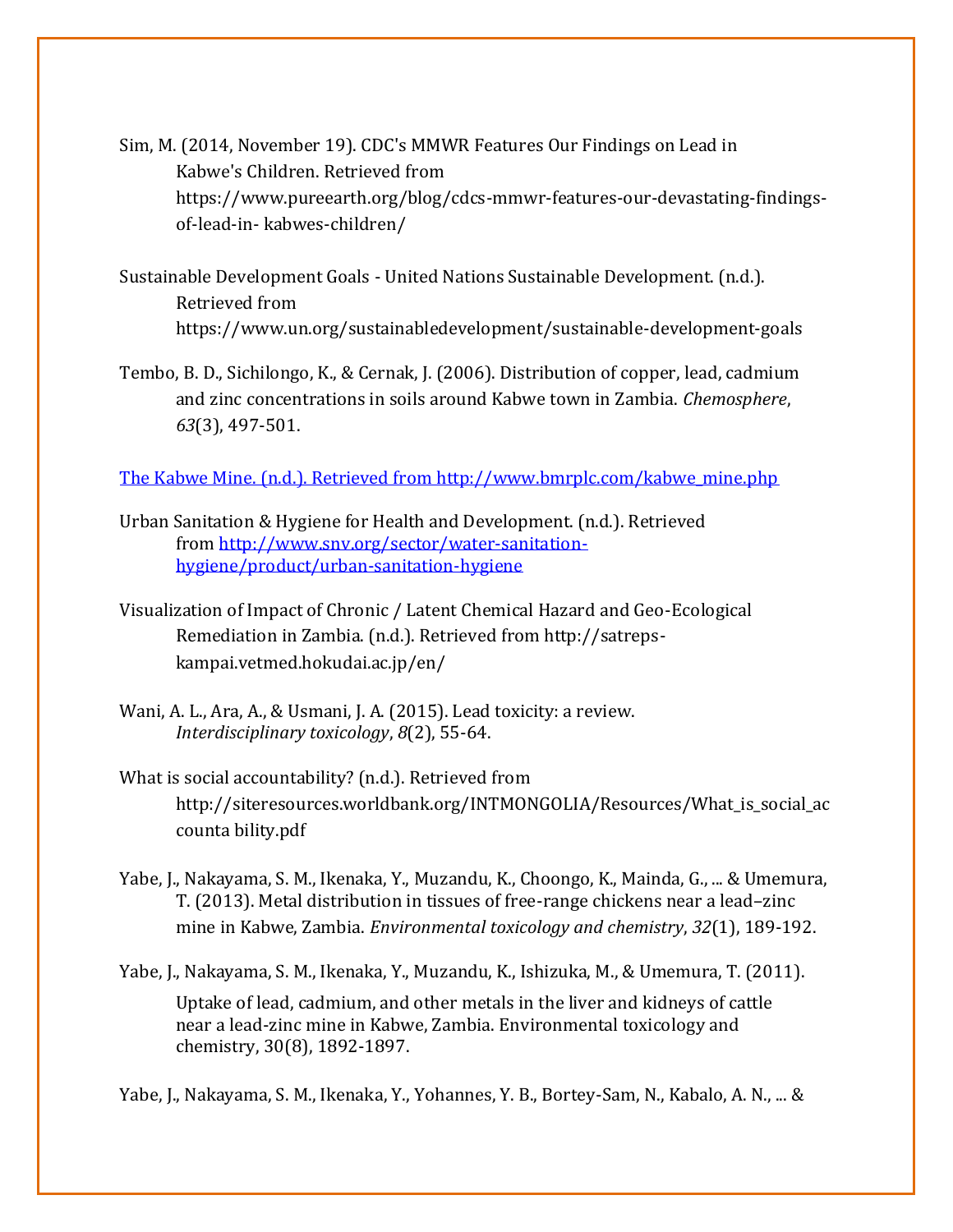Ishizuka, M. (2018). Lead and cadmium excretion in feces and urine of children from polluted townships near a lead-zinc mine in Kabwe, Zambia. *Chemosphere*, *202*, 48-55.

- Yabe, J., Nakayama, S. M., Ikenaka, Y., Yohannes, Y. B., Bortey-Sam, N., Oroszlany, B., ... & Mweene, A. (2015). Lead poisoning in children from townships in the vicinity of a lead–zinc mine in Kabwe, Zambia. *Chemosphere*, *119*, 941-947.
- Zambia Copperbelt Environment Project (CEP) Review. (2012, December 26). Retrieved fro[mhttp://documents.worldbank.org/curated/en/759211474589929467/pdf/](http://documents.worldbank.org/curated/en/759211474589929467/pdf/000020051-20140) [000020051-20140](http://documents.worldbank.org/curated/en/759211474589929467/pdf/000020051-20140)[-625071504.pdf](http://documents.worldbank.org/curated/en/759211474589929467/pdf/000020051-20140625071504.pdf)
- Zambia's 7th National Development Plan (7NDP). (n.d.). Retrieved from [https://www.sdgphilanthropy.org/The-7th-National-Development-Plan](http://www.sdgphilanthropy.org/The-7th-National-Development-Plan-of-Zambia)[of-Zambia](http://www.sdgphilanthropy.org/The-7th-National-Development-Plan-of-Zambia)
- Zambia : Kabwe to get a  $\epsilon$ 4Million boost for Sanitation and Hygiene. (2018, April 20). Retrieved from [https://www.lusakatimes.com/2018/04/20/kabwe-to-get-a-e4million-boost](https://www.lusakatimes.com/2018/04/20/kabwe-to-get-a-e4million-boost-for-sanitation-and-hygiene/)[for-sanitation-](https://www.lusakatimes.com/2018/04/20/kabwe-to-get-a-e4million-boost-for-sanitation-and-hygiene/) [and-hygiene/](https://www.lusakatimes.com/2018/04/20/kabwe-to-get-a-e4million-boost-for-sanitation-and-hygiene/)
- Zambia (Kabwe) Environmental Rehabilitation Foundation. (n.d.). Retrieved from [https://www.pureearth.org/project/kabwe-environmental-rehabilitation](https://www.pureearth.org/project/kabwe-environmental-rehabilitation-foundation/)[foundation/](https://www.pureearth.org/project/kabwe-environmental-rehabilitation-foundation/)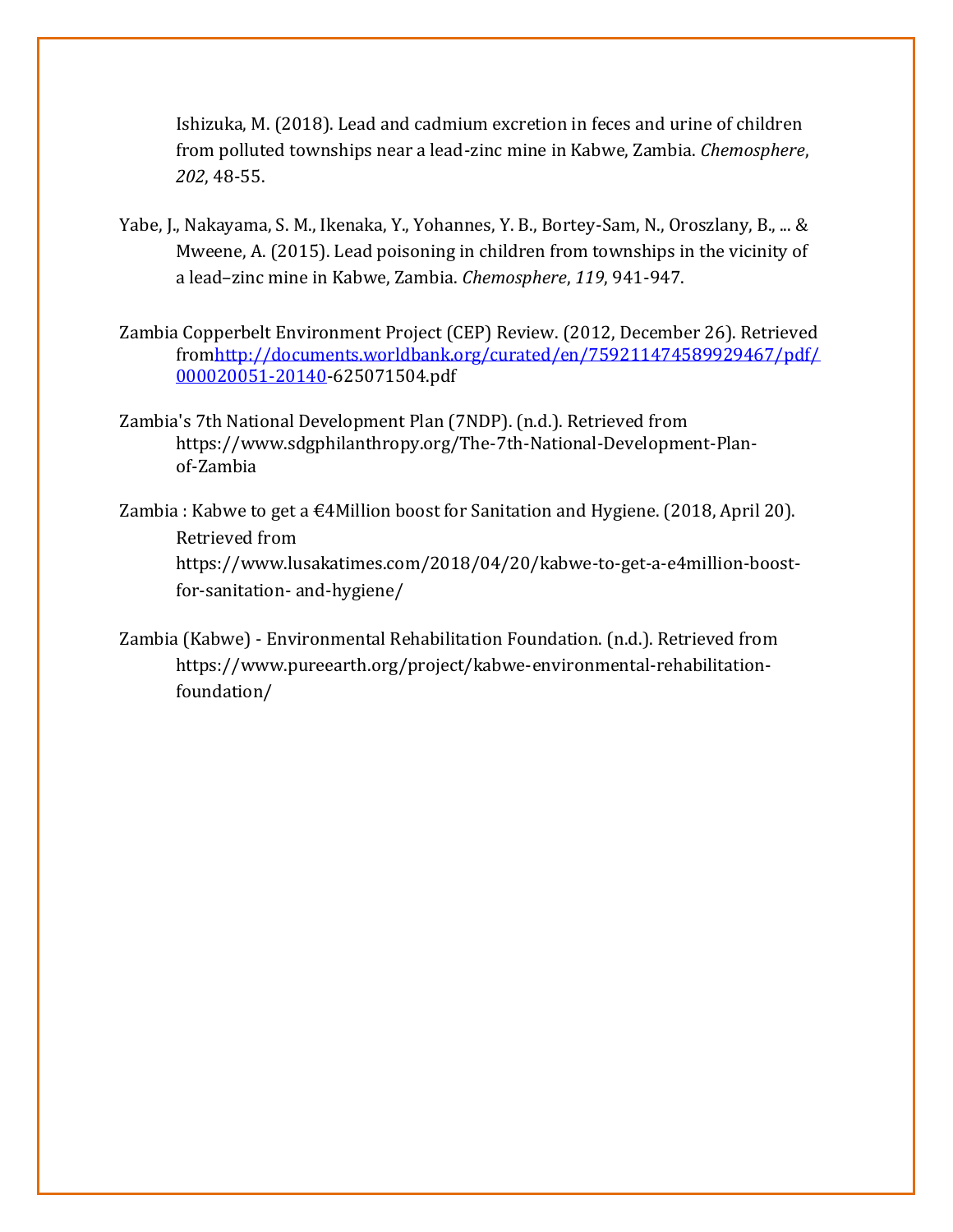### **APPENDIX**

| <b>Study</b>                          | Objective                                                                                                                 | <b>Finding</b>                                                                                                                                                               | Conclusions                                                                                                                                  |
|---------------------------------------|---------------------------------------------------------------------------------------------------------------------------|------------------------------------------------------------------------------------------------------------------------------------------------------------------------------|----------------------------------------------------------------------------------------------------------------------------------------------|
| Tembo et<br>al. $(2006)^2$            | Analyze the soil content of Cd,<br>Cu, Pb, and Zn in the four<br>wind directions of the closed<br>Kabwe mine.             | More lead was distributed in the<br>southern direction compared to the<br>eastern and northern directions, but less<br>than in the western direction.                        | The most lead soil pollution is west of<br>mine.<br>Metal<br>concentration<br>the<br>decreases with an increase of mine<br>distance          |
|                                       |                                                                                                                           | A strong correlation $(r = -0.95)$<br>between lead soil contamination and<br>the western direction.                                                                          | The mining in Kabwe is the source<br>of heavy metal contamination.                                                                           |
|                                       |                                                                                                                           |                                                                                                                                                                              | Polluted precipitation is the main                                                                                                           |
| Ikenaka<br>et al. (2010) <sup>3</sup> | Analyze soil samples to<br>determine the contents<br>of contaminants.                                                     | High ratios of $Zn(57%)$ and Pb $(32%)$<br>in Kabwe samples, Cluster 1. Average<br>soil sample: $7076 \pm 8644$ mg Pb kg <sup>-1</sup> .                                     | The main source of heavy metals are in<br>the mining areas and are consequently<br>transported by rivers.                                    |
|                                       |                                                                                                                           | Maximum values of Cd and As were 18.7<br>and 51.5 mg kg <sup>-1</sup> , respectively.                                                                                        | Kabwe soil is a risk to human health<br>due to high Pb, Cd, and As levels.                                                                   |
| Nakayama<br>et al.<br>$(2011)^4$      | Identify the relationship<br>between Pb accumulation in<br>wild rats (Rattus sp.) and the<br>soil contamination in Kabwe. | Strong positive correlation among Pb<br>and soil organic matter.                                                                                                             | Lead concentration and distance from the<br>mine were negatively correlated.                                                                 |
|                                       |                                                                                                                           | Range of 9 to 51,188 mg Pb kg <sup>-1</sup> with a<br>median of 282 mg Pb kg <sup>-1</sup> . Median Pb<br>content in Kabwe is 10.8x the median<br>Pb content in Lusaka soil. | Humans and animals living south of<br>the Pb-Zn mine are more at-risk.                                                                       |
| Majer et al.<br>$(2011)^5$            | Determine the extent of<br>soil contamination and<br>gastric availability of<br>metals in the topsoil in<br>Kabwe.        | High contamination of heavy metals: lead Heavy metal contamination exceeded<br>4%, zinc 6.7%, copper 0.7%, and arsenic<br>$0.06%$ .                                          | the permissible concentrations by<br>Canadian standards.                                                                                     |
|                                       |                                                                                                                           | Highest concentration of metals found<br>in the industrial zone.                                                                                                             | Lead and cadmium in the soil were very<br>bioavailable, thus, unfavorable for<br>agricultural practices.                                     |
| Caravanos<br>et al.<br>$(2014)^6$     | Examine the Pb soil<br>contamination in<br>Kabwe.                                                                         | Range from 138 mg Pb kg <sup>-1</sup> to 62,142<br>mg Pb kg <sup>-1</sup> with a GM of 1,470 mg Pb<br>$kg^{-1}$ .                                                            | There is significant lead contamination in<br>Kabwe, specifically in the residential<br>neighborhoods near the former mines<br>and smelters. |
|                                       |                                                                                                                           | Maximum Pb soil content in Kabwe was<br>941x the maximum Pb soil content in                                                                                                  |                                                                                                                                              |
| Kříbek<br>et al. (2019) <sup>7</sup>  | Compare Pb content of the<br>topsoil (0-3 cm) and<br>subsurface (70-90 cm) soil in<br>Kahwa                               | Topsoil has a higher concentration of<br>Pb (median = 199 mg Pb $kg^{-1}$ ) relative<br>to the subsurface soil (median = $28 \text{ mg}$<br>$Dh \, \text{Im}^{-1}$           | The topsoil accumulates more Pb due<br>to dust fallouts or tailing ponds.                                                                    |
|                                       | 1. Exclusively analyzed lead-soil components of each study.                                                               |                                                                                                                                                                              |                                                                                                                                              |

Table 1. Summary of lead-contaminated soil studies in Kabwe, Zambia.<sup>1</sup>

2. Tembo, B. D., Sichilongo, K., & Cernak, J. (2006). Distribution of copper, lead, cadmium and zinc concentrations in soils around Kabwe town in Zambia. *Chemosphere*, *63*(3), 497-501. 3. Ikenaka, Y., Nakayama, S. M., Muzandu, K., Choongo, K., Teraoka, H., Mizuno, N., & Ishizuka, M. (2010). Heavy metal contamination of soil and sediment in Zambia. African Journal of Environmental Science and Technology, 4(11), 729-739.

4. Nakayama, S. M., Ikenaka, Y., Hamada, K., Muzandu, K., Choongo, K., Teraoka, H., ... & Ishizuka, M. (2011). Metal and metalloid contamination in roadside soil and wild rats around a Pb–Zn mine in Kabwe, Zambia. *Environmental pollution*, *159*(1), 175-181

5. Majer, V., Knésl, I., Kříbek, B., Nyambe, I. A., Ziwa, G., Mihaljevič, M., ... & Sracek, O. (2011). Soil contamination and health risks associated with former Pb and Zn ore smelting in Kabwe, Zambia. *MINING AND THE ENVIRONMENT IN AFRICA*, 43.

6. Caravanos, J., Fuller, R., & Robinson, S. (2014). Notes from the field: severe environmental contamination and elevated blood lead levels among children-Zambia, 2014. *MMWR. Morbidity and Mortality Weekly Report*, *63*(44), 1013-1013.

7. Kříbek, B., Nyambe, I., Majer, V., Knésl, I., Mihaljevič, M., Ettler, V., ... & Sracek, O. (2019). Soil contamination near the Kabwe Pb-Zn smelter in Zambia: Environmental impacts and remediation measures proposal. Journal of Geochemical Exploration, 197, 159-173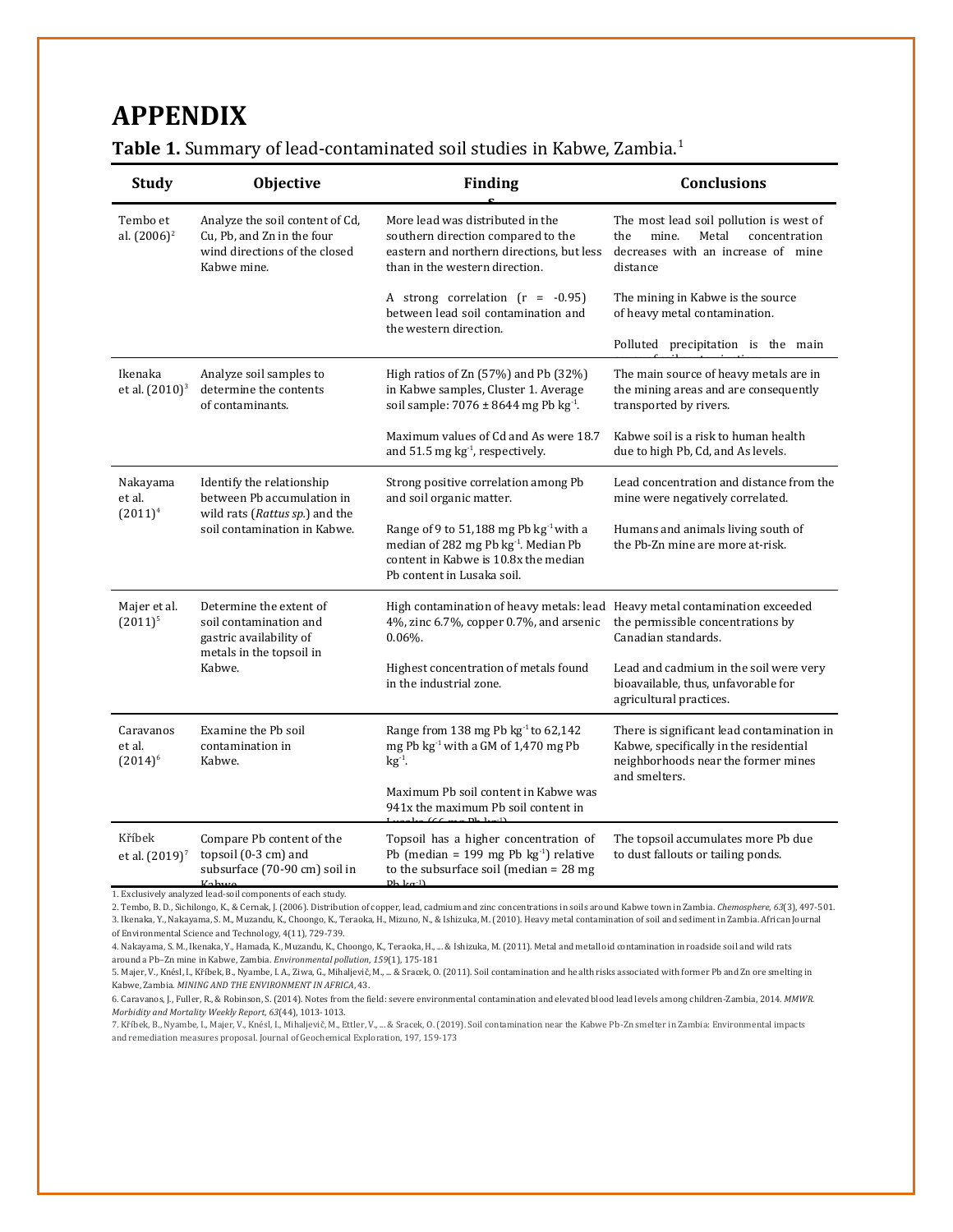| <b>Study</b>                    | Sample<br><b>Size</b><br>$\mathbf{a}$ | Age<br>S | $(\mu g Pb dL^{-1})$ |     | Average BLL $\geq$ 5 µg Pb dL <sup>-1</sup> $\geq$ 45 µg Pb dL <sup>-1</sup> $\geq$ 150 µg Pb dL <sup>-1</sup> |                          |
|---------------------------------|---------------------------------------|----------|----------------------|-----|----------------------------------------------------------------------------------------------------------------|--------------------------|
| Caravanos<br>et al.<br>(20.4.1) | 196                                   | $2 - 8$  | 43.8                 |     | > 98                                                                                                           | $\overline{\phantom{0}}$ |
| Yabe et al.<br>$(2015)^2$       | 246                                   |          | $39-$<br>82.2        | 246 | 161                                                                                                            | 10                       |

### **Table 2.** Blood lead levels (BLLs) in children of Kabwe, Zambia.

1. Caravanos, J., Fuller, R., & Robinson, S. (2014). Notes from the field: severe environmental contamination and elevated blood lead levels among children-Zambia, 2014. *MMWR. Morbidity and Mortality Weekly Report*, *63*(44),1013-1013.

2. Yabe, J., Nakayama, S. M., Ikenaka, Y., Yohannes, Y. B., Bortey-Sam, N., Oroszlany, B., ... & Mweene, A. (2015). Lead poisoning in children from townships in the vicinity of a lead–zinc mine in Kabwe, Zambia. *Chemosphere*, *119*, 941-947.

#### **Table 3.** Summary of the findings in Mbewe et al. (2015).<sup>1</sup>

| <b>Sample</b><br>Size<br>$\sqrt{N}$ | Age<br>$f - l -$ | $(\mu g \, Pb \, dL^{-1})$ | Average BLL $\leq 10 \mu$ g Pb dL <sup>-1</sup> | $>10 \text{ µg}$<br>$Pb$ <sub>dL<sup>-1</sup></sub> | $\leq$ 25 µg Pb dL <sup>-1</sup> $\geq$ 25 µg Pb dL <sup>-1</sup> |     |
|-------------------------------------|------------------|----------------------------|-------------------------------------------------|-----------------------------------------------------|-------------------------------------------------------------------|-----|
| 1.166                               | $1 - 8$          | 36.9                       |                                                 | 1.159                                               | 313                                                               | 853 |

1. Mbewe, A., Munekub, E., Michelo, C., & Siulapwa, Y. (2015). Blood lead levels and likely adverse health outcomes in under five children in Kabwe, Zambia. *International Journal of Sciences: Basic and Applied Research*, *24*(5), 171-183.

#### **Table 4.** Summary of the findings in Yabe et al. (2018).<sup>1</sup>

| Sampl<br>e Size<br>(N) | Age<br>(y/O) | Highest Avg.<br>Pb Urine <sup>2</sup><br>$(\mu g Pb L^{-1})$ | Max Ph<br>Urine <sup>2</sup> ( $\mu$ g<br>$Pb L^{-1}$ | <b>Highest Avg. Pb</b><br>Fecal <sup>2</sup> (mg Pb<br>$kg^{-1}$ | Max Pb<br>Fecal <sup>3</sup> ( $mg$<br>Pb $kg^{-1}$ |  |
|------------------------|--------------|--------------------------------------------------------------|-------------------------------------------------------|------------------------------------------------------------------|-----------------------------------------------------|--|
| 190                    | $0 - 7$      | 207                                                          | 2914                                                  | 90.6                                                             | 225<br>$\sim$                                       |  |

1. Yabe, J., Nakayama, S. M., Ikenaka, Y., Yohannes, Y. B., Bortey-Sam, N., Kabalo, A. N., ... & Ishizuka, M. (2018). Lead and cadmium excretion in feces and urine of children from 2 polluted townships near a lead-zinc mine in Kabwe, Zambia. *Chemosphere*, *202*, 48-55. 2. Found in the Kasanda township.

3. Found in the Makululu township.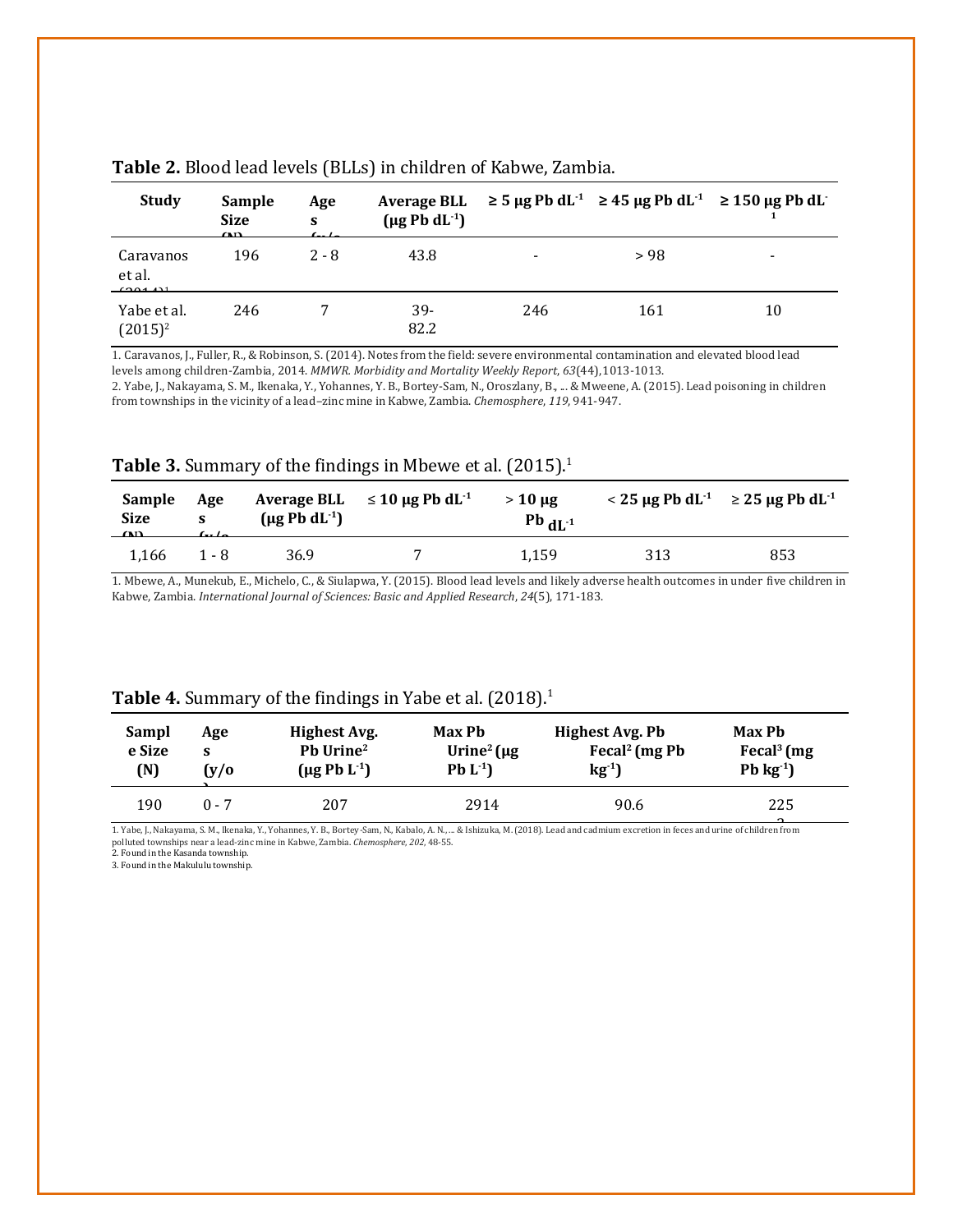### **Table 5.**

Summary of the findings in Kabwe Scoping and Design Study (KSDS) under the Copperbelt Environment Project.<sup>1</sup>

| Sample<br><b>Size</b><br>$\sqrt{2}$ | Objective                                                                                              | Conclusio<br>n                                                                                                                                                                      |
|-------------------------------------|--------------------------------------------------------------------------------------------------------|-------------------------------------------------------------------------------------------------------------------------------------------------------------------------------------|
| 2,500                               | Collect data to examine the extent<br>impact of lead contamination at the<br>household level in Kabwe. | Almost all children were above the 5 $\mu$ g Pb dL <sup>-1</sup><br>level.                                                                                                          |
|                                     |                                                                                                        | BLLs were particularly elevated for children 0-7 years<br>old.                                                                                                                      |
|                                     | 2. Lacey, R. M. (2016, September 22). Zambia - Copperbelt Environment Project (cep). Retrieved from    | 1. Bose-O'Reilly, S., Yabe, J., Makumba, J., Schutzmeier, P., Ericson, B., & Caravanos, J. (2018). Lead intoxicated children in Kabwe, Zambia. Environmental research, 165, 420-424 |

[http://documents.worldbank.org/curated/en/759211474589929467/Zambia-Copperbelt-Environment-](http://documents.worldbank.org/curated/en/759211474589929467/Zambia-Copperbelt-Environment-Project-cep)

[Project-cep](http://documents.worldbank.org/curated/en/759211474589929467/Zambia-Copperbelt-Environment-Project-cep)

### **Table 6.** Summary of lead-contaminated animal studies in Kabwe, Zambia.

| <b>Study</b>                                                                                                                                                                 | <b>Objective</b>                                                                                                          | <b>Finding</b>                                                                                                                                               | <b>Conclusions</b>                                                                                                                  |  |
|------------------------------------------------------------------------------------------------------------------------------------------------------------------------------|---------------------------------------------------------------------------------------------------------------------------|--------------------------------------------------------------------------------------------------------------------------------------------------------------|-------------------------------------------------------------------------------------------------------------------------------------|--|
| Nakayama<br>et al.<br>$(2011)^1$                                                                                                                                             | Identify the relationship<br>between Pb accumulation in<br>wild rats (Rattus sp.) and the<br>soil contamination in Kabwe. | Average body weight of a rat in Kabwe<br>was 86 grams versus in Lusaka it was<br>136 grams.                                                                  | Lusaka rats weighed on average<br>1.5x Kabwe rats. The amount of Pb<br>in the kidney of a Kabwe rat is 11x<br>that of a Lusaka rat. |  |
|                                                                                                                                                                              |                                                                                                                           | Average Pb in the kidney of a Kabwe<br>rat is 2.2 mg Pb kg <sup>-1</sup> and of a Lusaka rat<br>is                                                           | This increase in Pb in kidneys is due to<br>the high concentrations of Pb in the soil.                                              |  |
| Yabe et al.<br>$(2011)^2$                                                                                                                                                    | Investigate the metal pollution<br>levels in the liver and kidneys<br>of cattle from Kabwe.                               | Maximum levels of Cd was 19.4 mg kg<br>$1$ and Pb was 1.8 mg kg <sup>-1</sup> .                                                                              | Cattle from Kbawe had high levels of<br>Pb in the liver than the other cattle in<br>the towns studied, except for                   |  |
|                                                                                                                                                                              |                                                                                                                           | Average level of Pb in the livers of<br>Kabwe cattle was 0.42 mg $kg^{-1}$ .                                                                                 | Chibombo.                                                                                                                           |  |
|                                                                                                                                                                              |                                                                                                                           | Average level of Pb in the kidneys<br>were $0.58$ mg kg <sup>-1</sup> .                                                                                      | There could be significant health risks<br>associated with the consumption of                                                       |  |
| Ikenaka<br>et al.<br>$(2012)^3$                                                                                                                                              | Explore the effects of<br>heavy metals in Kabwe on<br>the                                                                 | Greater concentration of Pb (90.6 $\pm$<br>67.6 $\mu$ g kg <sup>-1</sup> ) and Cd (114.9 ± 74.6 ng<br>kg <sup>-1</sup> ) in the cattle peripheral blood were | Pb exposure is one of the key agents<br>modifying transcription factors in cattle.                                                  |  |
|                                                                                                                                                                              | metal-responsive proteins<br>and cytokines in cattle.                                                                     | observed in Kabwe cattle as opposed to<br>Lusaka cattle.                                                                                                     | In Kabwe, cattle immune system<br>function may be comprised as a result<br>of lead exposure.                                        |  |
|                                                                                                                                                                              |                                                                                                                           | Higher expression levels of MT-2<br>and iNOS in cattle white blood cells<br>from Kabwe.                                                                      |                                                                                                                                     |  |
| Yabe<br>et al. (2013) <sup>4</sup>                                                                                                                                           | Investigate metal<br>contamination in the tissues of<br>free-range chickens near the                                      | In pectoral muscle, 59% of chickens<br>exceeded $0.1$ mg kg <sup>-1</sup> max level for<br>chicken muscle for Pb.                                            | Large quantities of Pb and Cd found<br>in edible organs of free-range<br>chickens.                                                  |  |
|                                                                                                                                                                              | Pb-Zn mine in Kabwe.                                                                                                      | Average Pb in livers of chickens is<br>4.15 mg $kg-1$ , in kidneys is 7.62 mg<br>$kg-1$ , and lungs is 3.34 mg kg <sup>-1</sup> .                            | Livers, kidneys, and lungs of chickens<br>were in excess allowed for human<br>consumption.                                          |  |
| 1. Nakayama, S. M., Ikenaka, Y., Hamada, K., Muzandu, K., Choongo, K., Teraoka, H.,  & Ishizuka, M. (2011). Metal and metalloid contamination in roadside soil and wild rats |                                                                                                                           |                                                                                                                                                              |                                                                                                                                     |  |

around a Pb–Zn mine in Kabwe, Zambia. *Environmental pollution, 159* (1), 175-181<br>2. Yabe, J., Nakayama, S. M., Ikenaka, Y., Muzandu, K., Ishizuka, M., & Umemura, T. (2011). Uptake of lead, cadmium, and other metals in the

in Kabwe, Zambia. Environmental toxicology and chemistry, 30(8), 1892-1897.

3. Ikenaka, Y., Nakayama, S. M., Muroya, T., Yabe, J., Konnai, S., Darwish, W. S., ... & Umemura, T. (2012). Effects of environmental lead contamination on cattle in a lead/zinc mining area: changes in cattle immune systems on exposure to lead in vivo and in vitro. Environmental toxicology and chemistry, 31(10), 2300-2305.

4. Yabe, J., Nakayama, S. M., Ikenaka, Y., Muzandu, K., Choongo, K., Mainda, G., ... & Umemura, T. (2013). Metal distribution in tissues of free-range chickens near a lead–zinc mine in Kabwe, Zambia. *Environmental toxicology and chemistry*, *32*(1), 189-192